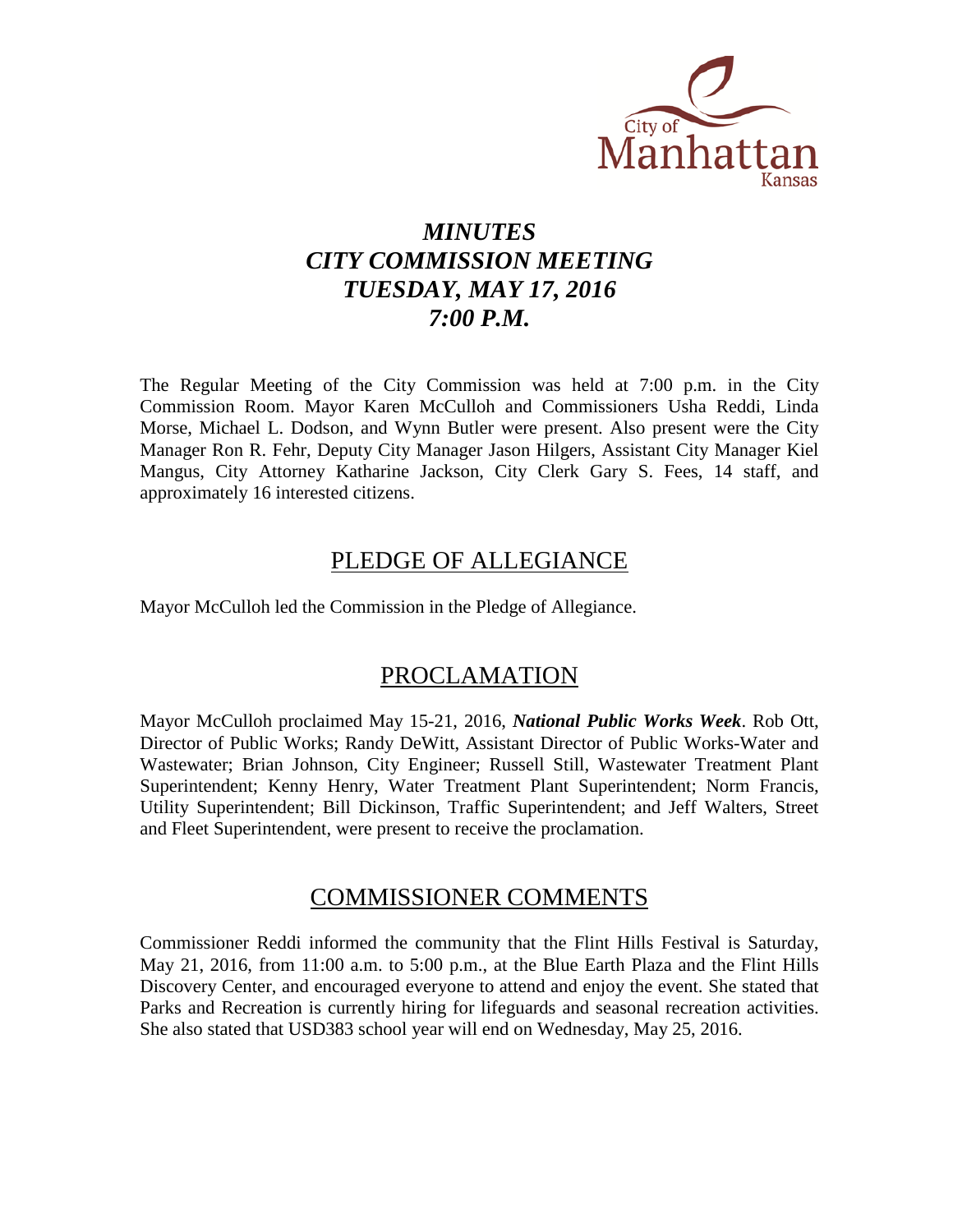# COMMISSIONER COMMENTS *(CONTINUED)*

Mayor McCulloh stated the Splash Park in City Park is open. She also informed the community that a new exhibit, *Amazing Dinosaurs*, opened at the Flint Hills Discovery Center on Saturday, May 14, 2016, and is really fun. She also encouraged citizens to participate in Manhattan's Bike Month activities during May and to check the City's website for additional information regarding events and times.

# CONSENT AGENDA

(\* denotes those items discussed)

#### **MINUTES**

The Commission approved the minutes of the Regular City Commission Meeting held Tuesday, May 3, 2016.

### **CLAIMS REGISTER NO. 2822**

The Commission approved Claims Register No. 2822 authorizing and approving the payment of claims from April 27, 2016, to May 10, 2016, in the amount of \$3,366,197.24.

### **ORDINANCE NO. 7210 – ADDITIONAL NO PARKING ANYTIME ZONES**

The Commission approved Ordinance No. 7210 amending Chapter 31 of the Code of Ordinances adding "No Parking" to portions of Fremont Street, Bakers Way, Colbert Hills Drive, Michael Road and Little Kitten Avenue as outlined in the ordinance.

### **ORDINANCE NO. 7211 – REZONE – MCCALL LANDING PUD (MENARD'S EXPANSION)**

The Commission approved Ordinance No. 7211 rezoning a 2.56 acre tract of land generally located at the northwest corner of the McCall Pattern property from I-2, Industrial Park District, to McCall Landing Commercial Planned Unit Development; and amended Ordinance No. 6745 and the Final Development Plan of Lot 2, McCall Landing Commercial PUD, based on the findings in the Staff Report *(See Attachment No. 1)*, subject to the two (2) conditions of approval recommended by the Planning Board.

## **FINAL PLAT – MP ADDITION, UNIT TWO**

The Commission accepted the easements and rights-of-way, as shown on the Final Plat of the MP Addition, Unit Two, generally located northwest of the intersection of Kretschmer Drive and McCall Road, based on conformance with the Manhattan Urban Area Subdivision Regulations.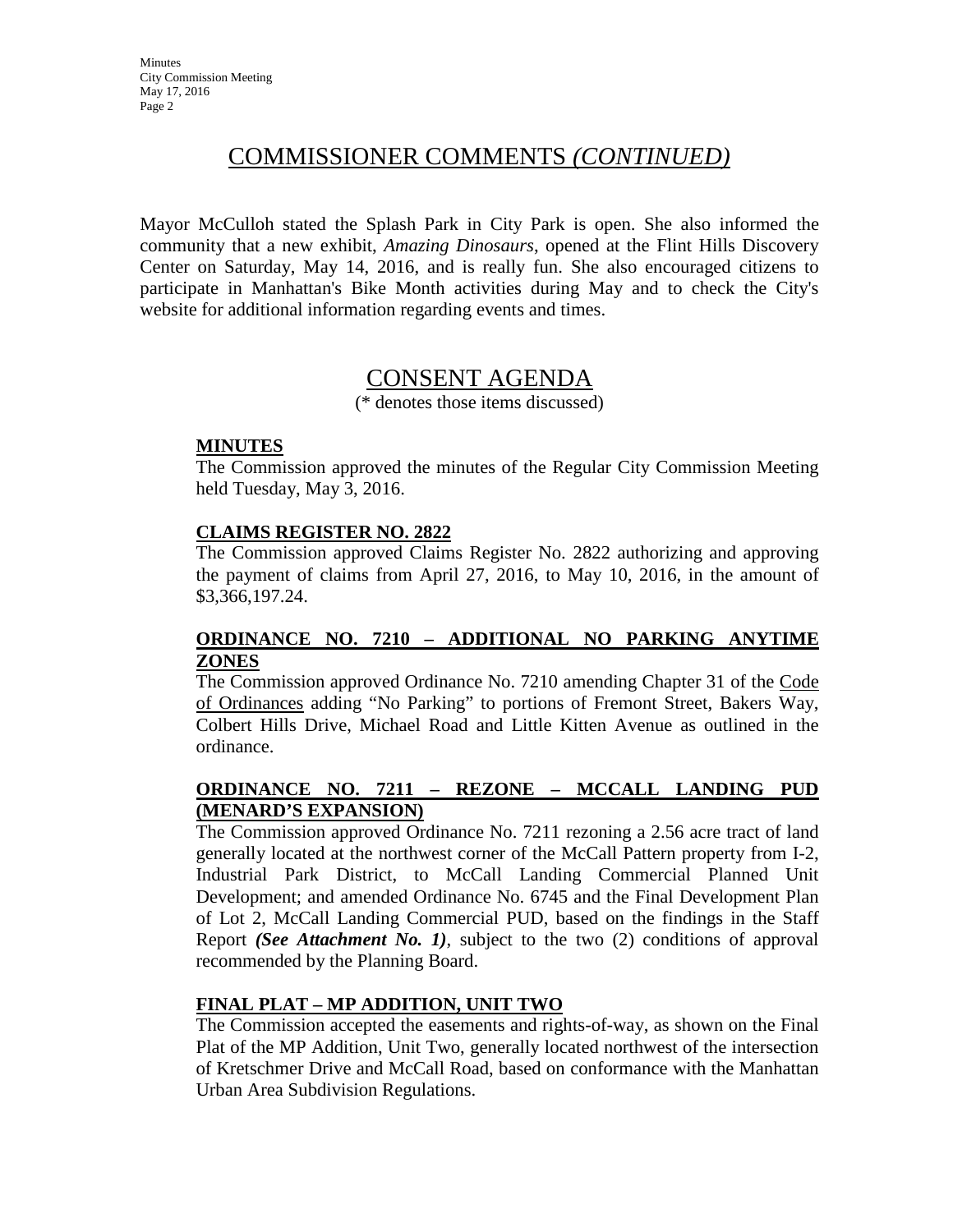## **ORDINANCE NO. 7213 – ANNEX – LEGACY RIDGE ADDITION**

The Commission approved Ordinance No. 7213 annexing the Legacy Ridge Addition, an approximate 17.89 acre tract of land generally located south of the intersection of Grand Mere Parkway and Mackintosh Court, based on conformance with the Manhattan Urban Area Comprehensive Plan, the Growth Vision, and the Capital Improvements Program.

## **ORDINANCE NO. 7214 – REZONE – LEGACY RIDGE ADDITION**

The Commission approved Ordinance No. 7214 rezoning the Legacy Ridge Addition, from County R-PUD, Residential Planned Unit Development District, to R-1, Single-Family Residential District, based on the findings in the Staff Report *(See Attachment No. 2)* and the recommendation of the Planning Board.

## **ORDINANCE NO. 7215 – ISSUE HEALTH CARE FACILITY REVENUE BONDS – MEADOWLARK HILLS RETIREMENT COMMUNITY**

The Commission approved Ordinance No. 7215 issuing approximately \$45 million in Health Care Facility Revenue Bonds, Series No. 2016-A, to refund/refinance the 2007 Series-A and B for Meadowlark Hills Retirement Community.

## **\* ORDINANCE NO. 7216 – ISSUE – GENERAL OBLIGATION BONDS (SERIES 2016-A)**

Ron Fehr, City Manager, presented an overview on the results of the bid opening.

The Commission approved accepting the best bid for selling the notes from FTN Financial Capital Markets, of New York, New York, and Ordinance No. 7216 issuing \$19,845,000.00 in general obligation improvement and refunding bonds (Series 2016-A) to finance the following 17 special assessment projects: *Congressional Addition* – Sanitary Sewer (SS1309), Street (ST1311), and Water (WA1310); *Grand Vista Addition, Unit Three* – Sanitary Sewer (SS1304), Street (ST1304), and Water (WA1304); *Highland Meadows Addition, Unit Seven* – Sanitary Sewer (SS1303), Street (ST1303), and Water (WA1303); *K-State Research Park, Phase II* – Sanitary Sewer (SS1310), Street (ST1312), and Water (WA1311); *Lee Mill Heights Addition, Unit Four and Unit Five* – Sanitary Sewer (SS1313), Street (ST1317), and Water (WA1315); and *Scenic Meadows Addition, Unit Three, Phase Two* – Stormwater (SM1303) and Street (ST1006); and refund general obligation bond Series 2007-C, 2008-A, 2009-A, and 2009-C.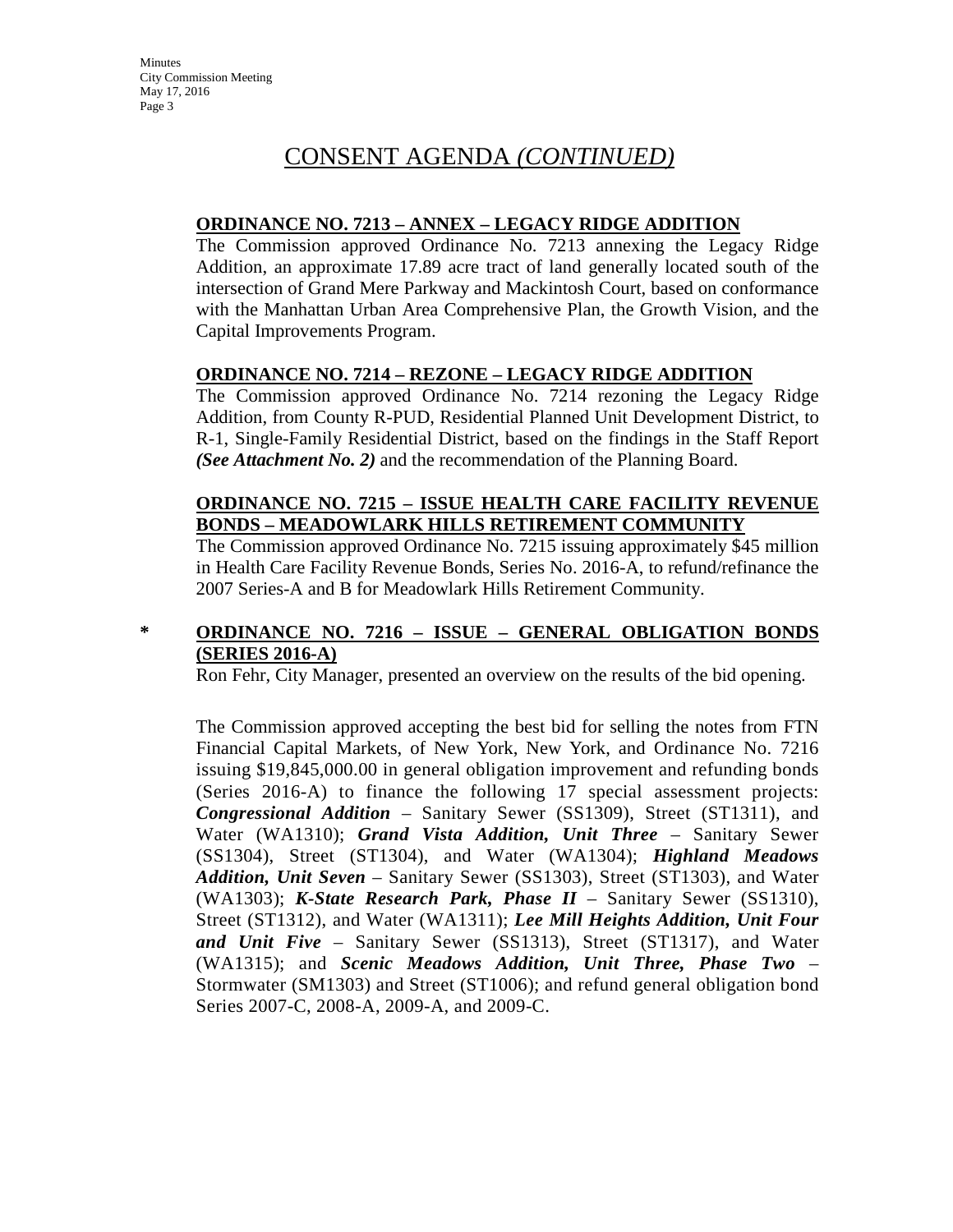### **\* RESOLUTION NO. 051716-A – DELIVERY OF BONDS – GENERAL OBLIGATION BONDS (SERIES 2016-A)**

The Commission approved Resolution No. 051716-A authorizing delivery of the Series 2016-A bonds to the low bidder.

### **\* RESOLUTION NO. 051716-B – ISSUE – TEMPORARY NOTES (SERIES NO. 2016-02)**

Ron Fehr, City Manager, presented an overview on the results of the bid opening.

The Commission approved accepting the best bid for selling the notes from Hutchinson, Shockey, Erley & Co., of Chicago, Illinois, and approved Resolution No. 051716-B issuing Temporary Note Series No. 2016-02 in the amount of \$7,380,000.00 to finance 14 special assessment projects and five capital projects: *Baltusrol Addition – Sanitary Sewer (SS1514), Street (ST1514), and Water (WA1516); Grande Bluffs at Mill Pointe, Unit Four – Sanitary Sewer (SS1517), Street (ST1513), and Water (WA1520); Miller Parkway/Scenic Drive Intersection – Street (ST1512); Muirfield Addition, Phase Two – Sanitary Sewer (SS1418), Street (ST1423), and Water (WA1416); Scenic Crossing Addition, Phase I – Stormwater (SM1511); The Courtyards at Lee Mill Heights – Sanitary Sewer (SS1516), Street (ST1515), and Water (WA1518); Airport Road Improvements (Design) – Street (ST1408) and Stormwater (SM1403); General Aviation/Fixed Base Operator Improvements (Design) – Street (AP1401) and Stormwater (SM1408); and Wildcat Creek Lift Station Bank Stabilization Project – Sanitary Sewer (SS1424).*

## **SUBMIT KDOT APPLICATION – FEDERAL-AID SAFETY GRANT - CLAFLIN CORRIDOR (BETWEEN BROWNING AVENUE AND WESTPORT AVENUE)**

The Commission authorized City Administration to submit an application to the Kansas Department of Transportation for the Federal-Aid Safety Grant for the Claflin Corridor, between Browning Avenue and Westport Avenue.

## **SUBMIT KDOT APPLICATION – FEDERAL-AID SAFETY GRANT - US 24 (TUTTLE CREEK BOULEVARD) AND KIMBALL AVENUE INTERSECTION**

The Commission authorized City Administration to submit an application to the Kansas Department of Transportation for the Federal-Aid Safety Grant for the intersection of U.S. 24 and Kimball Avenue.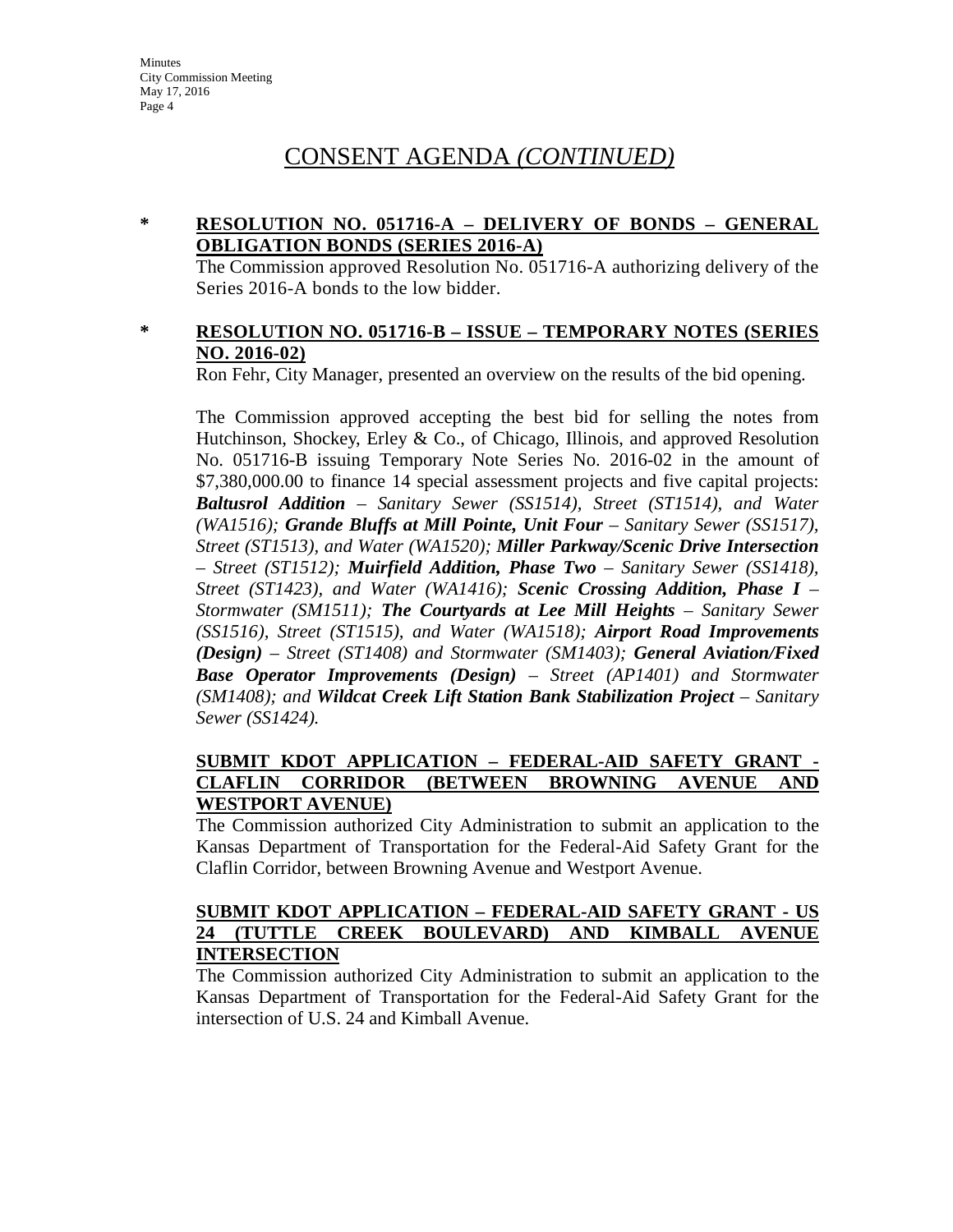## **AGREEMENT – ENGINEERING SERVICES – 17TH STREET AND POYNTZ AVENUE IMPROVEMENTS (ST1610, CIP #TR049P)**

The Commission authorized the Mayor and City Clerk to execute an agreement (for professional services) in an amount not to exceed \$27,000.00, with Alfred Benesch & Co., of Manhattan, Kansas, for the  $17<sup>th</sup>$  Street and Poyntz Avenue Improvements Project (ST1610, CIP #TR049P).

## **AGREEMENT – ENGINEERING SERVICES – WEST ANDERSON AVENUE INTERCEPTOR PROJECT (SS1620, CIP #WW026P)**

The Commission authorized the Mayor and City Clerk to execute an agreement (for professional services) in an amount not to exceed \$54,993.00, with SMH Consultants, of Manhattan, Kansas, for the West Anderson Avenue Interceptor project (SS1620, CIP #WW026P).

## **AGREEMENT – ENGINEERING SERVICES – DENISON AVENUE WATERLINE IMPROVEMENTS (WA1612, CIP #WA137P)**

The Commission authorized the Mayor and City Clerk to execute an agreement (for professional services) in an amount not to exceed \$50,434.00, with BG Consultants Inc., of Manhattan, Kansas, for the Denison Avenue Waterline Improvements project (WA1612, CIP #WA137P).

## **AWARD CONTRACT – PINEHURST ADDITION – SANITARY SEWER (SS1619), WATER (WA1617), AND STREET (ST1604) IMPROVEMENTS**

The Commission accepted the Engineer's Opinion of Probable Cost in the amount of \$944,686.25; awarded a construction contract in the amount of \$798,059.85 to J&K Contracting, LC, of Junction City, Kansas; and authorized the Mayor and City Clerk to execute the construction contract for the Pinehurst Addition Sanitary Sewer (SS1619), Water (WA1617), and Street (ST1604) Improvements project.

## **AWARD CONTRACT – SCENIC CROSSING – SANITARY SEWER (SS1603), WATER (WA1602), AND STREET (ST1601) IMPROVEMENTS**

The Commission accepted the Engineer's Opinion of Probable Cost in the amount of \$1,244,147.50; awarded a construction contract in the amount of \$913,456.00 to Bayer Construction, Inc., of Manhattan, Kansas; and authorized the Mayor and City Clerk to execute the construction contract for the Scenic Crossing Sanitary Sewer (SS1603), Water (WA1602), and Street (ST1601) Improvements project.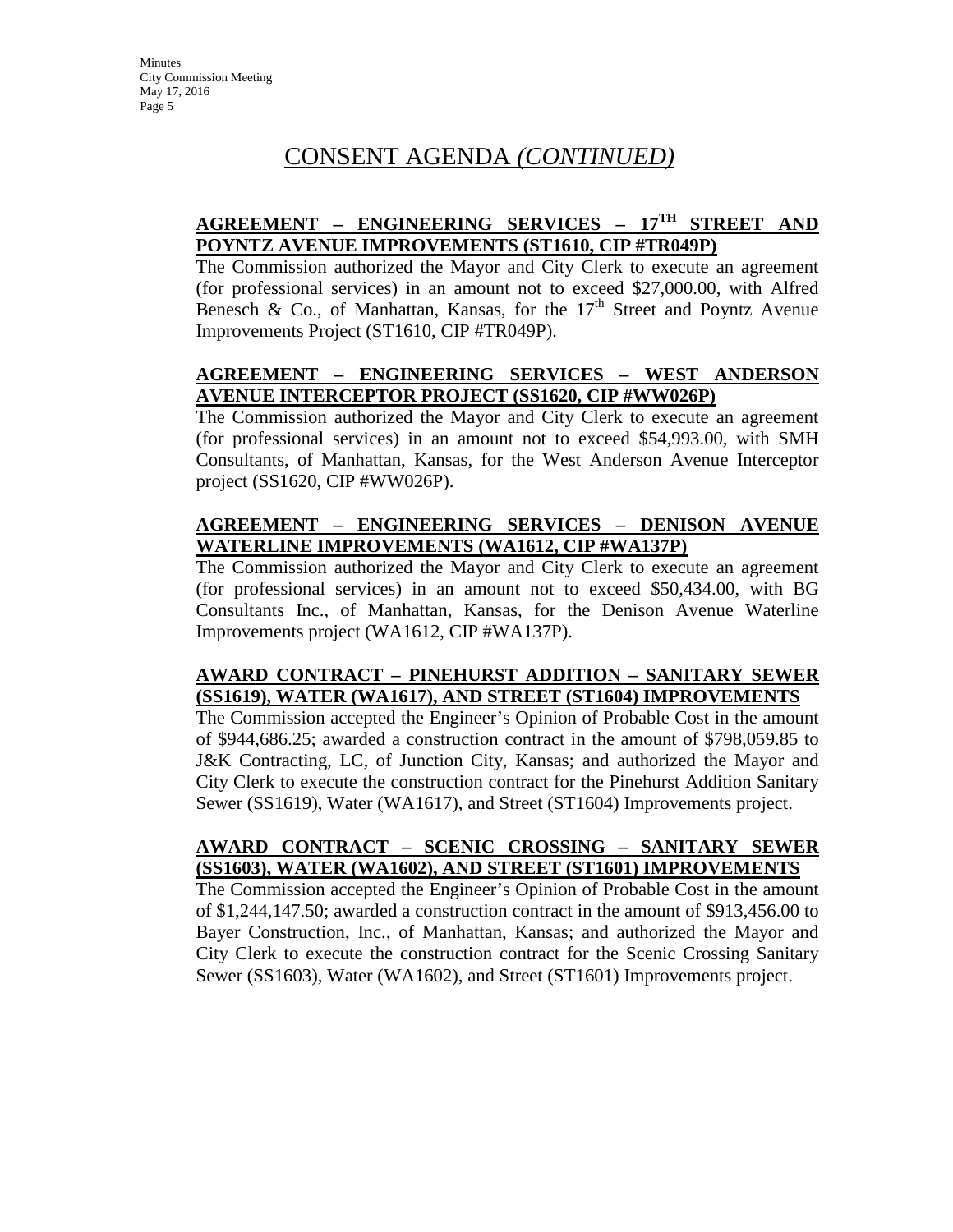## **MEMORANDUM OF UNDERSTANDING – MARLATT AVENUE/DENISON AVENUE ROADWAY EXPANSION (ST1612, CIP #EN075P)**

The Commission approved the draft Memorandum of Understanding (MOU); authorized City staff to finalize the MOU with Riley County; and authorized the Mayor and City Clerk to execute the final MOU for the Marlatt Avenue/Denison Avenue Roadway Expansion (ST1612, CIP #EN075P) project.

## **PURCHASE – SEWER EASEMENT MAINTENANCE MACHINE (CIP #WW139E)**

The Commission authorized City Administration to purchase one (1) sewer easement maintenance machine (CIP #WW139E) (for the Sewer Maintenance Division) from Key Equipment & Supply Company, of Kansas City, Kansas, in the amount of \$36,460.00 (to be paid from the Wastewater Fund).

#### **BOARD APPOINTMENTS**

The Commission approved appointments by Mayor McCulloh to various boards and committees of the City.

#### *Code Appeals Board*

Re-appointment of George Lauppe, 2837 Nevada Street, to a three-year Builder term. Mr. Lauppe's term will begin June 1, 2016, and will expire May 31, 2019.

## *Library Board*

Appointment of Stacy Kohlmeier, 3446 Vanesta Drive, to a four-year term. Ms. Kohlmeier's term begins immediately, and will expire April 30, 2020.

Appointment of Sheila Hochhauser, 115 North  $18<sup>th</sup>$  Street, to a four-year term. Ms. Hochhauser's term begins immediately, and will expire April 30, 2020.

After additional discussion, Commissioner Morse moved to approve the consent agenda. Commissioner Reddi seconded the motion. On a roll call vote, motion carried 5-0.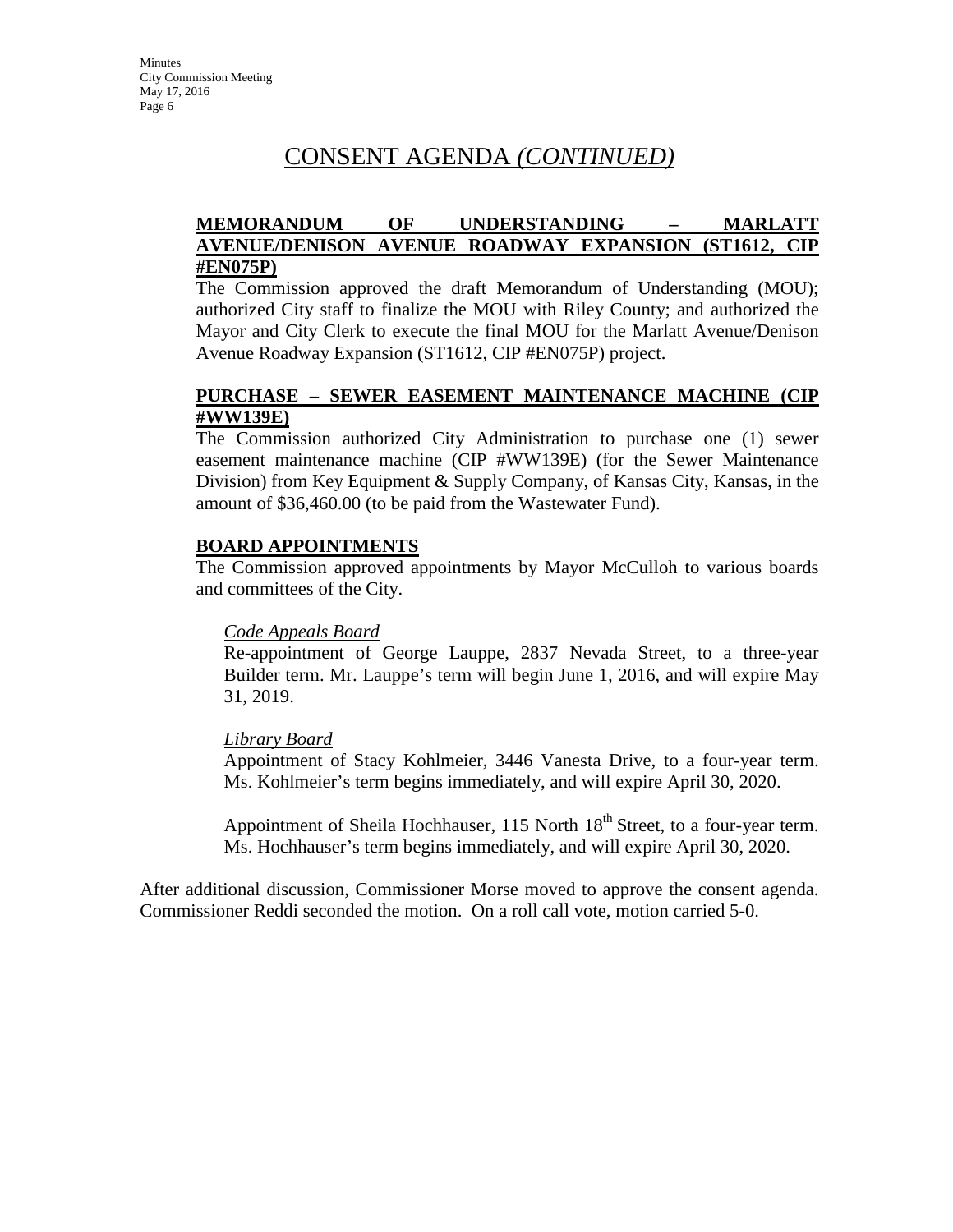**Minutes** City Commission Meeting May 17, 2016 Page 7

# GENERAL AGENDA

### **FIRST READING - AMEND ZONING REGULATIONS - DAY CARES**

Eric Cattell, Assistant Director for Planning, presented an overview of the item. He highlighted the proposed amendments and informed the Commission that the Manhattan Urban Area Planning Board unanimously recommended approval of the amendments. He then responded to questions from the Commission regarding changes in the Zoning Regulations for a day care home occupation in which care is given to 12 or fewer children, not related to the operator by blood, marriage, or legal adoption and the current licensing and inspection process.

Scott French, Director of Fire Services, responded to questions from the Commission and provided clarification on the inspection process for home day care.

After comments from the Commission, Ron Fehr, City Manager, provided additional information and clarification on the item. He stated that concerns expressed by the Commission can be addressed at second reading if the Commission desires to do so.

Mayor McCulloh stated that clarification from the Riley County Health Department at second reading would be fine.

Commissioner Morse voiced concern with the increase from 6 to 12 (or fewer) children and the potential impacts in residential neighborhoods. She stated that she would support approval of first reading, providing the Riley County Health Department responds to the questions from the Commission during second reading of the item.

Commissioner Reddi stated that clarification and additional detail needs to be provided at second reading with a representative with the Riley County Health Department before she could support amending the proposed zoning regulations.

Mayor McCulloh opened the public comments.

Hearing no comments, Mayor McCulloh closed the public comments.

After discussion and additional comments from the Commission, Commissioner Dodson moved to approve first reading of an ordinance amending the Manhattan Zoning Regulations Article XVI, Section 16-201 to define Day Care Home, Group Day Care Centers, and Nursery School; and to amend Article V, Use Limitations, as proposed, based on the findings in the Staff Memorandum *(See Attachment No. 3)* and the recommendations of the Manhattan Urban Area Planning Board**.** Commissioner Reddi seconded the motion. On a roll call vote, motion carried 5-0.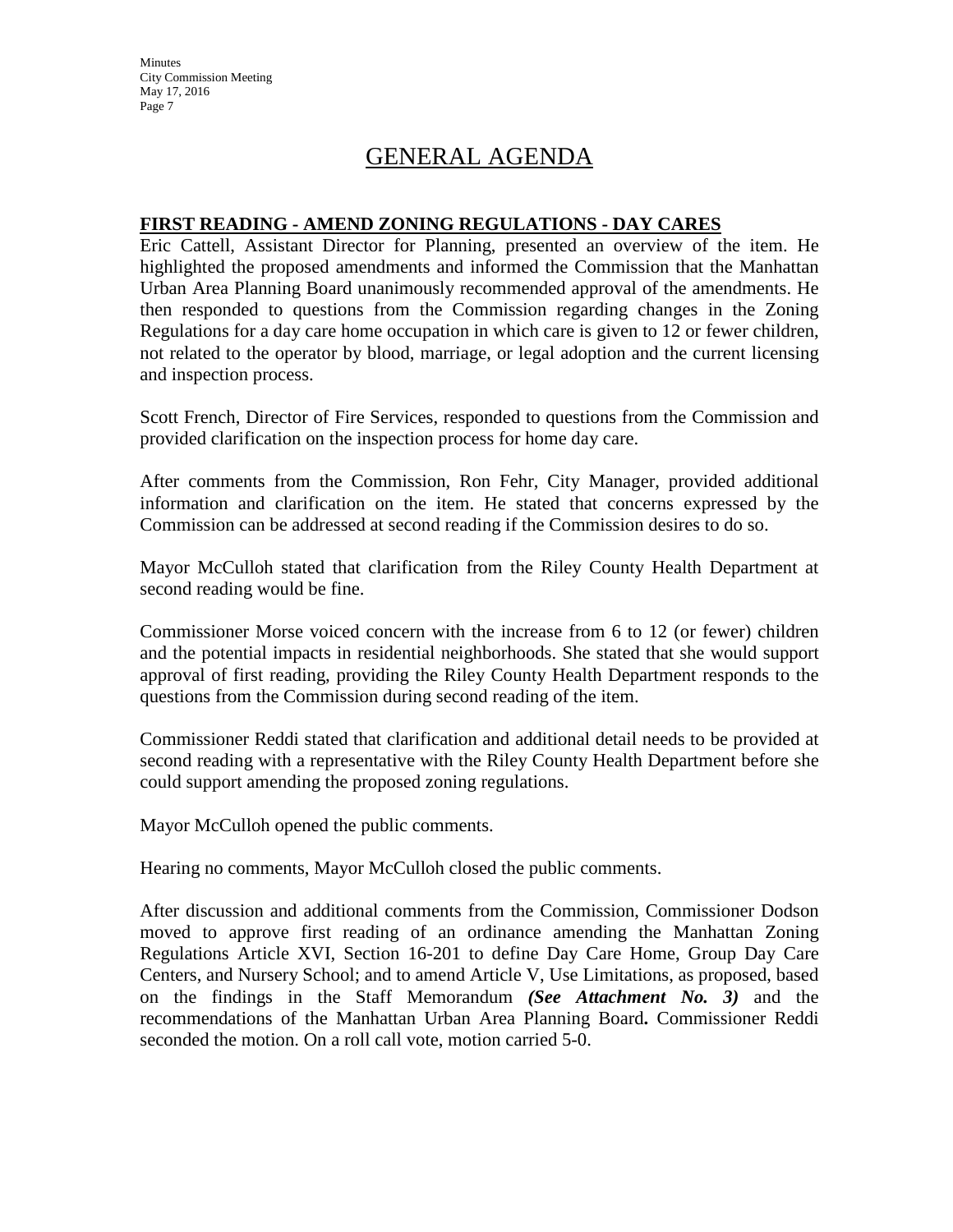# GENERAL AGENDA (*CONTINUED*)

## **FIRST READING - AMEND MANHATTAN ZONING REGULATIONS - SIGNS**

Eric Cattell, Assistant Director for Planning, presented an overview of the item. He highlighted nonconforming revisions, wall signs for institutional uses in residential districts, and photographs of entrance signs to subdivisions. He informed the Commission that the Manhattan Urban Area Planning Board unanimously recommended approval of the item. He then responded to questions from the Commission regarding lighted signs.

Mayor McCulloh opened the public comments.

Hearing no comments, Mayor McCulloh closed the public comments.

After discussion, Commissioner Dodson moved to approve first reading of an ordinance amending Article VI – Signs, and Article V – Home Occupations, of the Manhattan Zoning Regulations, to address the identified follow-up items, based on the findings in the Staff Memorandum *(See Attachment No. 4)* and the recommendation of the Planning Board. Commissioner Reddi seconded the motion. On a roll call vote, motion carried 5-0.

### **FIRST READING - AMEND SECTION 30-112 OF THE CODE OF ORDINANCES - SIZE OF A SIDEWALK SIGN ALLOWED - TEMPORARY USE OF A CITY SIDEWALK OR PUBLIC PLAZA**

Eric Cattell, Assistant Director for Planning, presented an overview of the item. He highlighted the proposed amendment and responded to questions from the Commission regarding the definition of maximum sign area, the measurement and size of sign, and the height restrictions.

Scott French, Director of Fire Services, provided additional information regarding the review of the sidewalk signs to ensure that the signs preserves fire and traffic safety, address ingress and egress from structures, and meet requirements with Americans with Disability Act (ADA) required passage along the public sidewalks.

Ron Fehr, City Manager, provided additional information regarding ADA requirements.

Mayor McCulloh opened the public comments.

Gina Scroggs, Executive Director, Downtown Manhattan, Inc., informed the Commission that sandwich board signs have been allowed to grow organically and the signs add an appeal to the Business District. She provided additional information on the current signs in the District and stated that businesses have to go through a strenuous permitting process every year.

Eric Cattell, Assistant Director for Planning, provided additional information regarding the height of several of the current sidewalk signs.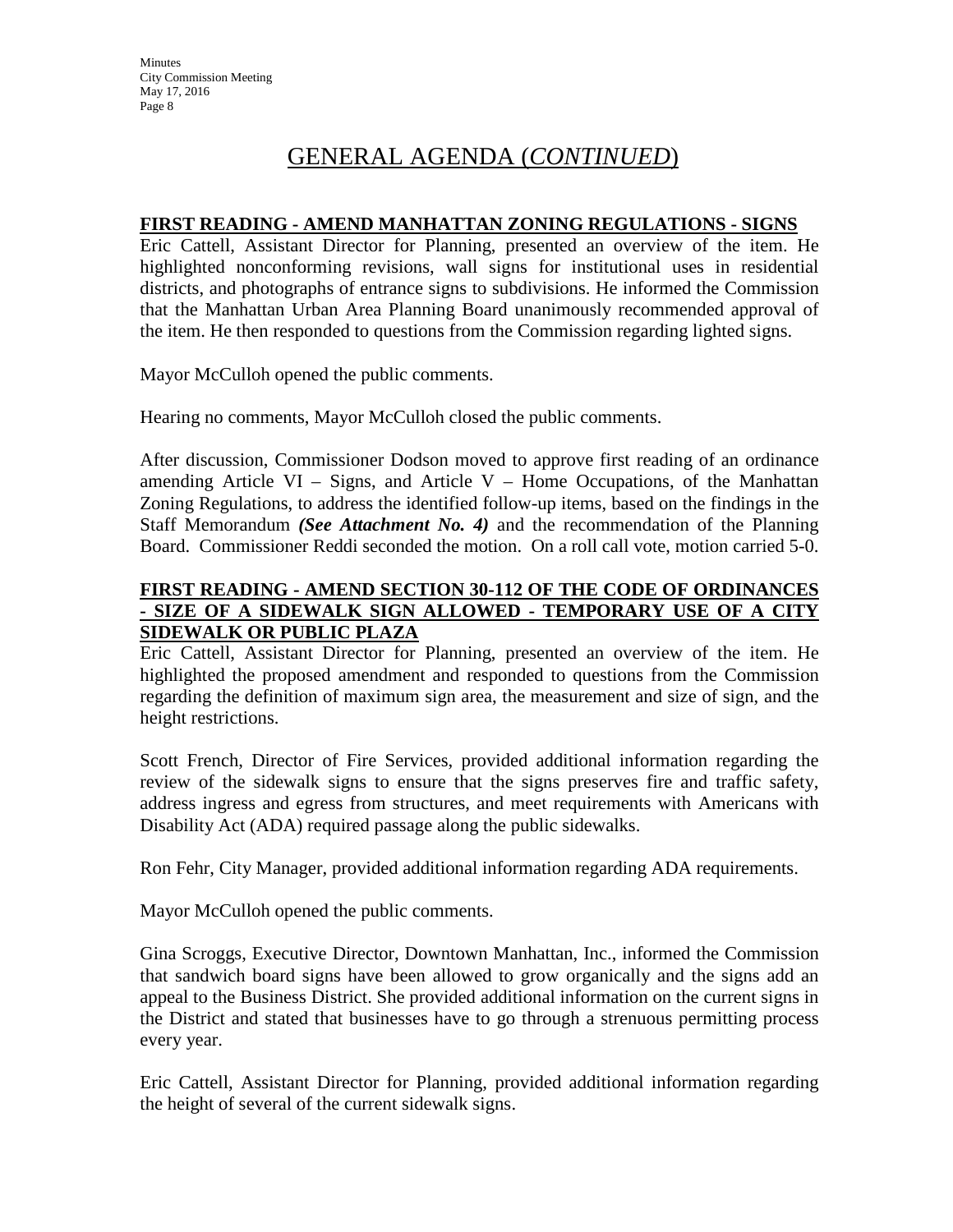# GENERAL AGENDA (*CONTINUED*)

## **FIRST READING - AMEND SECTION 30-112 OF THE CODE OF ORDINANCES - SIZE OF A SIDEWALK SIGN ALLOWED - TEMPORARY USE OF A CITY SIDEWALK OR PUBLIC PLAZA** *(CONTINUED)*

After discussion and comments from the Commission, Gina Scroggs, Executive Director, Downtown Manhattan, Inc., stated that she can gather information regarding the current size of the signs and agreed with the need for sign restrictions. She then responded to questions from the Commission.

Hearing no other comments, Mayor McCulloh closed the public comments.

After additional discussion and comments from the Commission, Commissioner Reddi moved to table the item to the end of the agenda [following the discussion item]. Commissioner Morse seconded the motion. On vote, motion carried 5-0.

## **DISCUSSION – AMEND CHAPTER 22 - NOISE, DISORDERLY CONDUCT AND CRIMINAL TRESPASS**

Kiel Mangus, Assistant City Manager, presented an overview of the item. He highlighted events and complaints received from the 2016 Fake Patty's Day; discussed meetings with the Riley County Police Department regarding noise complaints and drunk and disorderly concerns; and provided background information on the current noise ordinance, the noise permit process, and the proposed changes to the noise ordinance. He then responded to questions from the Commission regarding fines for noise violators, proposed noise ordinance and zoning districts, and enforcement provisions.

Katie Jackson, City Attorney, responded to questions from the Commission. She provided information and clarification on the proposed noise ordinance.

Mayor McCulloh opened the public comments.

Brad Schoen, Director, Riley County Police Department (RCPD), provided additional information on the proposed noise ordinance. He stated that RCPD is trying to strike a balance between the bars in Aggieville and the residents. He informed the Commission that he favors a district boundary rather than property lines in Aggieville and provided additional information regarding noise and reasonableness outside the district boundaries.

Hearing no other comments, Mayor McCulloh closed the public comments.

Katie Jackson, City Attorney, responded to questions from the Commission and provided clarification on the meaning of plainly audible.

Kiel Mangus, Assistant City Manager, responded to questions from the Commission and provided information on the special permit process.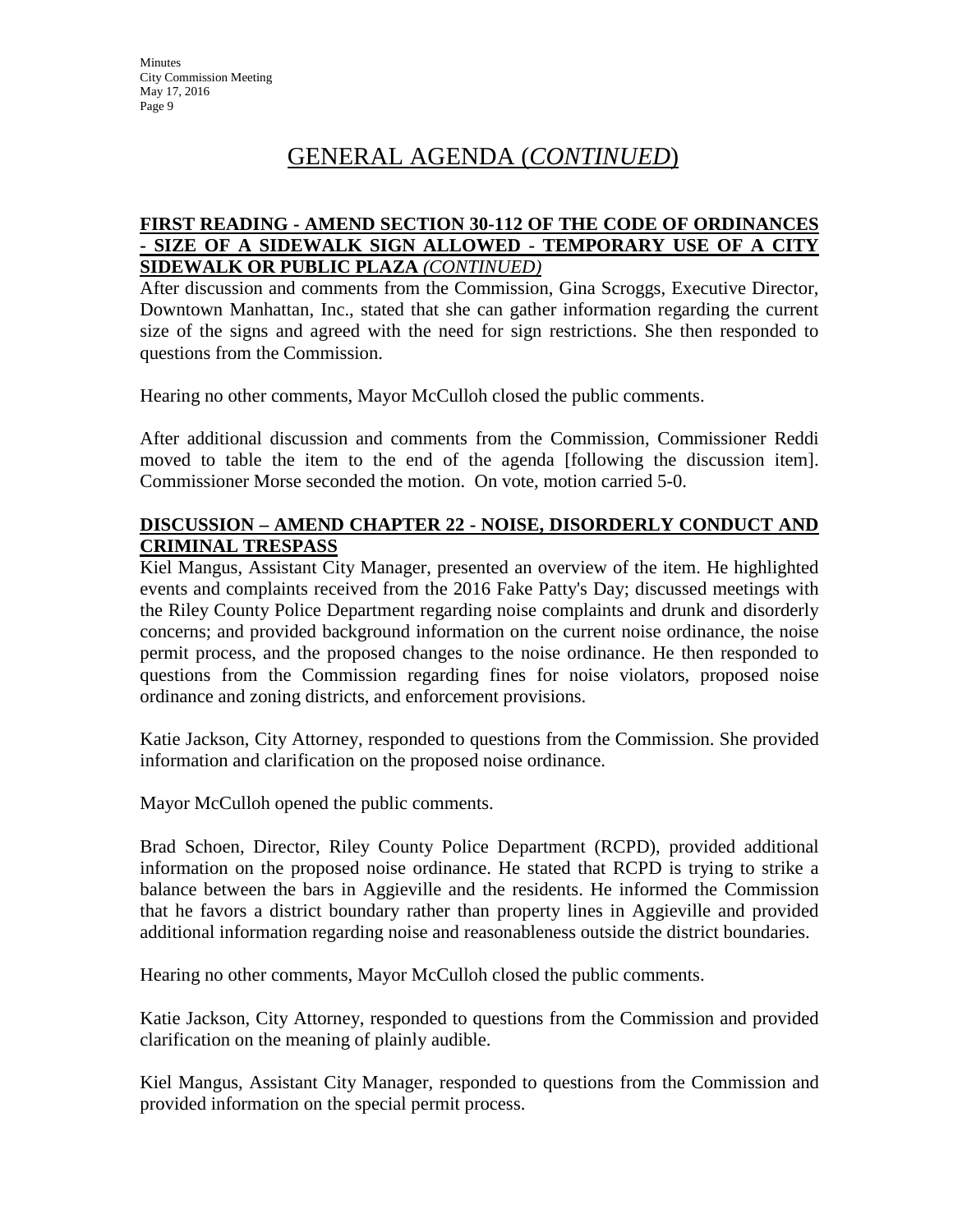# GENERAL AGENDA (*CONTINUED*)

## **DISCUSSION – AMEND CHAPTER 22 - NOISE, DISORDERLY CONDUCT AND CRIMINAL TRESPASS** *(CONTINUED)*

Katie Jackson, City Attorney, responded to questions from the Commission regarding the proposed zoning districts for the noise ordinance.

Eric Cattell, Assistant Director for Planning, and Kiel Mangus, Assistant City Manager, provided a map of the C-3 Aggieville District.

After discussion and comments from the Commission, Kiel Mangus, Assistant City Manager, responded to questions regarding the proposed fines, the person(s) that would be responsible if a fine is imposed, and provided information on the reliability of using decibel levels. He also provided clarification on the special permit process and use on public rights-of-way areas.

Katie Jackson, City Attorney, provided additional information regarding the proposed noise ordinance penalties and citation process. She also responded to questions regarding noise that is plainly audible from vehicles and enforcement provisions and considerations.

Kiel Mangus, Assistant City Manager, presented the proposed updates for disorderly conduct and criminal trespass. He highlighted the current State law regarding disorderly conduct and responded to questions from the Commission regarding the fourth proposed provision: "while under the influence of drugs or alcohol, engaging in conduct that disrupts, injures or endangers the comfort, health, safety, or peace of others within the city."

After comments from the Commission, Katie Jackson, City Attorney, provided additional information on the proposed fourth provision.

Brad Schoen, Director, RCPD, provided additional information on the proposed fourth provision while under the influence of drugs or alcohol. He stated that this language would be more encompassing than just disorderly conduct to address those individuals that are intoxicated and disrupts, injures or endangers the comfort, health, safety, or peace of others. He then responded to questions from the Commission regarding the proposed ordinance and challenges with those individuals on front yards and going from door-todoor in residential neighborhoods.

After additional comments from the Commission, Kiel Mangus, Assistant City Manager, informed the Commission that the goal is to provide RCPD with better enforcement capabilities and to remain in compliance with State law. He stated that the item would come back to the Commission at a future meeting for first reading.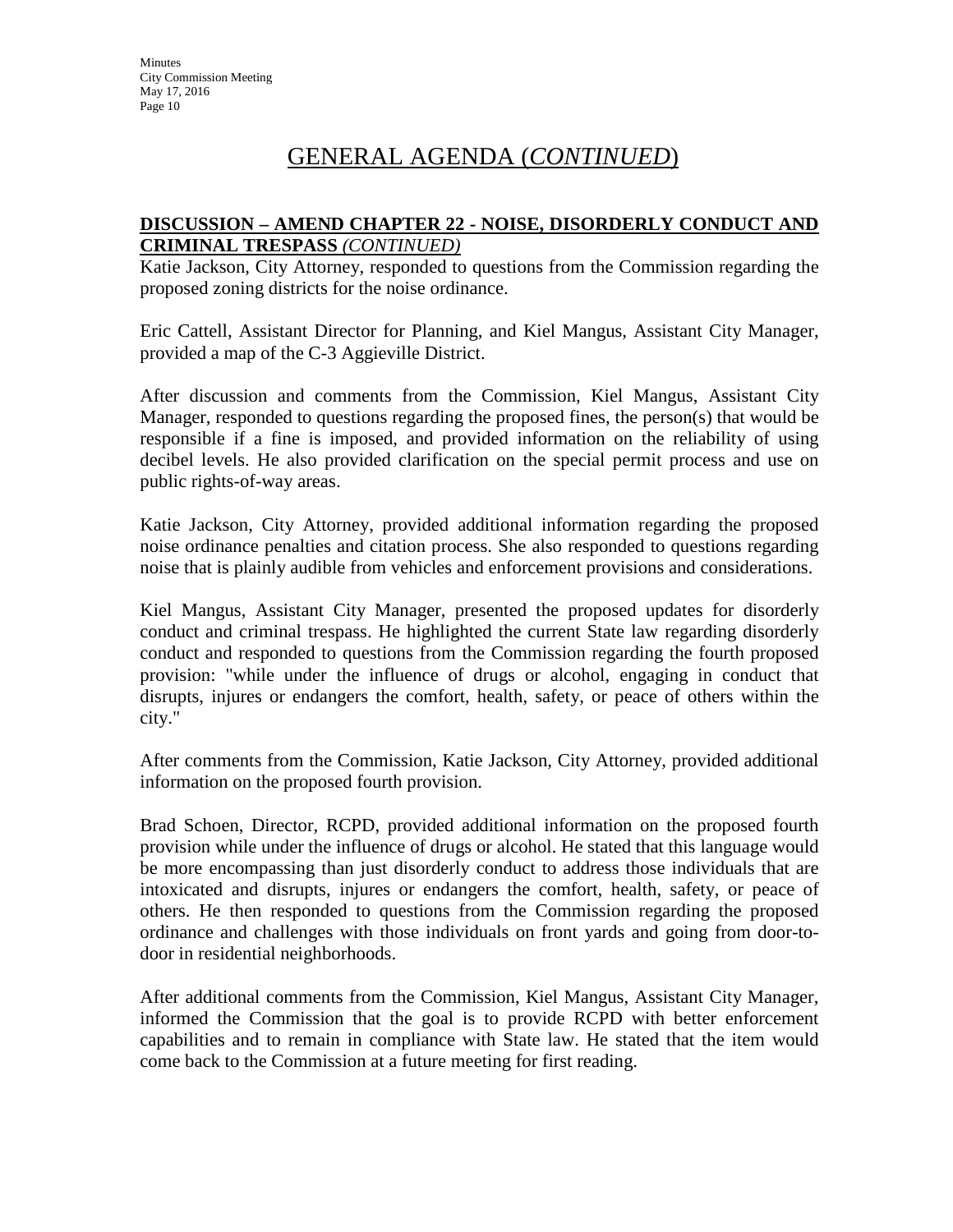Minutes City Commission Meeting May 17, 2016 Page 11

## **GENERAL AGENDA (CONTINUED)**

#### DISCUSSION - AMEND CHAPTER 22 - NOISE, DISORDERLY CONDUCT AND **CRIMINAL TRESPASS (CONTINUED)**

Katie Jackson, City Attorney, informed the Commission that the proposed ordinance would be unique to Manhattan and the City is trying to capture a behavior that is not traditional within the realm of disorderly conduct. She then responded to additional questions from the Commission.

As this was a discussion item only, there was no motion or formal action taken.

#### **ITEM MOVED FROM THE GENERAL AGENDA**

#### FIRST READING - AMEND SECTION 30-112 OF THE CODE OF ORDINANCES - SIZE OF A SIDEWALK SIGN ALLOWED - TEMPORARY USE OF A CITY **SIDEWALK OR PUBLIC PLAZA**

Commissioner Reddi moved to remove the item from the table *s* item previously moved from the General Agenda to the end of the Agenda]. Commissioner Morse seconded the motion. On vote, motion carried 5-0.

Gina Scroggs, Executive Director, Downtown Manhattan, Inc., informed the Commission that the three signs in question were made by the same builder and measure at 5 feet half an inch in height and cannot be cut at the legs. She recommended that 66 inches or 5 feet 5 inches be considered to cover those three existing signs and any future signs.

Mayor McCulloh opened the public comments.

Hearing no comments, Mayor McCulloh closed the public comments.

After further discussion and comments from the Commission, Commissioner Reddi moved to approve first reading of an ordinance amending Section 30-112 of the Code of Ordinances, as proposed, relating to the allowed size of a sidewalk sign, with the exception of a maximum of nine (9) square feet and no more than five and a-half feet height limitation. Commissioner Dodson seconded the motion. On a roll call vote, motion carried 5-0.

#### **ADJOURNMENT**

At 9:05 p.m., the Commission adjourned.

MMC, City Clerk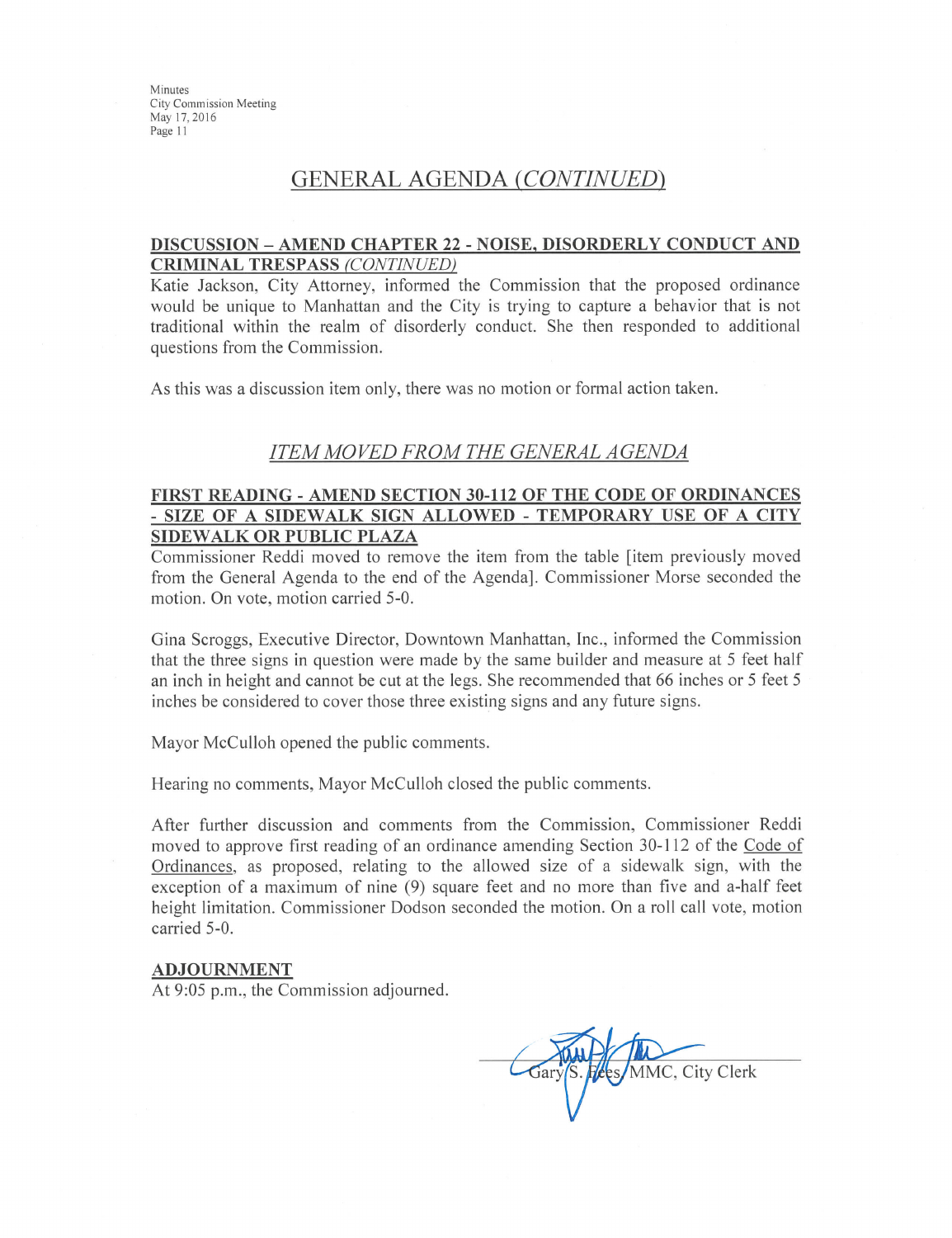**Minutes** City Commission Meeting May 17, 2016 Page 12

### **STAFF REPORT**

**REQUEST:** The applicant/owner has requested to rezone a 2.56 acre tract of land from I-2, Industrial Park District to the McCall Landing PUD, Commercial Planned Unit Development and amend Ordinance No. 6745 and the approved Final Development Plan of Lot 2, McCall Landing to expand the warehouse area of the Menards Home Improvement Store to include a larger warehouse and enclosed product storage area. The amendment is in the form of a Final Development Plan. The applicant has also requested a Final Plat to subdivide the site related to McCall Landing into 4 separate lots.

# **BACKGROUND**

**APPLICANT:** Menard, Inc., Scott R. Nuttelman, Real Estate Representative

**OWNER**: The McCall Pattern Company, Vince Placek, CFO

**LOCATION:** Generally located approximately 875 feet north of the intersection of McCall Road and McCullough Place

AREA: 111,641 square feet (2.56 acres) to be rezoned to McCall Landing PUD.

## **DATE OF PUBLIC NOTICE PUBLICATION:** March 14, 2016

## **DATE OF PUBLIC HEARING: PLANNING BOARD:** April 18, 2016 **CITY COMMISSION:** May 3, 2016

## **EXISTING PUD**

Ordinance No. 6745, Permitted Uses and Conditions of Approval

Ordinance No. 6745 dated January 6, 2009 is attached. Permitted Uses are set out in Condition No. 1, and all other conditions of approval include:

1. Permitted uses shall include Farm and ranch supply stores such as, but not limited to, Orscheln Farm & Home, with associated outdoor sales, display and storage; Business and professional offices; Restaurants, including drive-in type; Banks and financial institutions, including drive-in type; Convenience stores, without buried storage tanks; Package liquor stores; Retail stores; and, Home improvement centers, including retail sale of general merchandise, lumber yards, landscape and garden products, hardware, appliances and fixtures, carpet, tile and floor coverings, and general home improvement, household and related products, and outdoor sales, display and storage, including lumber yard areas for stores such as, but not limited to, Menards.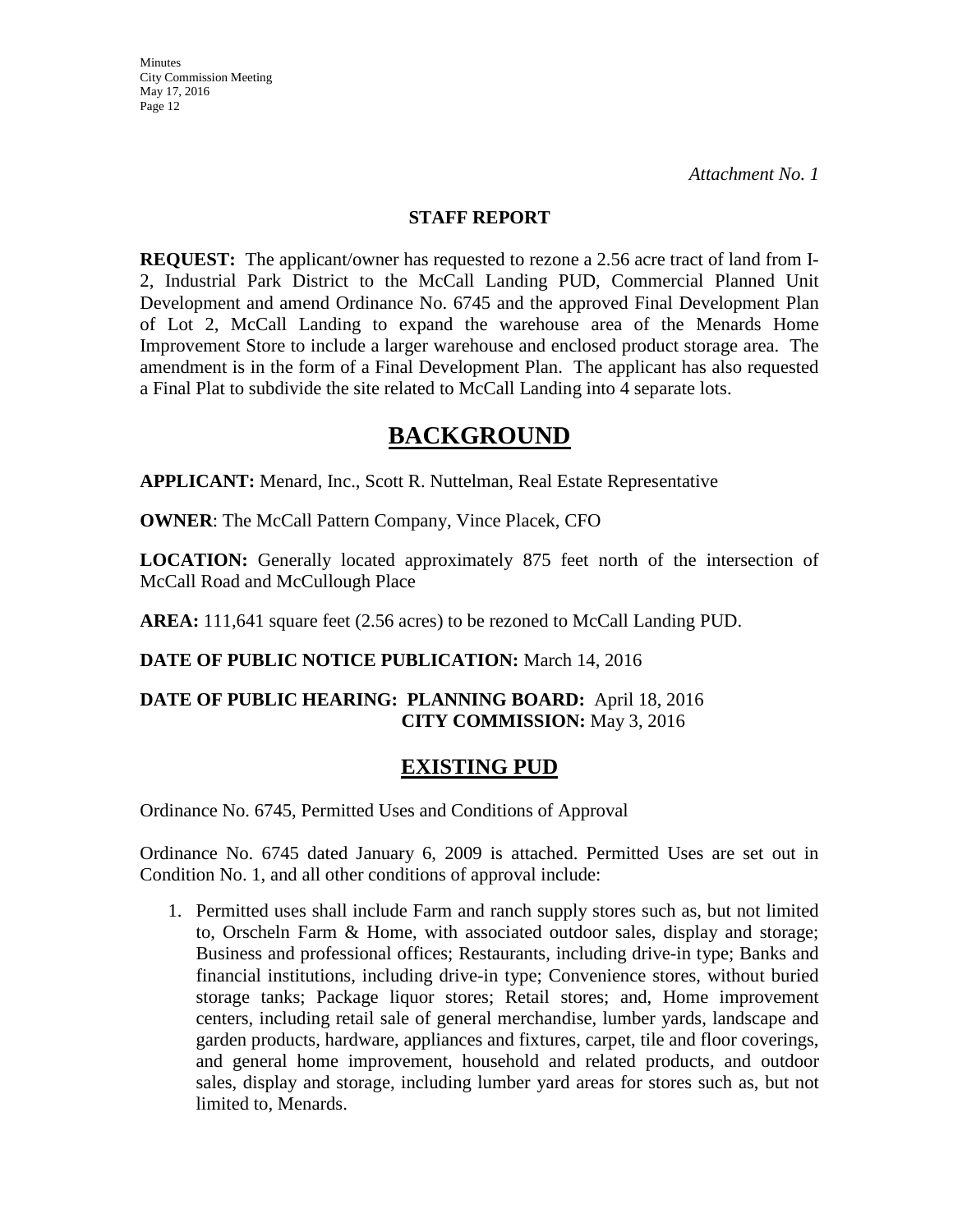- 2. Outdoor display, storage and sales on Lot 1 shall be limited to the outside sidewalk area along the western side of the Orscheln's building and in the fenced enclosure, as shown on the application documents.
- 3. Landscaping and irrigation shall be provided pursuant to a Landscaping Performance Agreement between the City and the owner, which shall be entered into prior to issuance of a building permit.
- 4. All landscaping and irrigation shall be maintained in good condition.
- 5. Light poles shall be provided as described in the application documents and shall be full cut-off design. Building lighting shall not cast direct light onto public or private streets or adjacent property and shall be full cut-off design.
- 6. Signage for Lot 1 Orscheln's shall be constructed as proposed, consisting of wall signs.
- 7. Signage for Lot 2 and the ground sign on Lot 3 for Menards and other tenants of the PUD shall be constructed as proposed.
- 8. On all other lots there shall be no more than one (1) pole or ground sign per lot. In addition, pole signs shall have a maximum height of 30 feet above the ground; the total gross surface area of pole and ground signs including reader-boards shall be limited to no more than 1 square foot of sign area per 1 foot of linear street frontage and shall not exceed a maximum 200 square feet in area; all pole signs shall be fully skirted and the skirting and the bases of pole and ground signs shall include materials and architectural quality similar to those of the associated principal building such as brick, stone and/or stucco; and signs shall include a landscaped area around the base.
- 9. Wall signs on Lots 3 and 4 shall conform to requirements of the C-2, Neighborhood Shopping District of the Manhattan Zoning Regulations.
- 10. Temporary banner signs shall be limited to no more than one (1) banner sign per lot. Exempt signage shall include signage described in Article VI, Section 6-104  $(A)(1),(2),(4),(5),(7)$  and  $(8)$ ; and Section 6-104  $(B)(2)$ , of the Manhattan Zoning Regulations. Temporary sales aids and portable signs, as described in Article VI, Signs, of the Manhattan Zoning Regulations, shall be prohibited.
- 11. Prior to the development of Lot 3 and Lot 4, an amendment of the PUD shall be submitted and approved, prior to issuance of any necessary permits.
- 12. Underground liquid fuel storage tanks shall be prohibited in the PUD, and storage of hazardous materials, chemicals and other pollutants, shall be prohibited in the east half of the warehouse.
- 13. Well head easements shall be designated "No Structures Zone."
- 14. A revised drainage plan, consisting of grading and improvements necessary to protect the 50-foot and 100-foot well head areas, shall be submitted with the Final Development Plan. The revised drainage plan shall be approved by the Public Works Department.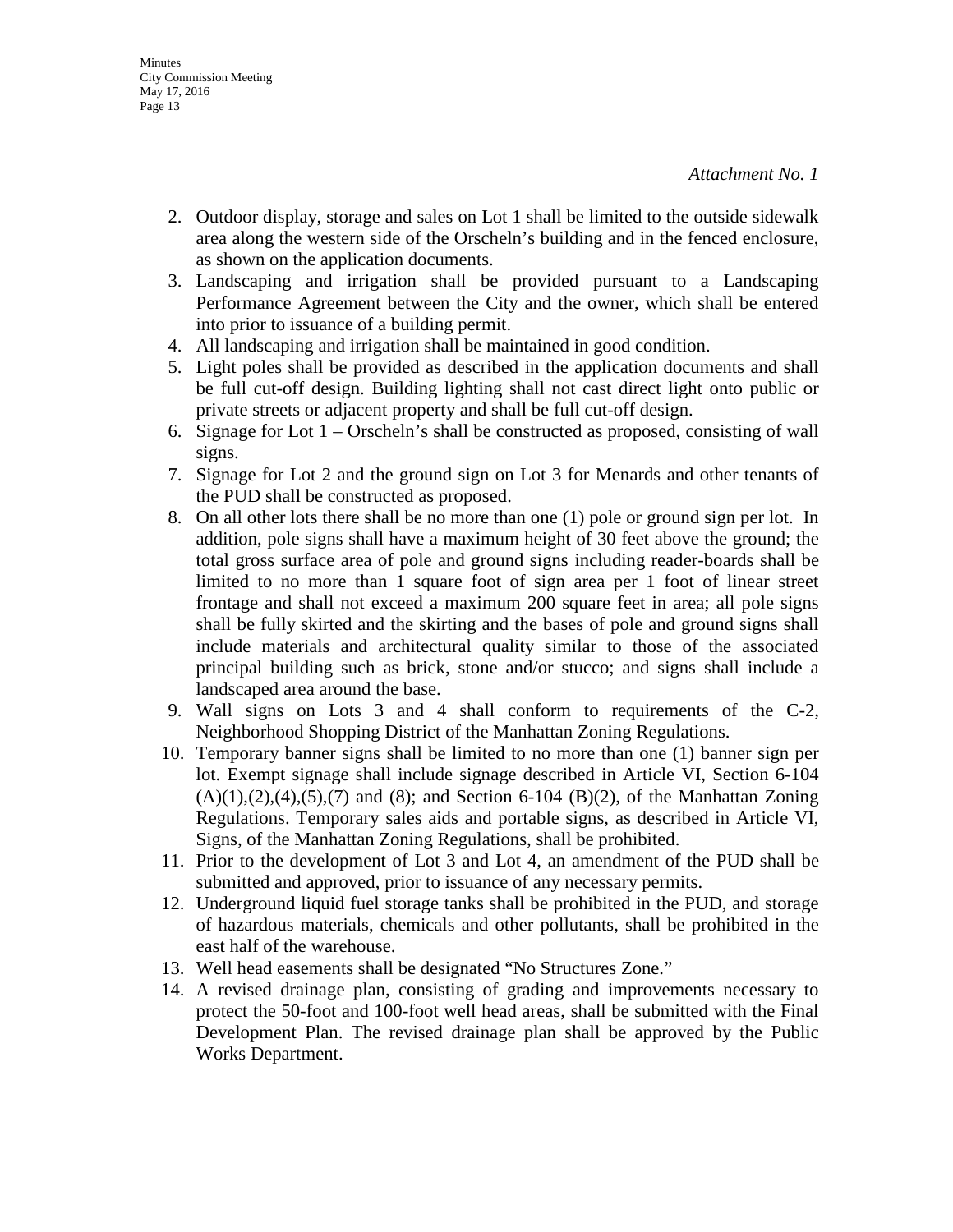**Minutes** City Commission Meeting May 17, 2016 Page 14

## **PROPOSED AMENDMENT**

The proposed amendment is to rezone approximately 2.56 acres from I-2, Industrial Park District to PUD, McCall Landing Commercial Planned Unit Development for an expansion of the Menard's warehouse and outdoor storage space. The rezoning site will be subdivided from the McCall Pattern parent tract for proposed development. The subdivision is part of the MP Addition, Unit Two Final Plat, which also creates 2 new lots for development on McCall Pattern's property.

## **Proposed Buildings, Structures, and Phasing**

The proposed amendment is to construct a 253 foot by 72 foot warehouse structure to be adjoined to the existing warehouse. The warehouse addition will match the existing structure in exterior materials and appearance. The new structure will be approximately 27 feet tall. The structure will be used to store lumber and other building material for purchase.

An approximate 34,000 square foot paved storage yard will be constructed to the south and east of the warehouse addition. The expanded storage yard will be screened by identical wall and fencing material as the existing Menard warehouse area is today.

## **PROPOSED SIGNS:**

No new signage is proposed with the PUD Amendment.

Exempt sign requirements set out in Condition 3 above changed since approval of the PUD in 2008. Updated with this amendment are those exempt signs described in Article VI, Section 6-102 (A)(a), (b), (c), (e), (g), (h), (i), (j), (l), (m) (*attached*).

**PROPOSED LIGHTING:** Lighting of the warehouse and storage yard area will be identical to the existing storage yard, which includes 30 foot tall light poles and building lights at entrances. As required by the Zoning Regulations, the site lighting is required to be shielded and full cut-off design.

# **MATTERS TO BE CONSIDERED WHEN AMENDING A PLANNED UNIT DEVELOPMENT**

**1. WHETHER THE PROPOSED AMENDMENT IS CONSISTENT WITH THE INTENT AND PURPOSE OF THE APPROVED PUD, AND WILL PROMOTE THE EFFICIENT DEVELOPMENT AND PRESERVATION OF THE ENTIRE PUD:** The intent and purpose of the McCall Landing Commercial PUD is to allow a broad range of commercial retail and commercial service uses, including drive-in type restaurants.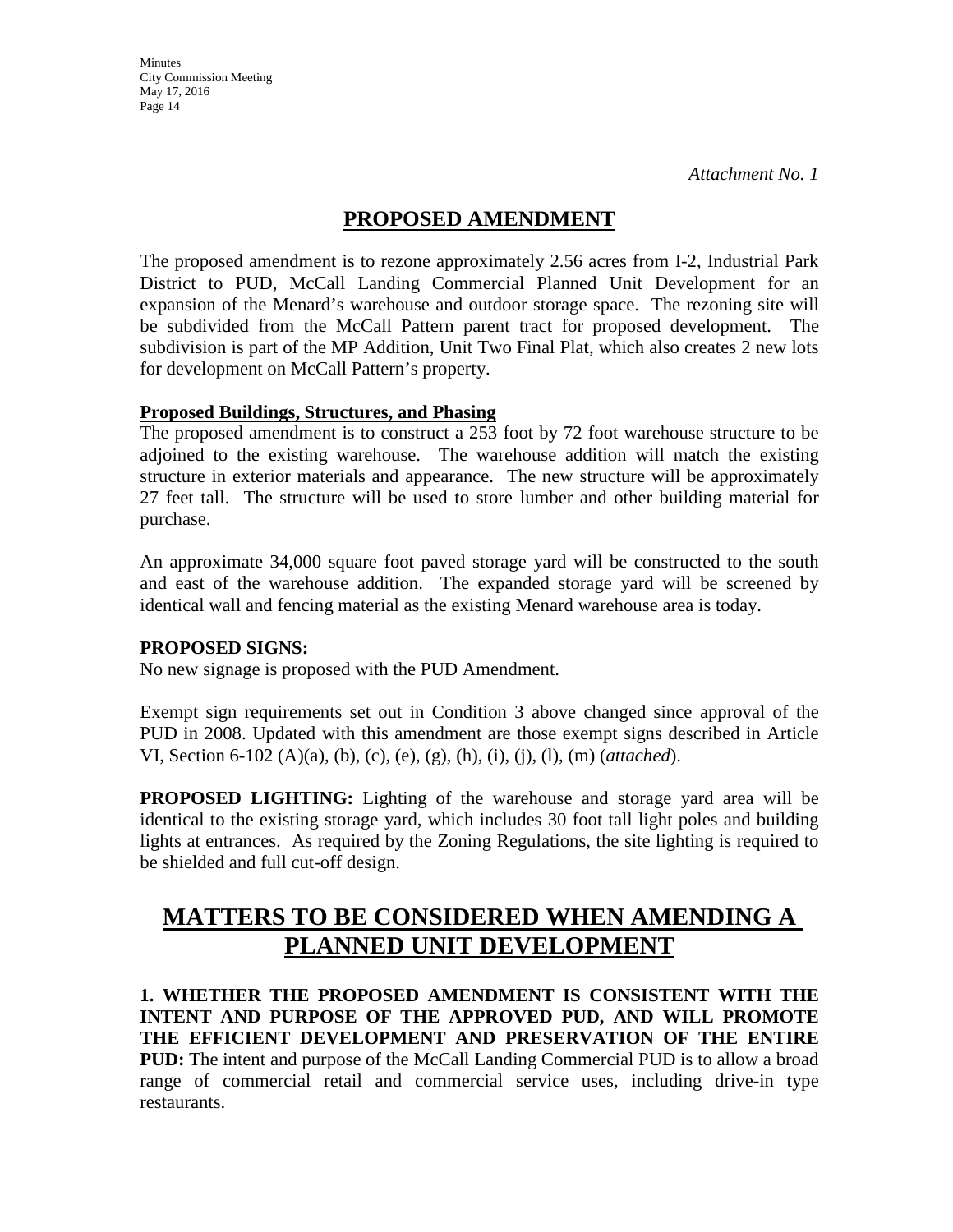The applicant states:

"The proposed amendment is to incorporate additional land to allow the upgrade and expansion of the Menards store, which was the original use for which the McCall Landing PUD was established. The amendment does not change the commercial character or the type of uses allowed not does it increase the density or intensity of development within the PUD. Allowing reinvestment in the Menards store will help preserve the continued viability of the PUD as a whole."

**2. WHETHER THE PROPOSED AMENDMENT IS MADE NECESSARY BECAUSE OF CHANGED OR CHANGING CONDITIONS IN OR AROUND THE PUD, AND THE NATURE OF SUCH CONDITIONS:** The amendment is necessary because the proposed is to expand the site to include approximately 2.56 acres of land adjacent to the Menards Home Store. The proposal requires rezoning the site to the PUD and amend the Final Development Plan to include the larger building and outdoor storage area.

**3. WHETHER THE PROPOSED AMENDMENT WILL RESULT IN A RELATIVE GAIN TO THE PUBLIC HEALTH, SAFETY, CONVENIENCE OR GENERAL WELFARE, AND IS NOT GRANTED SOLELY TO CONFER A SPECIAL BENEFIT UPON ANY PERSON:** The amendment will result in a relative gain to the public health, safety, convenience or general welfare because public improvements have been designed and built to accommodate commercial uses and vehicular traffic on improved streets, and pedestrians and bicyclists on sidewalks along McCall Road and on Carlson Place. The proposed amendment has no underground storage tanks associated with it that would adversely impact the water well field areas to the north. No special benefit is granted upon any person as a result of the amendment because the amendment is required before a building permit can be issued for the warehouse addition and larger outdoor storage yard.

# **ADDITIONAL MATTERS TO BE CONSIDERED WHEN AMENDING A PLANNED UNIT DEVELOPMENT**

**1. LANDSCAPING:** Currently there are 6 conifer trees and 1 deciduous located on the east boundary of the current Menards storage area. The site plan shows that these 7 trees will be located to the east and south of the proposed expansion of the storage yard and warehouse.

**2. SCREENING:** A 14 foot tall wood screening wall around the storage yard expansion is proposed. This wall will be identical to the existing screening wall.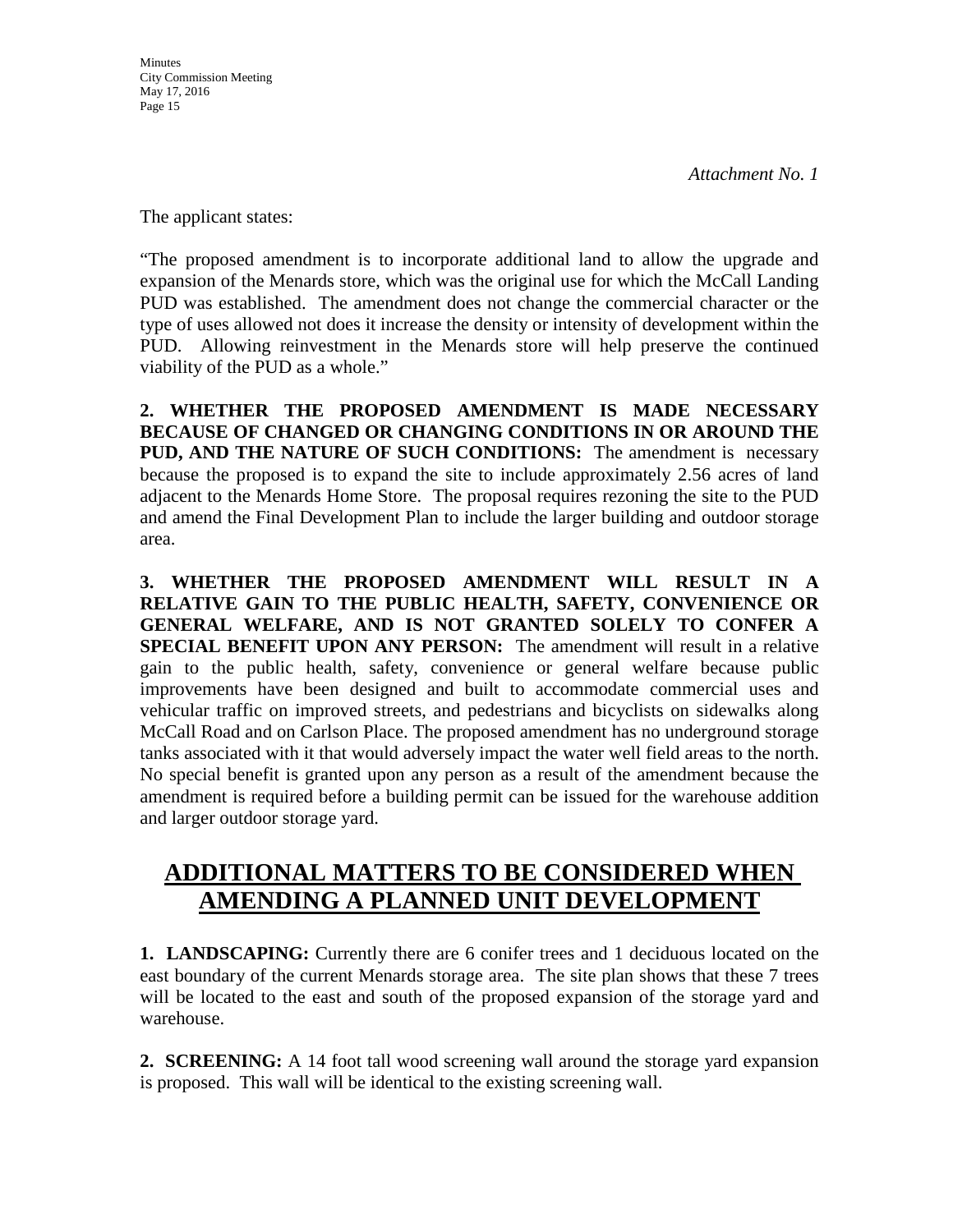**3. DRAINAGE:** A drainage study was completed in 2008 by Schwab-Eaton, P.A. for the original PUD application. The McCall Landing PUD site was constructed as planned to direct stormwater to the south and southeast through on-site storm sewer improvements associated with McCall Road, as well as detention basin on the east side of the development. Menards currents to a lined channel in a drainage easement to the detention basin.

The proposed PUD Amendment will follow this general drainage plan, by creating a new lined drainage channel to the east and south of the new storage yard to collect stormwater runoff and direct it to the existing detention basin on the east side of the development. It has been determined that the existing basin is adequate in size to collect the stormwater runoff from the expanded storage yard. The Public Works Department is requiring that the final design plans for the drainage channel be submitted to the City Engineer for approval prior to construction.

**4. CIRCULATION:** The site gains access from McCall Road from private travel easements (Carlson Place, McCall Place, Landing Place and McCullough Place). No changes are planned to the circulation patterns in the existing development or parking requirements as part of the PUD Amendment.

**5. OPEN SPACE/LANDSCAPED AND COMMON AREA:** No changes are proposed to the open space of the development.

**6. CHARACTER OF THE NEIGHBORHOOD:** McCall Road corridor from the intersection of US 24 Highway to the intersection with Tuttle Creek Boulevard is a mix of industrial manufacturing and research uses, and commercial and highway commercial uses.

# **MATTERS TO BE CONSIDERED WHEN REZONING**

**1. EXISTING USE:** The rezoning site is vacant industrial land associated with McCall Pattern Company. The request is to rezone this 2.56 acre tract of land to the McCall Landing PUD to allow for expansion of the Menards Home Store site.

**2. PHYSICAL AND ENVIRONMENTAL CHARACTERISTICS:** The rezoning site is generally flat grass covered area and a portion of an off-street parking lot for the McCall Pattern Company. The site is in the Zone X, Protected by Levee Floodplain, which has no regulatory standards associated with it.

Fifty (50) foot well head protection zones around City well heads are shown along the northern boundary of the existing PUD, and extend partially in the existing PUD and the Menards site. This protection zone is not located on the Rezoning and PUD Amendment site.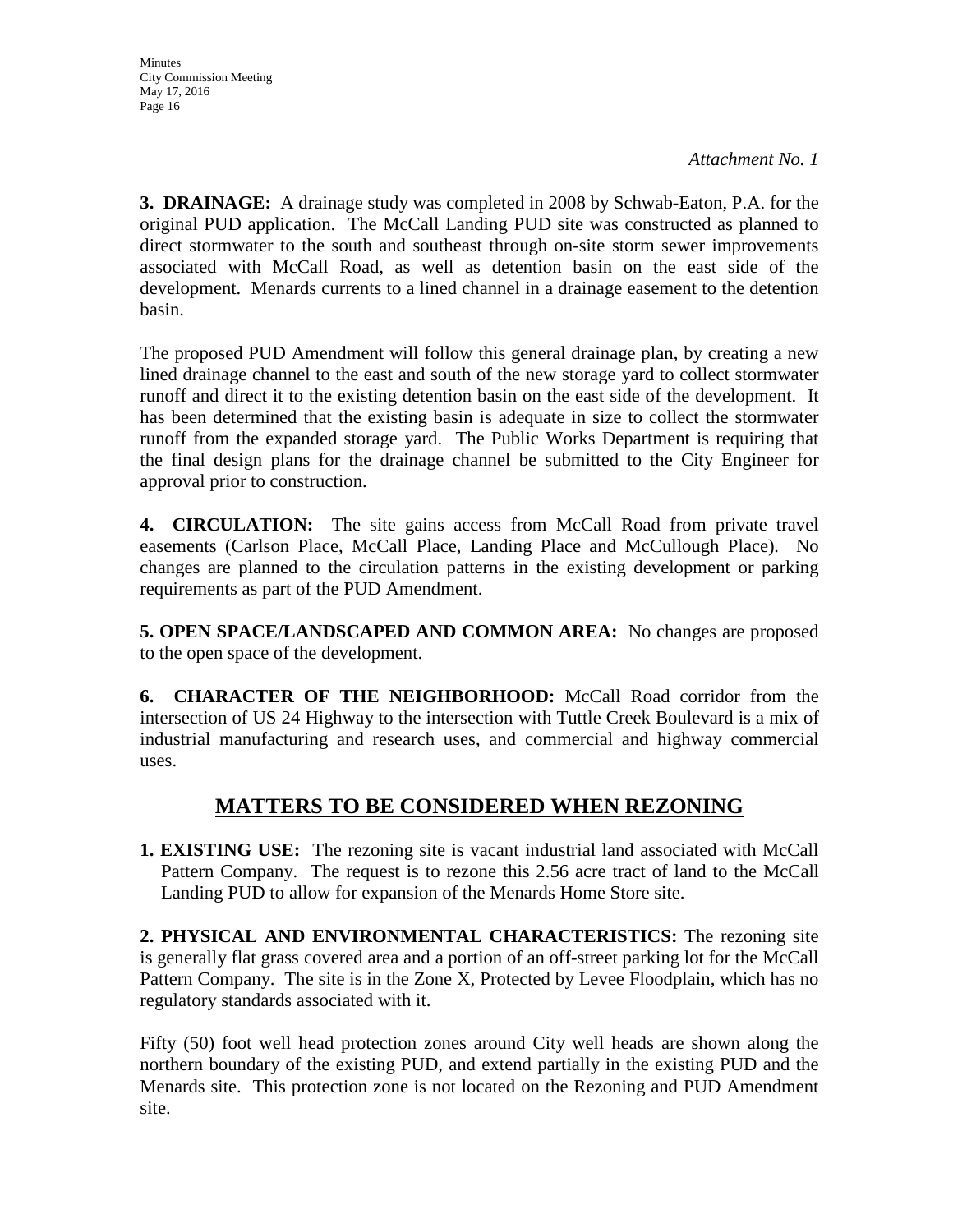### **3. SURROUNDING LAND USE AND ZONING:**

**(a.) NORTH:** City water well fields, Quaker Oats Manufacturing, Levee Drive: I-2 District.

- **(b.) SOUTH:** McCall Pattern Company; I-2 District.
- **(c.) EAST:** McCall Pattern Company; I-2 District.
- **(d.) WEST:** Menards home improvement store; McCall Landing PUD

## **4. GENERAL NEIGHBORHOOD CHARACTER:** See above under **6, CHARACTER OF THE NEIGHBORHOOD.**

- **5. SUITABILITY OF SITE FOR USES UNDER CURRENT ZONING:** The rezoning site is the rear yard area for McCall Pattern Company. The current zoning district is I-2, Industrial Park District, which the current use is permitted.
- **6. COMPATIBILITY OF PROPOSED DISTRICT WITH NEARBY PROPERTIES AND EXTENT TO WHICH IT MAY HAVE DETRIMENTAL AFFECTS:** The surrounding area is transiting from an industrial area to an area concentrated with drive-thru restaurants and retails stores, some of which are big box type retail stores. The proposed development will be consistent with surrounding uses and should not adversely impact adjacent properties.

The applicant held a neighborhood meeting on January 12, 2016. According to the meeting notes, one person from the public attended the meeting. There were no issues specific to the proposed rezoning and PUD Amendment. The question that was raised had to do with a specific issue in a nearby development.

## **7. CONFORMANCE WITH COMPREHENSIVE PLAN**

**THE REZONING SITE IS IN THE SOUTHEAST PLANNING AREA OF THE FUTURE LAND USE MAP OF THE MANHATTAN AREA 2035 COMPREHENSIVE PLAN.** The site is shown as Industrial (IND) on the map. The proposed rezoning and PUD Amendment is to expand the Menards Home Improvement Store. The proposed amendment would implement a development generally consistent with the policies applicable to all commercial development, as well as policies applicable to Community Commercial.

The PUD was found to be in general conformance to the Comprehensive Plan in 2009. The amendment is in conformance with the approved PUD and Comprehensive Plan.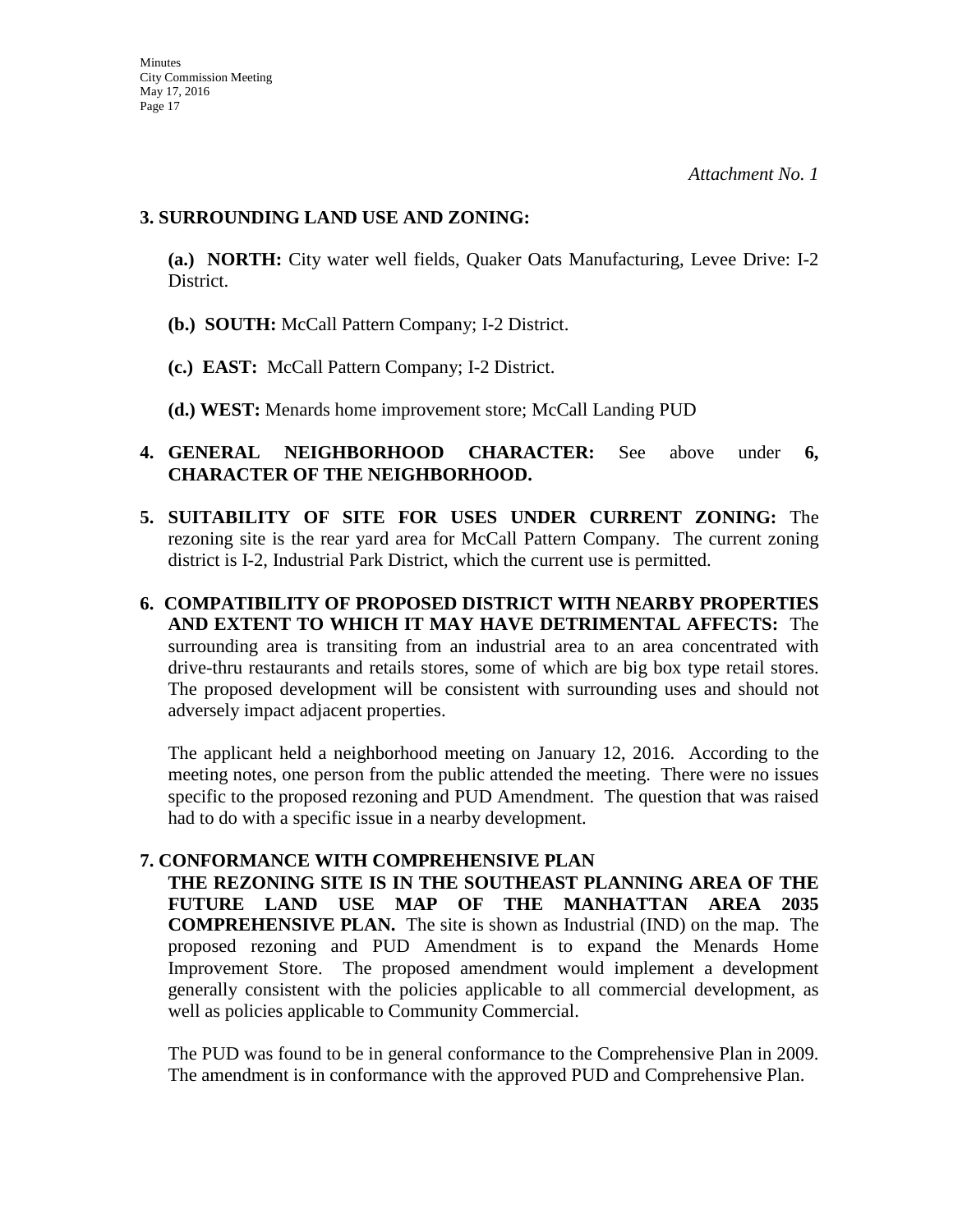## **8. ZONING HISTORY AND LENGTH OF TIME VACANT AS ZONED:**

- 1968 Annexation and rezoning to I-3, Light Industrial District. 1969-2008 Rezoned from I-3 District, to I-2, Industrial Park District. April 21, 2008 Manhattan Urban Area Planning Board conducts the public hearing and recommends approval of the proposed rezoning of McCall Landing from I-2, Industrial Park District to PUD, Commercial Planned Unit Development District, with 15 conditions of approval. May 6, 2008 City Commission approves first reading of an ordinance rezoning McCall Landing from I-2, Industrial Park District, to PUD, Commercial Planned Unit Development District. May 20, 2008 City Commission approves Ordinance No. 6700 rezoning McCall Landing from I-2, Industrial Park District, to PUD, Commercial Planned Unit Development District. November 17, 2008 At the request of the applicant, Manhattan Urban Area Planning Board tables the public hearing of the proposed rezoning of the
- revised McCall Landing PUD from PUD, Commercial Planned Unit Development District to PUD, Commercial Planned Unit Development District.
- December 1, 2008 Manhattan Urban Area Planning Board conducts the public hearing and recommends approval of the proposed rezoning of the revised McCall Landing PUD from PUD, Commercial Planned Unit Development District to PUD, Commercial Planned Unit Development District, with 14 conditions of approval.
- December 16, 2008 City Commission approves first reading of an ordinance rezoning the revised McCall Landing PUD from PUD, Commercial Planned Unit Development District to PUD, Commercial Planned Unit Development District.
- January 6, 2009 City Commission approves Ordinance No. 6745 rezoning the McCall Landing PUD from PUD, Commercial Planned Unit Development District to a new PUD, Commercial Planned Unit Development District.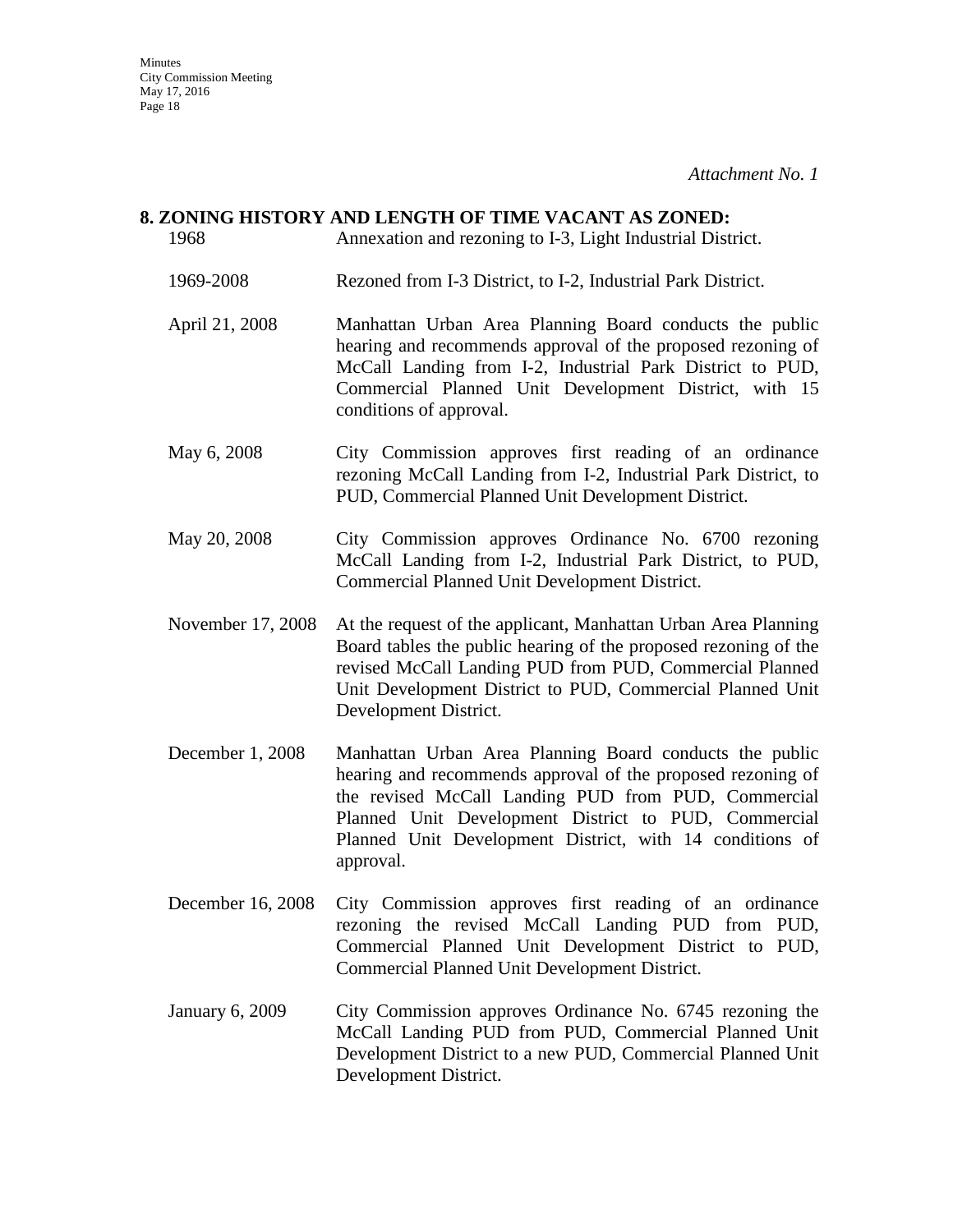**Minutes** City Commission Meeting May 17, 2016 Page 19

*Attachment No. 1*

- April 5, 2010 Manhattan Urban Area Planning Board approves the Final Development Plan (Lot  $2$  – Menards, and Lots 1, 3 and 4 – future amendments) and Final Plat of the McCall Landing Addition Commercial Planned Unit Development.
- April 20, 2010 City Commission accepts the easements and rights-of-way of the Final Plat of the McCall Landing Addition Commercial Planned Unit Development; and, authorizes the Mayor and City Clerk to execute the Agreement regarding construction and maintenance of the storm water facilities and travel easements.
- August 19, 2013 Manhattan Urban Area Planning Board recommends approval of an ordinance amending Ordinance No. 6745 and the Preliminary Development Plan of Lot 1, McCall Landing Commercial Planned Unit Development, to be known as the Final Development Plan of Lot 1, McCall Landing Commercial Planned Unit Development.
- September 3, 2013 City Commission approves first reading of an ordinance amending Ordinance No. 6745 and the Preliminary Development Plan of Lot 1, McCall Landing Commercial Planned Unit Development, to be known as the Final Development Plan of Lot 1, McCall Landing Commercial Planned Unit Development.
- September 17, 2013 City Commission approves Ordinance No. 7038 amending Ordinance No. 6745 and the Preliminary Development Plan of Lot 1, McCall Landing Commercial Planned Unit Development, to be known as the Final Development Plan of Lot 1, McCall Landing Commercial Planned Unit Development, based on the findings in the Staff Report, with three conditions of approval.
- October 7, 2013 Manhattan Urban Area Planning Board recommends approval of the proposed amendment of Ordinance No. 6745 and the Preliminary Development Plan of Lot 3, McCall Landing Commercial Planned Unit Development, to be known as the Final Development Plan of Lot 3, McCall Landing Commercial Planned Unit Development, based on the findings in the Staff Report with Condition 1 recommended by City Administration and Condition 2 recommended by the Planning Board.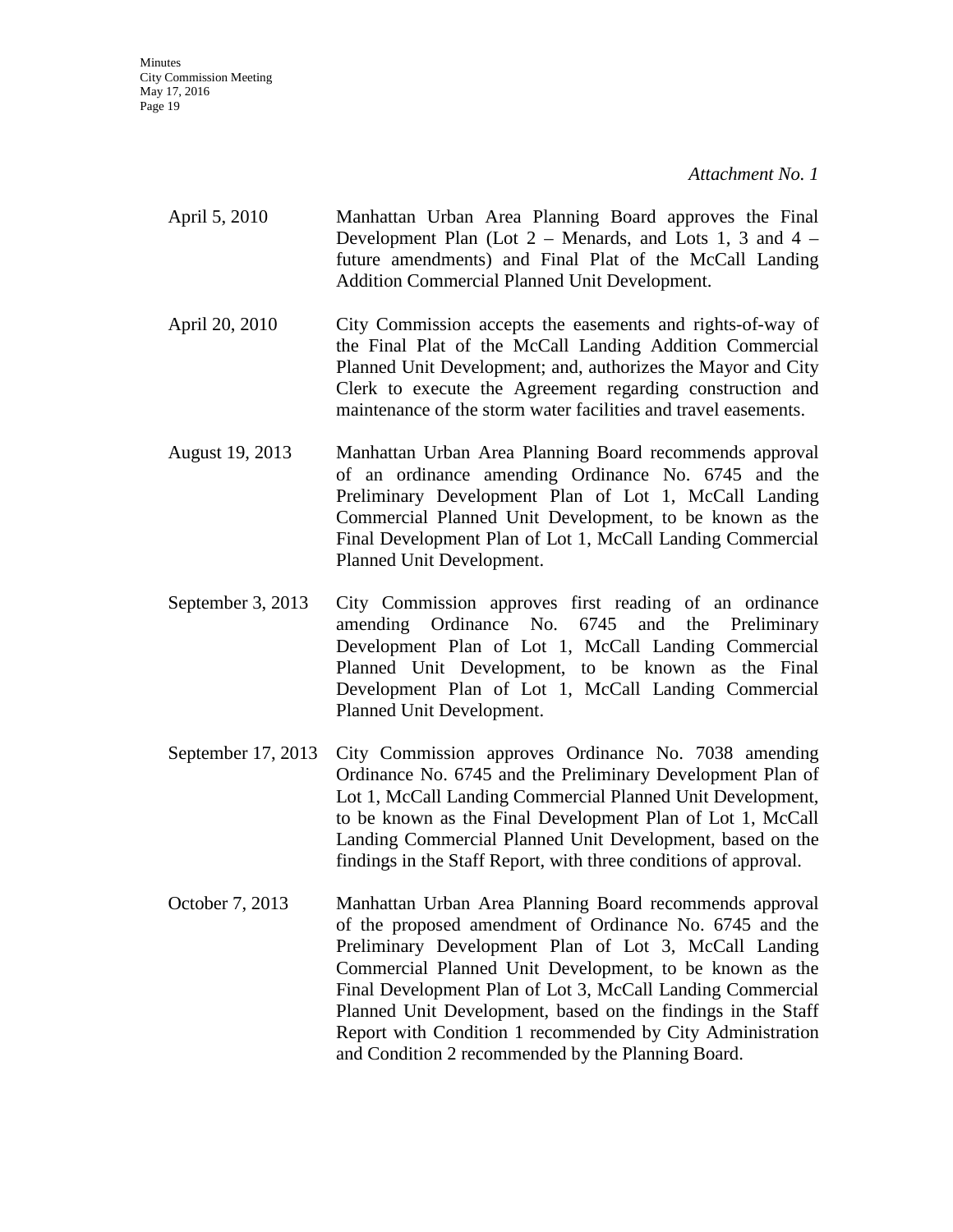- November 5, 2013 City Commission approves first reading of an ordinance amending Ordinance No. 6745 and the Preliminary Development Plan of Lot 3, McCall Landing Commercial Planned Unit Development, as proposed.
- November 19, 2013 City Commission approves Ordinance No. 7052 amending Ordinance No. 6745 and the Preliminary Development Plan of Lot 3, McCall Landing Commercial Planned Unit Development, as proposed.
- February 3, 2014 Manhattan Urban Area Planning Board approves Final Plat of McCall Landing, Unit Two, Commercial PUD.
- February 18, 2014 City Commission accepts easements and rights-of-way as shown on the Final Plat of McCall Landing, Unit Two, Commercial PUD.
- **9. CONSISTENCY WITH INTENT AND PURPOSE OF THE ZONING ORDINANCE:** The intent and purpose of the Zoning Regulations is to protect the public health, safety, and general welfare; regulate the use of land and buildings within zoning districts to assure compatibility; and to protect property values.

The PUD Regulations are intended to provide a maximum choice of living environments by allowing a variety of housing and building types; a more efficient land use than is generally achieved through conventional development; a development pattern that is in harmony with land use density, transportation facilities and community facilities; and a development plan which addresses specific needs and unique conditions of the site which may require changes in bulk regulations or layout. The proposed PUD is consistent with the intent and purposes of the Zoning Regulations, and the intent of the PUD Regulations, subject to the conditions of approval.

### **10. RELATIVE GAIN TO THE PUBLIC HEALTH, SAFETY AND WELFARE THAT DENIAL OF THE REQUEST WOULD ACCOMPLISH, COMPARED WITH THE HARDSHIP IMPOSED UPON THE APPLICANT:**

There appears to be no relative gain to the public, which denial would accomplish. Fifty (50) foot well head protection zones around City well heads are shown along the northern boundary of the existing PUD, and are partially in the existing PUD. These protection zones are not in the rezoning and PUD Amendment Area. However, the proposed development is in close proximity to the well head protection zones. Structures may be allowed in close proximity; however, no underground liquid fuel storage tanks will be allowed in the PUD, and storage of hazardous materials,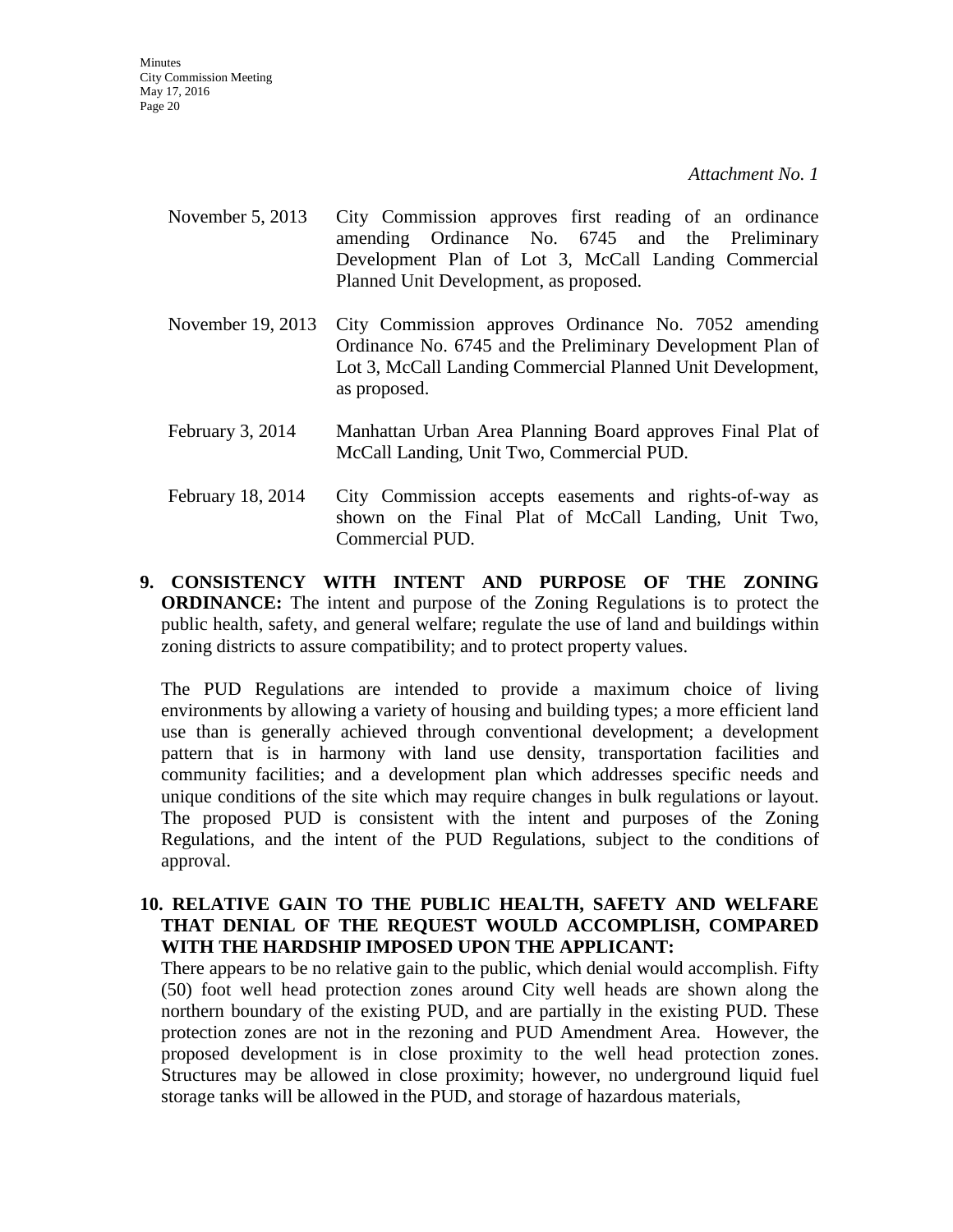chemicals and other pollutants, will be prohibited in the east half of the warehouse. The concrete base of the warehouse must drain to the south and its northern edge must be curbed to prevent at grade drainage to the north. No adverse impacts to the public are expected, subject to conditions of approval. Therefore, there may be a hardship to the applicant if the rezoning is denied.

**11. ADEQUACY OF PUBLIC FACILITIES AND SERVICES: T**he site is within the city and can be served by public improvements, including street, water, fire service and sanitary sewer.

## **12. OTHER APPLICABLE FACTORS:** None.

**13. STAFF COMMENTS:** All conditions of approval, not in conflict with Ordinance No. 6745 remain in effect. City Administration recommends approval of the proposed rezoning of the 2.56 acre tract from I-2, Industrial Park District to PUD, McCall Landing Commercial Planned Unit Development and the proposed amendment of Ordinance No. 6745 and the approved Final Development Plan of Lot 2, McCall Landing Commercial Planned Unit Development, with the following condition of approval:

- 1. Signs shall be provided as proposed in the application documents, and shall allow for exempt signage described in Article VI, Section 6-102 (A)(a), (b), (c), (e), (g), (h), (i), (j), (l), (m) of the Manhattan Zoning Regulations.
- 2. Amend Condition #12 of Ordinance No. 6745 to read: Underground liquid fuel storage tanks shall be prohibited, and storage of hazardous materials, chemicals and other pollutants, shall be prohibited in the east 415 feet of the completed warehouse.

## **ALTERNATIVES:**

- 1. Recommend approval of the proposed rezoning and the amendment of Ordinance No. 6745 and the Final Development Plan of Lot 2, McCall Landing Commercial Planned Unit Development, stating the basis for such recommendation.
- 2. Recommend denial of the proposed rezoning and amendment of Ordinance No. 6745 and the Final Development Plan of Lot 2, McCall Landing Commercial Planned Unit Development, stating the specific reasons for denial.
- 3. Table the proposed Amendment to a specific date, for specifically stated reasons.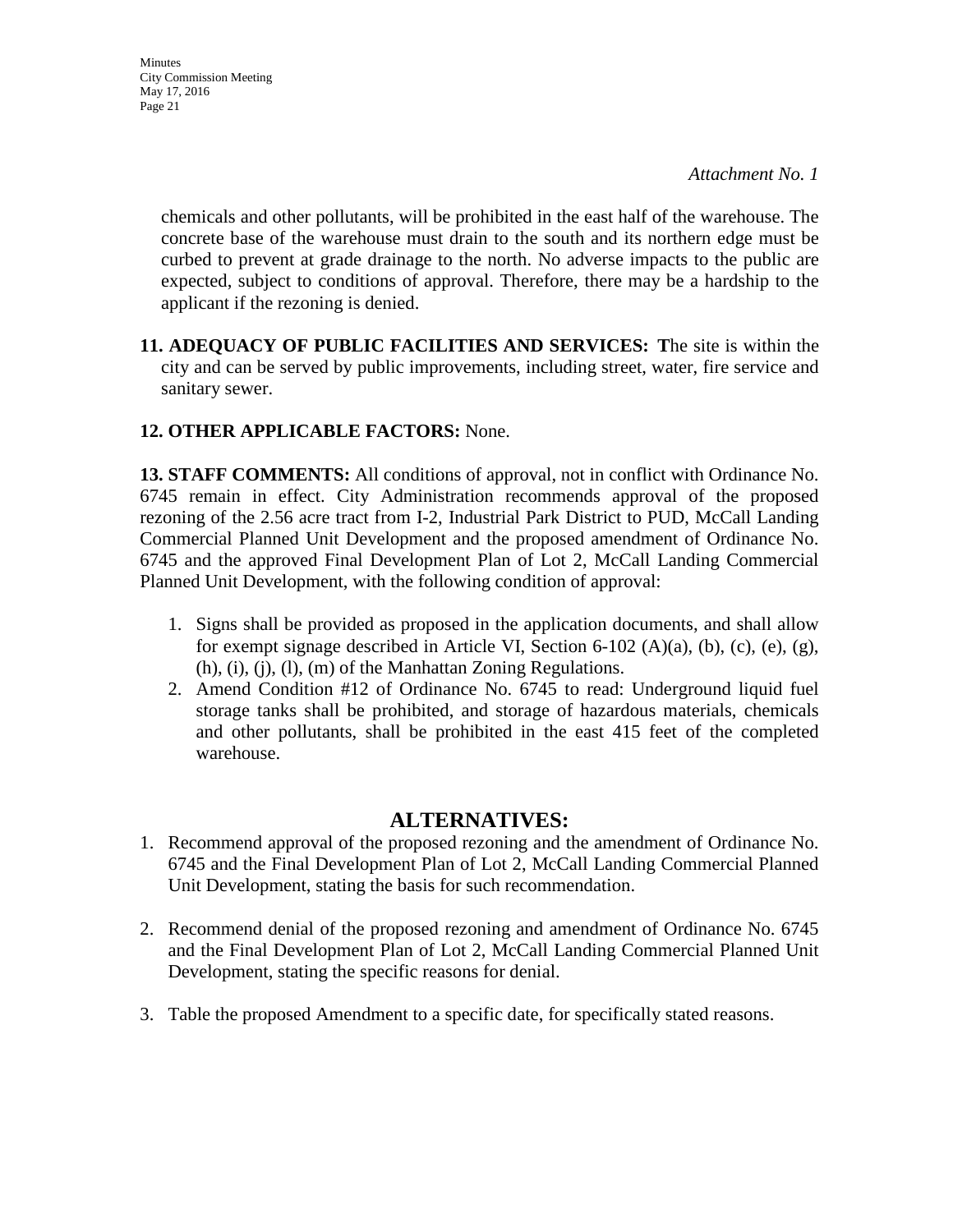Minutes City Commission Meeting May 17, 2016 Page 22

*Attachment No. 1*

## **POSSIBLE MOTION:**

The Manhattan Urban Area Planning Board recommends approval of the proposed rezoning of the 2.56 acre tract from I-2, Industrial Park District to PUD, McCall Landing Commercial Planned Unit Development and the proposed amendment of Ordinance No. 6745 and the approved Final Development Plan of Lot 2, McCall Landing Commercial Planned Unit Development, based on the findings in the Staff Report, subject to the 2 condition of approval recommended by City Administration.

**PREPARED BY:** Chad Bunger, AICP, CFM, Senior Planner **DATE:** April 11, 2016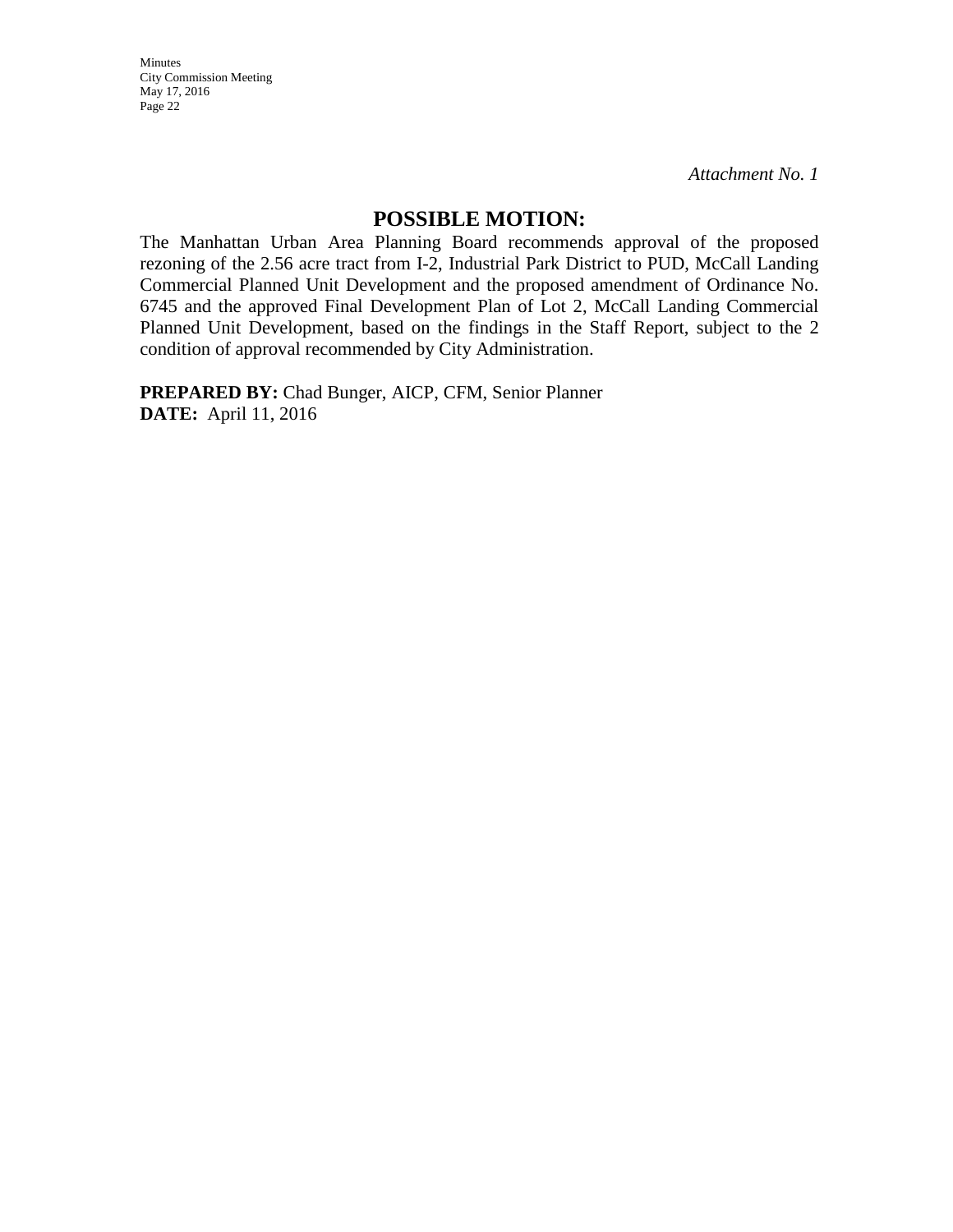### **STAFF REPORT**

**ON AN APPLICATION TO REZONE:** An approximately 17.89 acre tract of land to be known as the Legacy Ridge Addition.

## **FROM:** County **R-PUD, RESIDENTIAL PLANNED UNIT DEVELOPMENT DISTRICT.**

**TO:** R-1, Single-Family Residential District.

## **APPLICANT/OWNERS: LARRY THIERER, THIERER CONSTRUCTION**

**ADDRESS:** 1616 Wyndham Heights Road, Manhattan, KS 66503

**LOCATION:** Generally located south of the intersection of Grand Mere Parkway and Mackintosh Court.

**AREA: A**pproximately 17.89 acres

**DATE OF NEIGHBORHOOD MEETING:** February 8, 2016

## **DATE OF PUBLIC NOTICE PUBLICATION:** March 28, 2016

## **DATE OF PUBLIC HEARING: PLANNING BOARD:** April 18, 2016 **CITY COMMISSION:** May 3, 2016

*The applicant is also requesting annexation into the City of Manhattan and has proposed a Preliminary Plat of the Legacy Ridge Addition*, *which will create a total of 17 singlefamily lots and 2 common tracts.*

#### **THIRTEEN MATTERS TO BE CONSIDERED WHEN REZONING**

- **1. EXISTING USE:** Open and undeveloped tract of land in Grand Mere, a master planned golf course community.
- **2. PHYSICAL AND ENVIRONMENTAL CHARACTERISTICS:** Open range land with native grass cover. The site is an irregular shaped tract with two (2) natural ravines present on the east and west borders of the development. The site drains generally southwest to these ravines, which ultimately drain to Little Kitten Creek. The site is mostly native grass with tree cover along the natural ravines.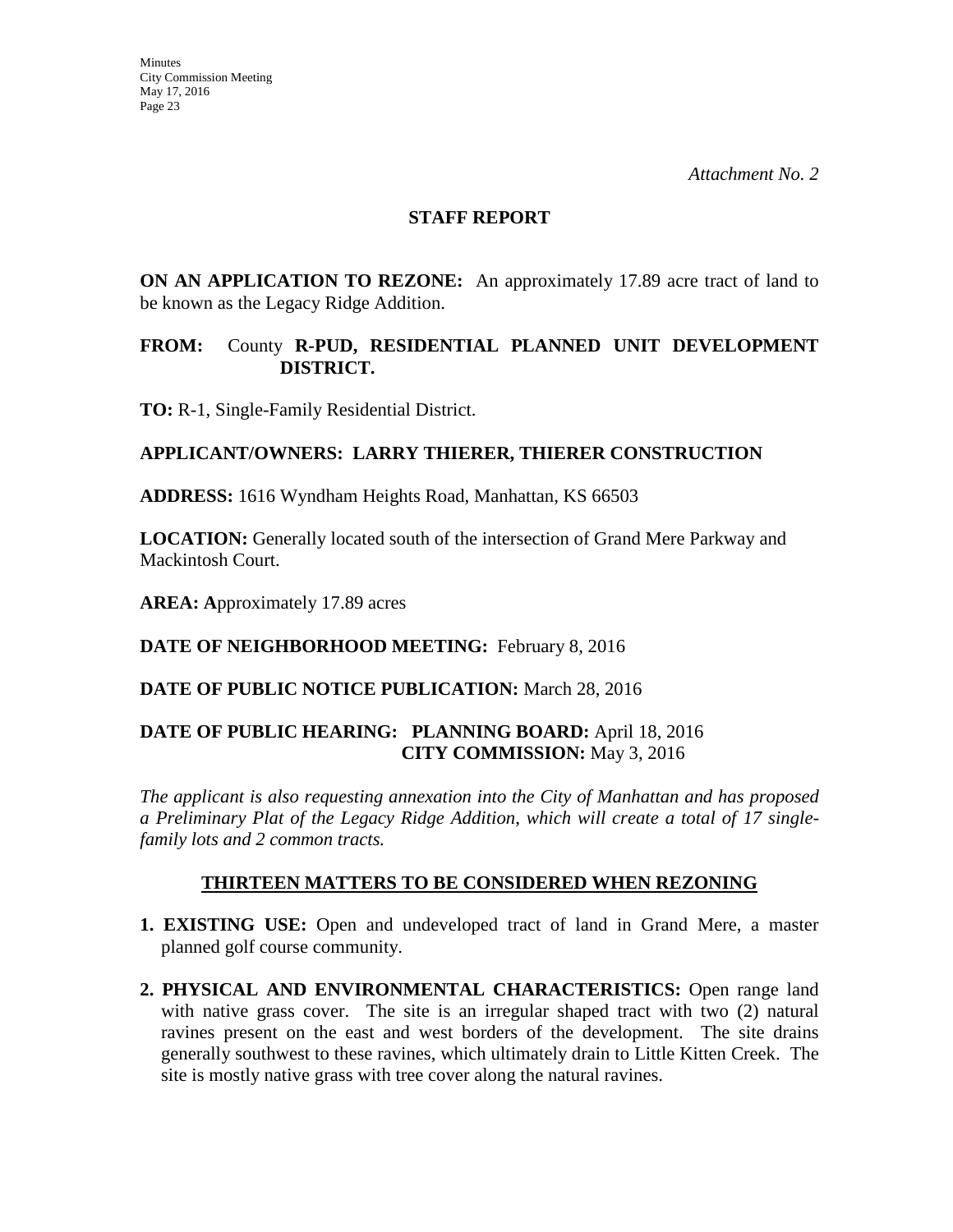### **3. SURROUNDING LAND USE AND ZONING:**

- **NORTH:** Grand Mere Parkway right-of-way and the Grand Luxe Addition; R-S, Single-Family Residential Suburban District and R, Single-Family Residential District.
- **SOUTH:** Undeveloped land within the City of Manhattan; I-5, Business Park District
- **EAST:** Single-family homes in the Grand Vista subdivision; R, Single-Family Residential District.
- **WEST:** Vacant rangeland in rural Riley County; Riley County AG, General Agriculture.
- **4. GENERAL NEIGHBORHOOD CHARACTER:** The general area is a mixture of undeveloped land, land recently platted and in the early stages of development, Colbert Hills Golf Course and undeveloped rangeland in rural Riley County.
- **5. SUITABILITY OF SITE FOR USES UNDER CURRENT ZONING:** The site was rezoned to County R-PUD in 1997. At the time of the rezoning, the golf course developer wanted assurance that when the golf course was annexed that a zoning, specifically the County R-PUD for the golf course, was attached. The rezoning to R-PUD was done primarily for the benefit of the golf course development. Those portions of Grand Mere that are not yet annexed remain County R-PUD. The current County R-PUD predated the Grand Mere Master Plan and Manhattan Urban Area Comprehensive Plan, which currently recommend "Villas" and low to medium residential density, respectively. Development in Grand Mere is progressing to ensure attractive and orderly neighborhoods in response to market demand. The Legacy Ridge Addition is suitable for the proposed rezoning to the R-1 District.
- **6. COMPATIBILITY OF PROPOSED DISTRICT WITH NEARBY PROPERTIES AND EXTENT TO WHICH IT MAY HAVE DETRIMENTAL AFFECTS:** The proposed rezoning to R-1, Single-Family Residential District is compatible with surrounding properties. An increase in light, noise and traffic is expected, however these increases should cause minimal impact on adjacent residential properties. The proposed Preliminary Plat of the Legacy Ridge Addition shows single-family lots that range from 0.27 acres to 2.34 acres in lot area. The proposed lots are similar to the single-family lots found in the Grand Luxe and Grand Vista subdivisions to the east and north of the site and are proposed to have homes similar in character to the existing homes in the neighborhood.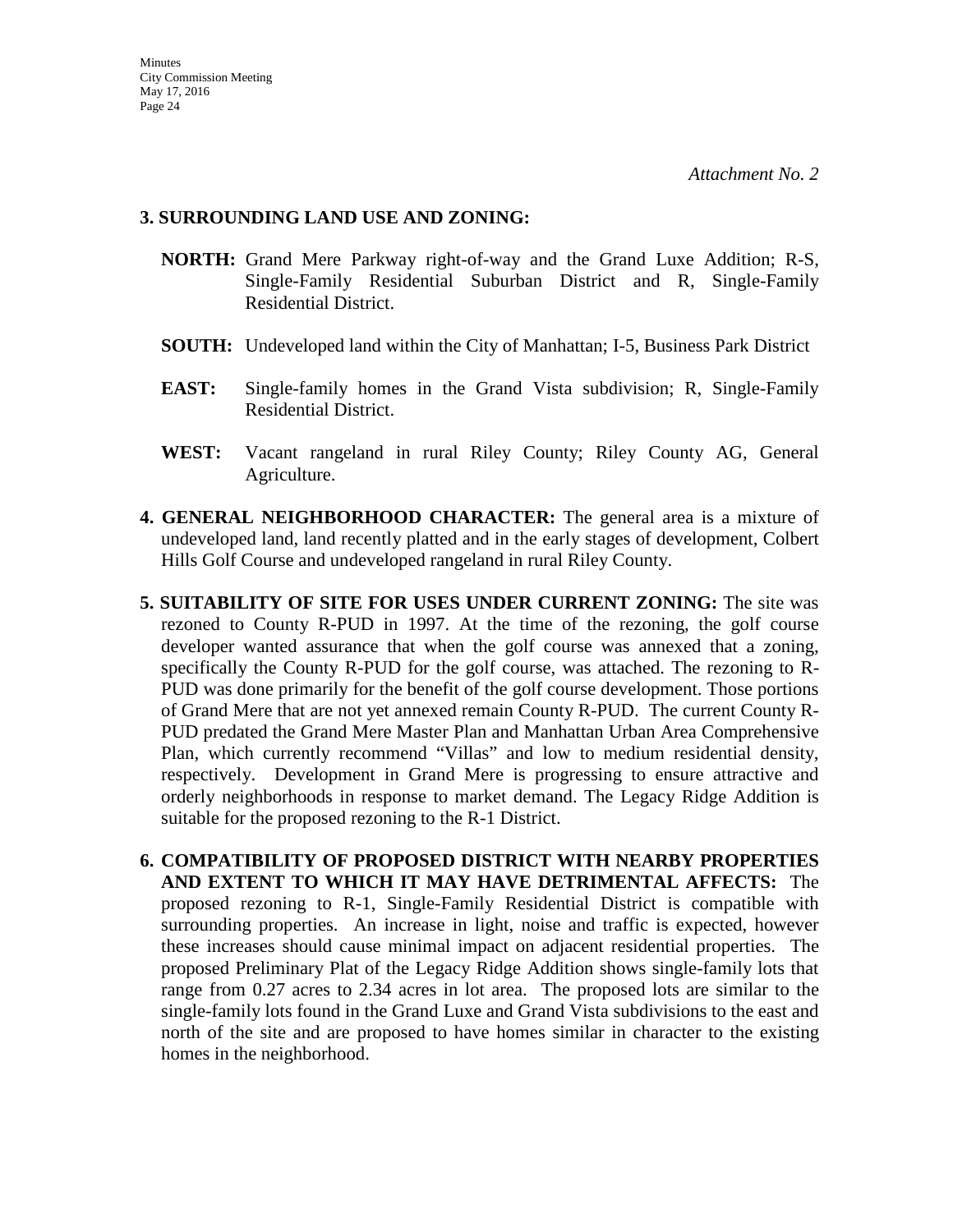To ensure compatibility within Grand Mere, private architectural guidelines and design standards provide for building review and approval. A private design review committee is responsible for enforcement of guidelines and standards *(see policy statement below under Grand Mere Community Master Plan, Part III.)* The guidelines and standards are private and are not part of the rezoning. The policy statements are mentioned because they are part of the Grand Mere Master Plan policies.

The applicant held a neighborhood meeting on February 8, 2016. According to the meeting report, 6 neighbors attended the meeting and raised questions regarding the homes proposed in the subdivision.

**7. CONFORMANCE WITH COMPREHENSIVE PLAN:** The Legacy Ridge Addition is shown on the Northwest Future Land Use of the Manhattan Area 2035 Comprehensive Plan as Residential Low/Medium Density, RLM. Applicable RLM policies *(in italics)* of the Comprehensive Plan include:

*Residential Low/Medium Density (RLM)*

### *RLM 1: Characteristics*

*The Residential Low/Medium Density designation incorporates a range of singlefamily, single-family attached, duplex, and town homes, and in appropriate cases include complementary neighborhood-scale supporting land uses, such as retail, service commercial, and office uses in a planned neighborhood setting, provided they conform with the policies on Neighborhood Commercial Centers. Small-scale multiple-family buildings and condominiums may be permissible as part of a planned unit development, or special mixed-use district, provided open space requirements are adequate to stay within desired densities.* 

## *RLM 2: Appropriate Density Range*

*Densities in the Residential Low/Medium designation range between less than one dwelling unit/acre up to 11 dwelling units per net acre.* 

## *RLM 3: Location*

*Residential Low/Medium Density neighborhoods typically should be located where they have convenient access and are within walking distance to community facilities and services that will be needed by residents of the neighborhood, including schools, shopping areas, and other community facilities. Where topographically feasible, neighborhoods should be bounded by major streets (arterials and/or collectors) with a direct connection to work, shopping and leisure activities.* 

## *RLM 4: Variety of Housing Styles*

*To avoid monotonous streetscapes, the incorporation of a variety of housing models and sizes is strongly encouraged in all new development.*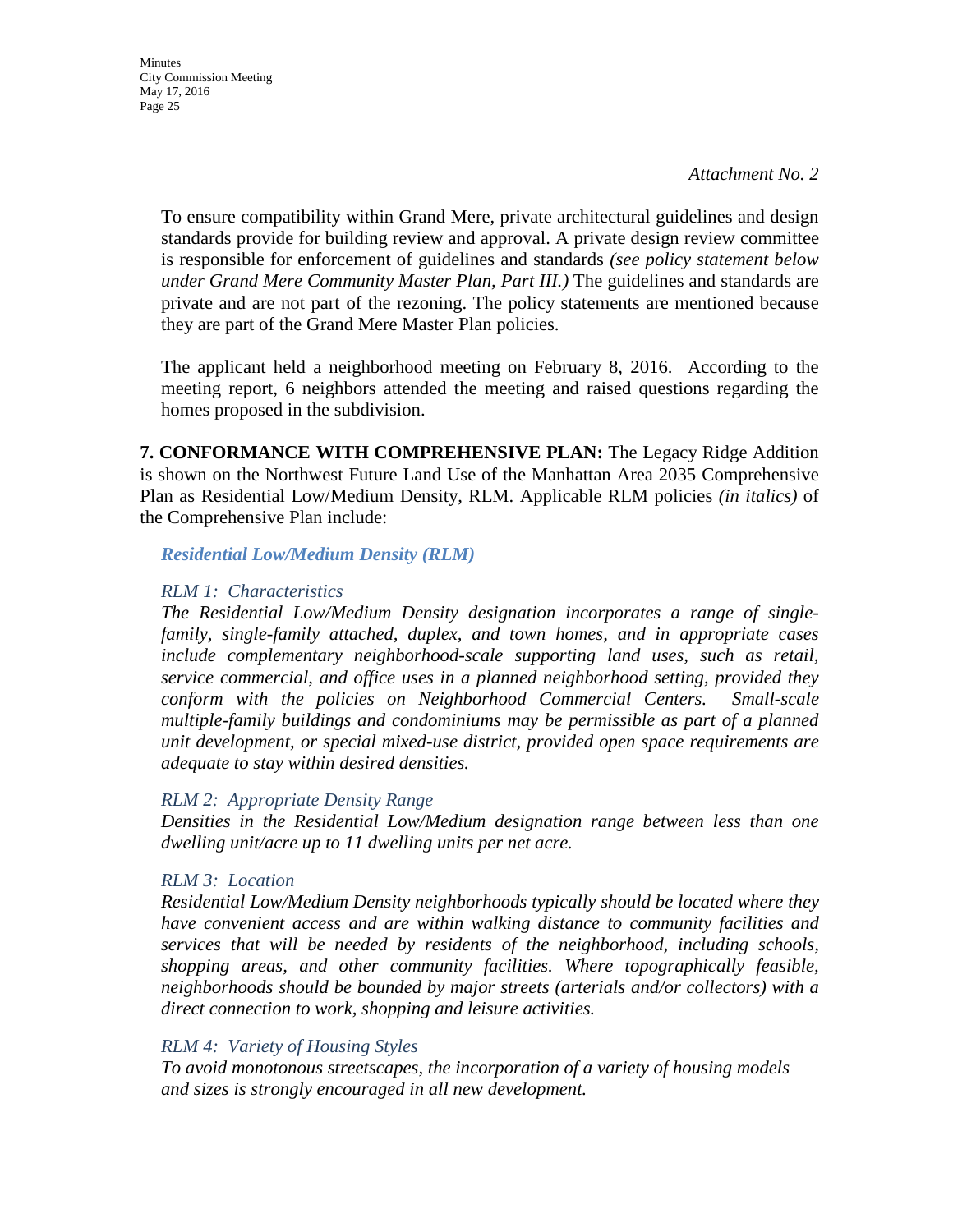## **Grand Mere Community Master Plan**

The Grand Mere Community Master Plan was originally adopted in April 2000 and is included as a specific Land Use Element of the current Comprehensive Plan adopted in 2003. The Grand Mere Plan is a more detailed level neighborhood plan for the entirety of Grand Mere. The Master Plan map shows the site to include Villa #4, an 8.4 acre tract designated RLM (Residential Low to Medium) (see below under Residential Types for the RLM description).

Applicable policies *(in italics)* for Grand Mere, a Master Planned Golf Course Community include:

## *PROJECT INTENT*

*The overall Land Use Amendment is intended to create a community designed within a park. By responding to the natural terrain, preserving natural corridors, protecting the slopes and riparian environment, a harmonious relationship with the land can be created for the community.*

*Grand Mere is envisioned as an upscale residential community, with the University's Colbert Hills Golf Course and preserved open space interwoven throughout the development. The community is made up of individual neighborhoods defined by open space features, topography, connection to the Grand Mere Parkway, and the golf course. A strong joint effort has integrated the golf course design (Colbert Hills) and the overall community design (Grand Mere Development). The interconnectivity of automobile circulation, pedestrian/bicycles, and open space, as well as residential neighborhood placement and overall community utility location, has created a well integrated community with both future residences and community recreation as the main focus. Flexibility is built into the land use plan to allow the development to respond to market demand.*

*Specific types of residential product may subtly change in the future due to market demand as the development pattern becomes clearer and as the community matures. The community will offer a high level of design quality, architectural variety, and a wide range of housing types to address the potential markets appropriate for an upscale development.*

## *5 KEY DESIGN CONCEPTS*

## *1. Create a high quality residential community*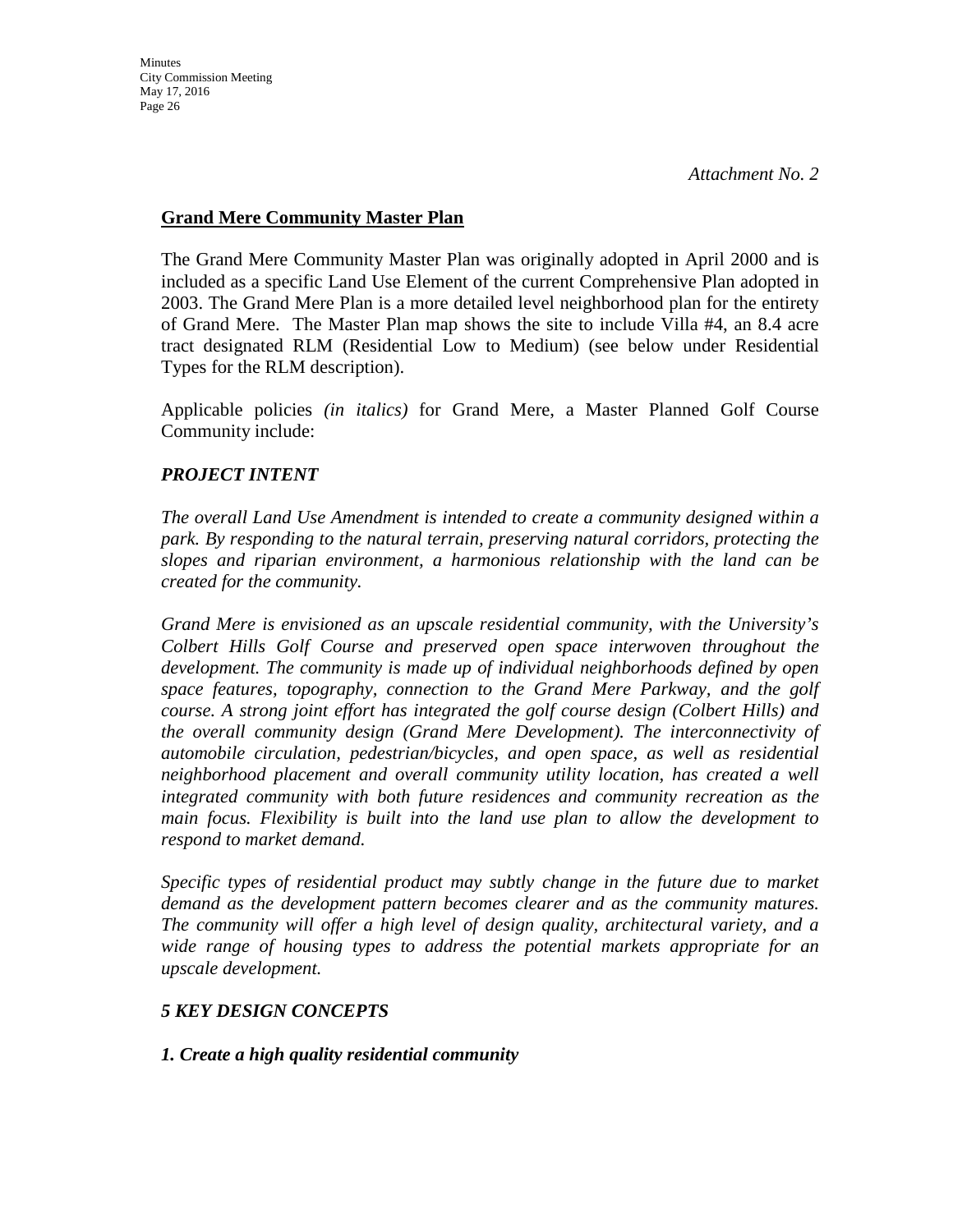*Create a community of villages, residential neighborhoods, and neighborhood commercial areas centered along the projects' spine, Grand Mere Parkway. Through the use of architectural design guidelines and development reviews the quality of building construction will be maintained at the highest level.*

### *2. Integrate the Natural Environment*

*Preserve the natural slopes and open space features. Provide a visual connection to the natural beauty of the development: the golf course in the valleys, the long vistas/views, and the prairie environment.*

### *3. Offer a Variety of Residential Living*

*Offer a wide range of residential products and lot types to address the market demands of the well informed and upscale consumer. An integrated community of many housing types will help to provide an interesting streetscape, a quality neighborhood texture, and a sustainable development.*

### *4. Create a Pedestrian/Bicycle System*

*Provide pedestrian/bicycle connections throughout the development, following the Grand Mere Parkway, open space corridors and the linear park connections provided as part of the Master Plan along Little Kitten Creek and the continuation of the Hudson trail.*

*Grand Mere Community Overall Development Plan* 

## *III. COMMUNITY CONCEPTS AND DEVELOPMENT STRATEGY*

*Grand Mere is proposed as a Master Planned Community consisting of a wide range of residential housing types and densities and will be utilizing both Planned Unit Development and Conventional Zoning Development standards based on specific sites and development types.*

*The overall Grand Mere Project consists of 1,054 (estimated) acres, including the Colbert Hills Golf Course. Rather than dispersing development throughout the entire property, the project purposes to "concentrate" neighborhood development within residential and commercial villages on approximately 543 acres preserving almost 50% of the land as natural open space or golf course. This concept, while proposing a variety of home types and densities, provides large natural open spaces, golf course amenity for the general public, and peripheral residential villages as large lot or low density residential products that create an overall density (1.5 du/ac) for the site,*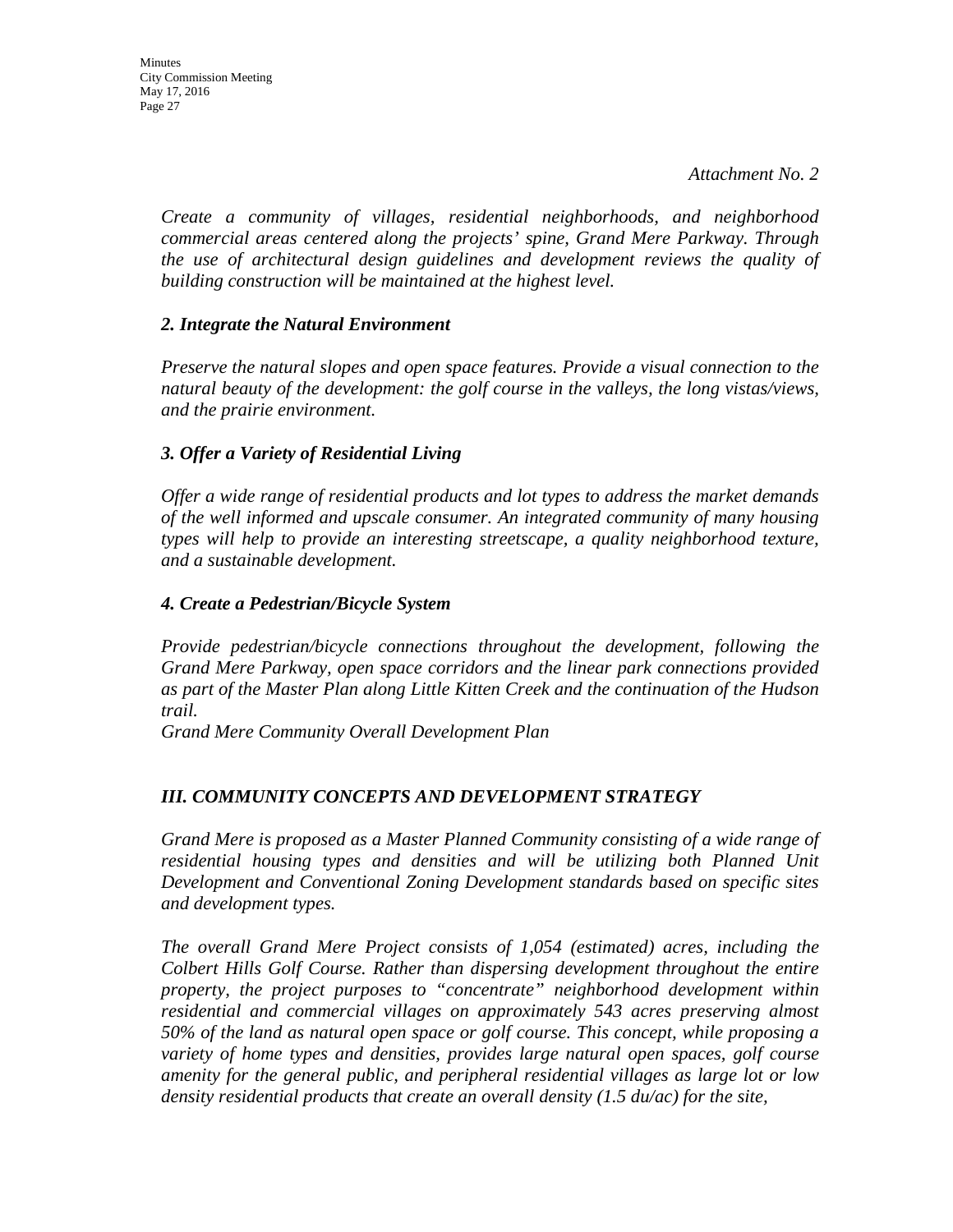*consistent with the surrounding neighborhoods. All housing types shall belong to the Master Homes Association, which will be responsible for enforcing the covenants and restrictions, and maintaining the common grounds.*

*Within the community, residential neighborhoods are supported by neighborhood commercial services, which provide a focus and entry element for the development. These neighborhood office and retail villages are envisioned as community services*  located at the development entries along the Little Kitten Creek entry and Kimball Ave. *and the future northern entry on Marlatt.*

*Throughout the plan, connecting open space systems, sidewalks and bike trails provide pedestrian connections between residential neighborhoods, public amenities and the neighborhood services. These are planned connections to occur in a variety of types and locations. As each phase of development is planned in detail, the specific pedestrian connections will be part of each village plat and relate back to the overall Circulation Parks & Open Space Plan.*

*Grand Mere Community Architectural Guidelines and Design Standards will provide for the review and approval of all site and building plans for the Grand Mere property. The Design Review Committee of Grand Mere will be responsible for enforcement of these guidelines and standards. The Developer believes that careful planning and enforcement of design and development standards will ensure orderly, attractive, and*  lasting development, all of which will preserve and enhance the value of the *community.*

## *A. Residential Neighborhoods*

*The planning concept proposes a wide range of residential uses, with densities ranging from 1 to 20 dwelling units per acre (du/ac) within individual parcels. Generally, individual neighborhoods are envisioned as small enclaves in order to promote a mix of different product types, create intimate neighborhoods, and to build a strong community image from the project's onset. The key to a sustainable successful development is quality design and construction, and a variety of housing price points to attract a wide spectrum of residential consumers. Higher density residential, as well as small lot single-family opportunities are integrated into the community along Grand Mere Parkway, rather than isolated or located along the site's edges. While building a stronger new community, this concept also reduces impact on existing adjacent neighborhoods by focusing the traffic and circulation internally.*

The Villas residential type is described as: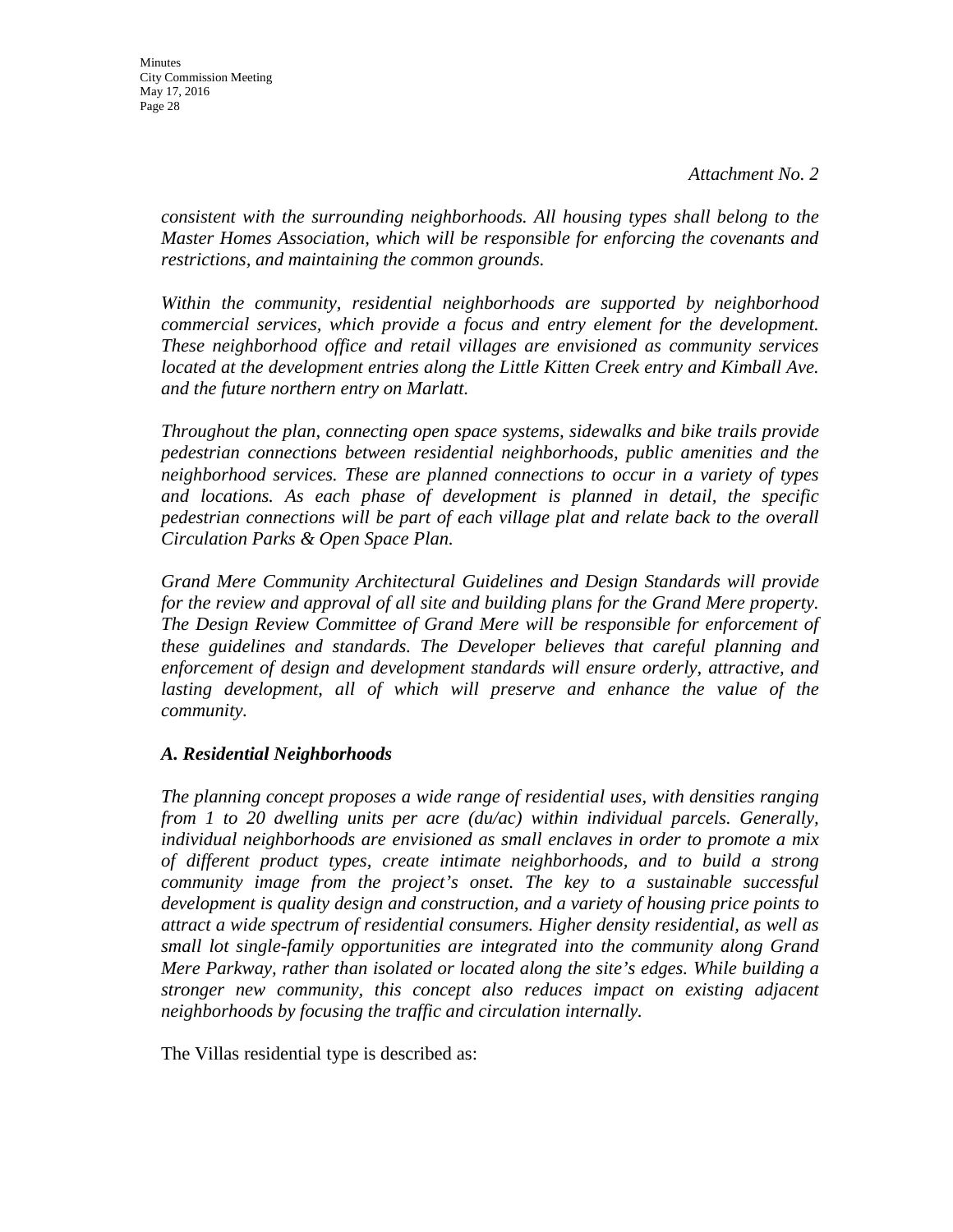#### *Residential Types:*

#### *Villas (RLM)*

*The villa parcels are located in niches and high quality view areas along the parkway and within the development along the golf course. Villas are single family homes that provide an alternative to the maintenance requirements needed for a typical single family home. The villa concept is an upscale residential product that generally provides master bedroom on the first floor and expansion space either up or down for additional bedrooms or entertainment. Villa Homes Association dues create the revenue to provide maintenance for landscape, snow removal, and in some cases, maintenance of the home.*

#### *Golf Course Villas*

*As part of the Colbert Hills Golf Course Clubhouse complex, villas are planned along the 9th fairway. The villas would occur in a cluster of 10 units in one phase. These homes may be two attached single family dwellings with strong architectural theme and design controls in concert with the proposed golf clubhouse architecture. Private auto courts with off street parking will access the homes.*

#### *Grand Mere Villas*

*These villas will be attached and detached depending on the parcel and market demands. Two and three car garages would be provided. Each village will have its own theme signage and architectural design controls. The villages would be developed in phases of 5 – 15 acres.*

#### *C. Streets and Circulation System*

*Residential streets within Grand Mere are envisioned as a key element of "neighborhood quality," offering a place to walk and play, as well as to drive and park. The streetscape in and along the roads will reflect the quality of the community through the use of signage monumentation and landscaping depending on the location and natural conditions of the space providing strong visual "cues" to better orient drivers to their locations and destinations.*

*When utilizing the approved Manhattan street system standards the hierarchy, streetwidths, design speeds, and travel/parking lanes are consistent and will not compromise auto on-street parking, or bike and pedestrian access. The street layout will frame important views and vistas, including buildings, golf course, and natural features. Onstreet parking is available on all local streets.*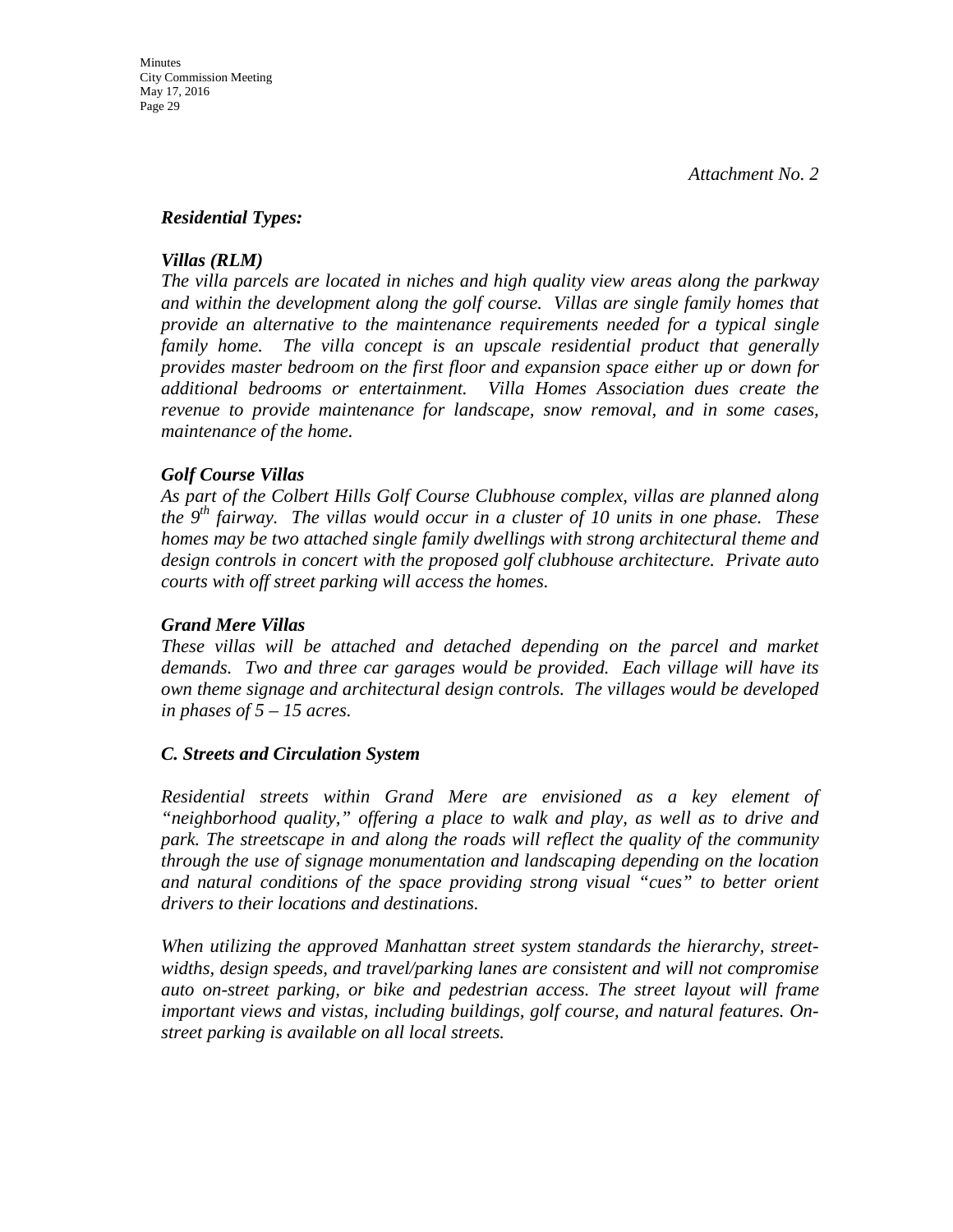*The Master Planned Community will be accessed from Kimball Avenue and Marlatt Avenue. Additional access points into the Community from surrounding residential streets are shown on the Master Plan.*

## *D. Pedestrian and Bicycle Circulation System*

*Connectivity with the City of Manhattan Linear Park Master Plan is our main focus for the overall trails system. A comprehensive pedestrian and bicycle system is proposed for the community to provide access to individual neighborhoods, the Club Facility and Hotel site, commercial services, and open space amenities~ Elements include both offstreet and on street bike paths, natural unimproved trails, and a 17.2 acre linear park along Little Kitten Creek. An easement shall be provided for the extension of the Hudson trail northward, along the east property line to northeast corner section 3-10- 7. All trail/path systems will be site- specifically designed at the time of construction. Each will be reviewed on a site-by-site basis to ensure sensitive placement and minimum disturbance. This will be coordinated with the Park & Recreation Board and the Parks and Recreation Department.*

### *G. Golf Course Development*

*The Grand Mere development drainage and detention system shall be designed to work in concert with the golf course drainage and detention system. The course was designed to meet the environmental goals of the Audubon International Signature Status Program.*

#### *Bike Paths, Trails and Sidewalks*

*Bike paths, trails and sidewalks are provided along the internal streets and open spaces to provide internal connections between the villages where possible. See the Circulation Parks & Open Space Plan.*

The density in the Legacy Ridge Addition is 1.01 dwelling units per net acre. The Comprehensive Plan suggests less than one to eleven dwelling units per net acre is appropriate in the RLM category and the Grand Mere Plan suggests a range of 1-20 dwelling units per acre in individual parcels and an overall density in all of Grand Mere of 1.5 units per acre.

**THE PROPOSED ANNEXATION OF THE LEGACY RIDGE ADDITION CONFORMS TO THE POLICIES OF THE** Grand Mere Community Master Plan, and the Manhattan Urban Area Comprehensive Plan.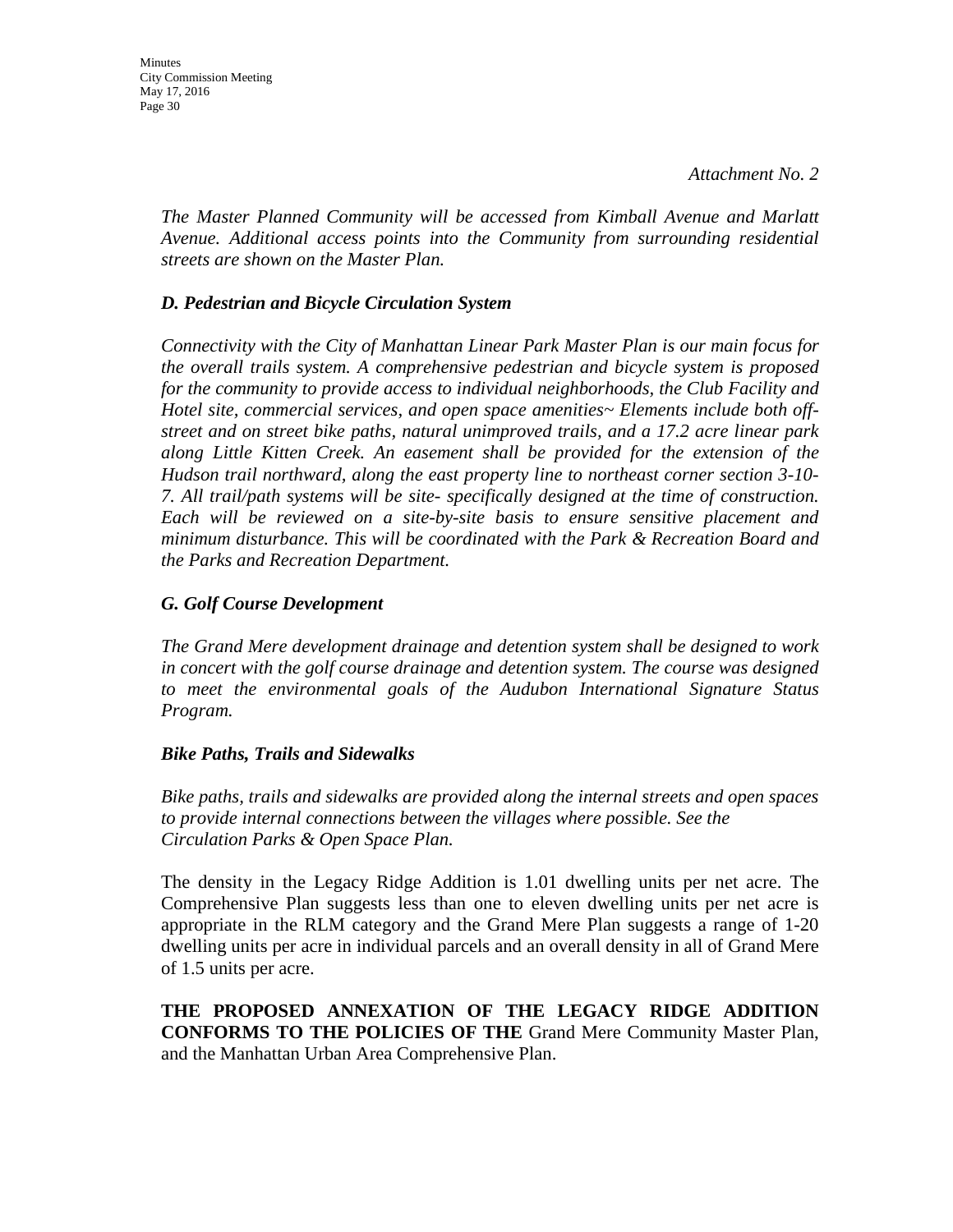#### **8. ZONING HISTORY AND LENGTH OF TIME VACANT AS ZONED:**

- August 7, 1997 Riley County Commission approved Preliminary Development Plan of Colbert Hills and the Wildcat PUD.
- August 14, 1997 Riley County Commission approved Final Development Plan.
- February 7, 2000 Planning Board approves resolution adopting Grand Mere Community Master Plan and amendment of Comprehensive Land Use Plan.
- March 7, 2000 City Commission approved first reading of an ordinance adopting the Grand Mere Community Master Plan.
- April, 2003 Comprehensive Plan adopted. Grand Mere Community Master Plan adopted as a related plan and implementation document.

The tract has remained vacant to date and was range land prior to development of the golf course and surrounding Grand Mere.

## **9. CONSISTENCY WITH INTENT AND PURPOSE OF THE ZONING ORDINANCE:**

The intent and purpose of the Manhattan Zoning Regulations is to protect the public health, safety, and general welfare; regulate the use of land and buildings within zoning districts to assure compatibility; and to protect property values.

The proposed rezoning is consistent with the intent and purpose of the Manhattan Zoning Regulations because proposed lot sizes conform to the minimum requirements of the R-1 District. In addition, the proposed Preliminary Plat dedicates easements and rights-of-way to serve the subdivision consistent with the requirements of the Manhattan Urban Area Subdivision Regulations.

The R-1, Single-Family Residential District is designed to provide a dwelling zone at a density no greater than one dwelling unit per 7,500 square feet. The Preliminary Plat shows lots ranging from approximately 11,789 square feet in area up to 101,978 square feet in area, with the majority of lot sizes between 28,450 square feet in area to 33,231 square feet in area. The proposed lots conform to the requirements of the proposed R-1 District.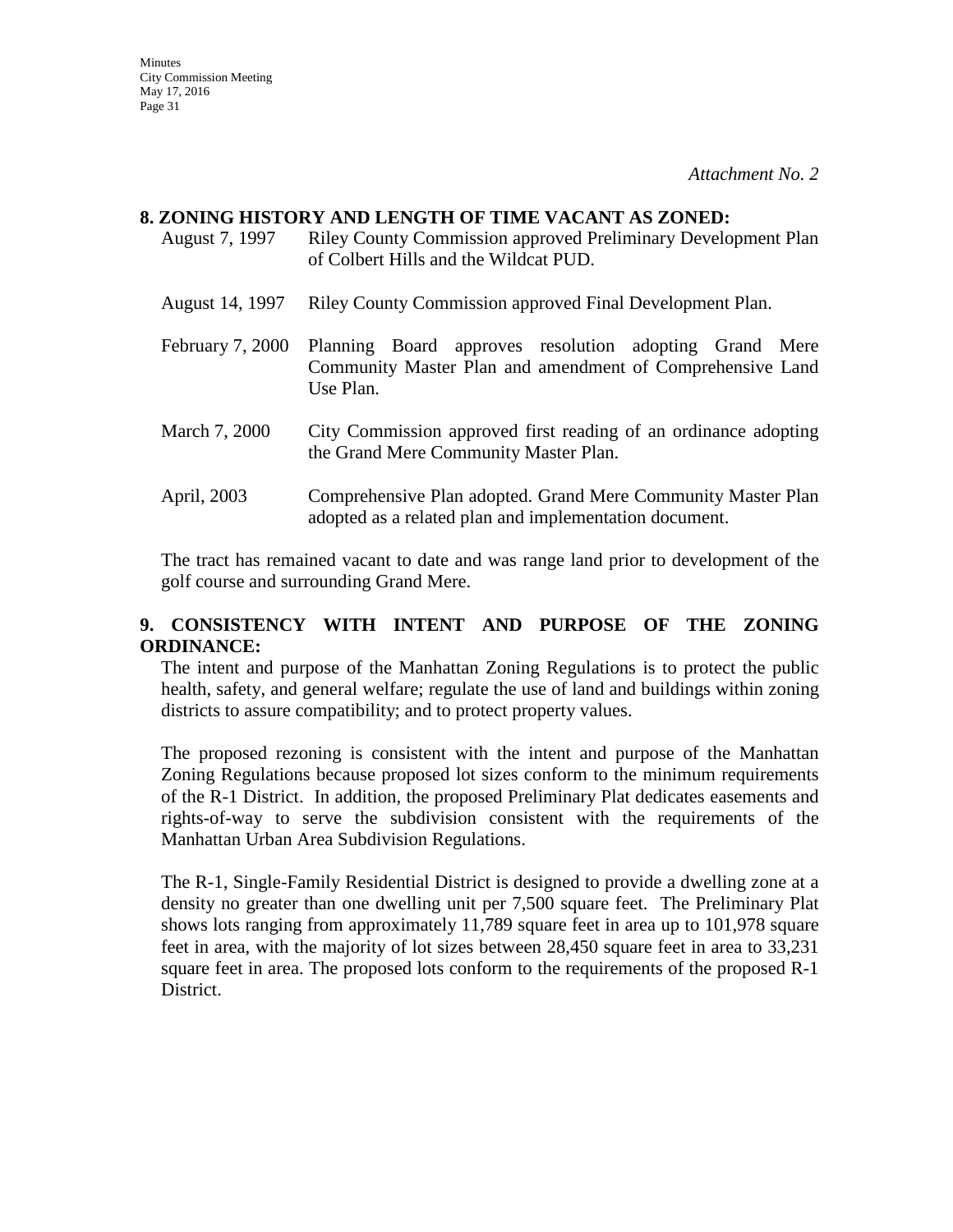- **10. RELATIVE GAIN TO THE PUBLIC HEALTH, SAFETY AND WELFARE THAT DENIAL OF THE REQUEST WOULD ACCOMPLISH, COMPARED WITH THE HARDSHIP IMPOSED UPON THE APPLICANT:** There appears to be no gain to the public that denial of the rezoning would accomplish. No expected adverse impacts on the public health, safety and welfare are anticipated as a result of the rezoning. Development of the site cannot proceed until the proposed Preliminary Plat is approved. A separate application was submitted for approval of a Preliminary Plat. It may be a hardship upon the owner if the rezoning is denied, as it conforms to the adopted Comprehensive Plan.
- **11. ADEQUACY OF PUBLIC FACILITIES AND SERVICES:** Adequate street, sanitary sewer and water services are available to serve the site.
- **12. OTHER APPLICABLE FACTORS:** Fort Riley was notified of this rezoning, due to it being located in the Critical Area. The Fort encourages use of noise disclosure and noise reduction measures in homes, and to take into account potential effects of operational noise of the Fort on activities in the park. City Administration will provide the "Notice of Potential Impact" on building permits for this subdivision and the note appears on the plat.
- **13. STAFF COMMENTS:** City Administration recommends approval of the proposed rezoning of the Legacy Ridge Addition, an approximate 17.89-acre tract of land, generally located south of the intersection of Grand Mere Parkway and Mackintosh Court, from County **R-PUD, RESIDENTIAL PLANNED UNIT DEVELOPMENT DISTRICT**, to R-1, Single- Family Residential District, based on the findings in the Staff Report.

#### **ALTERNATIVES:**

- 1. Recommend approval of the proposed rezoning of the Legacy Ridge Addition, from County **R-PUD, RESIDENTIAL PLANNED UNIT DEVELOPMENT DISTRICT**, to R-1, Single- Family Residential District, based on the findings in the Staff Report.
- 2. Recommend denial of the proposed rezoning, stating the specific reasons for denial.
- 3. Table the proposed rezoning to a specific date, for specifically stated reasons.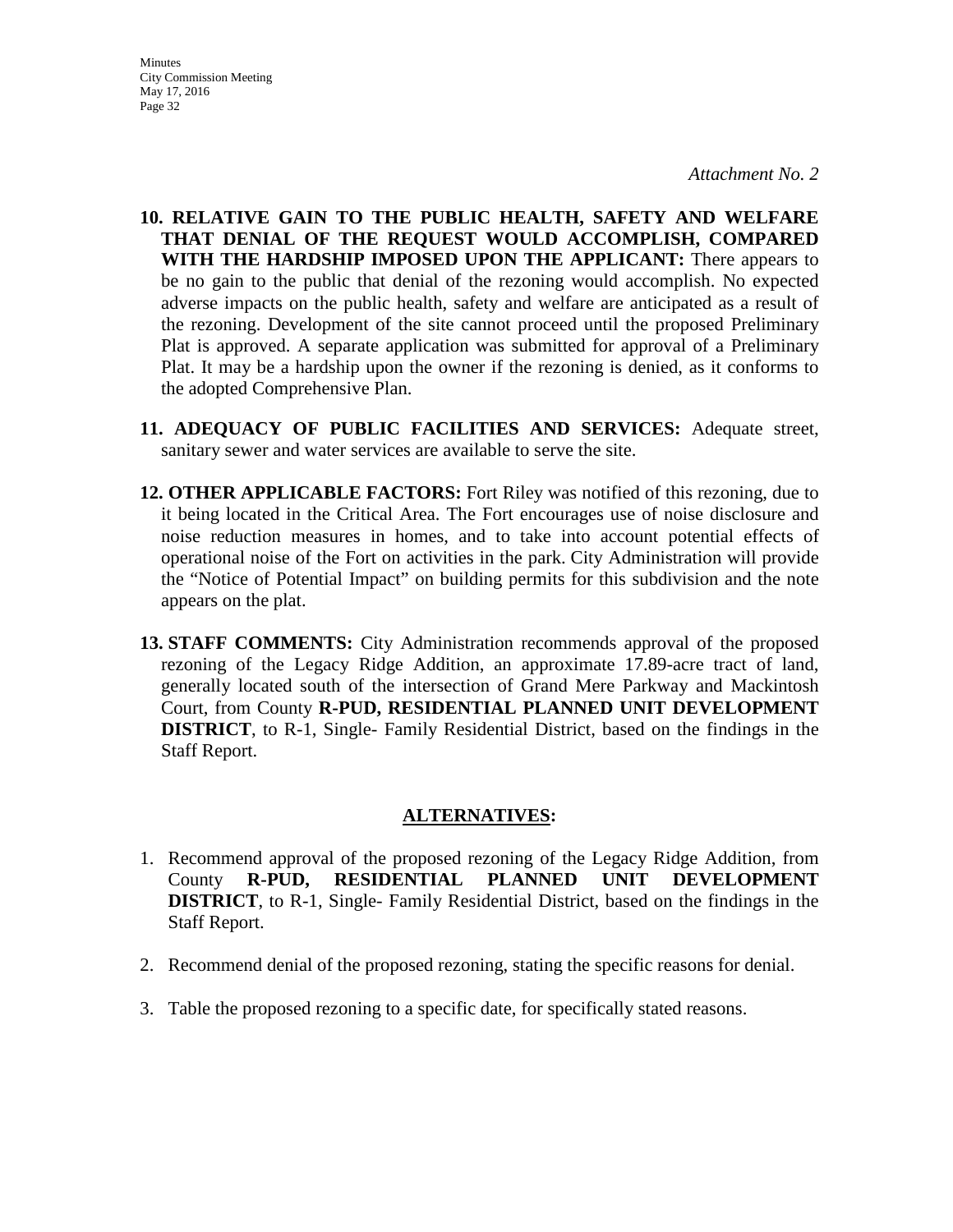Minutes City Commission Meeting May 17, 2016 Page 33

*Attachment No. 2*

## **POSSIBLE MOTION:**

The Manhattan Urban Area Planning Board recommends approval of the proposed rezoning of the Legacy Ridge Addition, an approximate 17.89-acre tract of land, generally located south of the intersection of Grand Mere Parkway and Mackintosh Court from County **R-PUD, RESIDENTIAL PLANNED UNIT DEVELOPMENT DISTRICT**, to R-1, Single- Family Residential District based on the findings in the Staff Report.

**PREPARED BY:** Chad Bunger, AICP, CFM, Senior Planner

**DATE:** March 28, 2016

CB/vr

16011}SR}LegacyRidge\_Rezone\_R1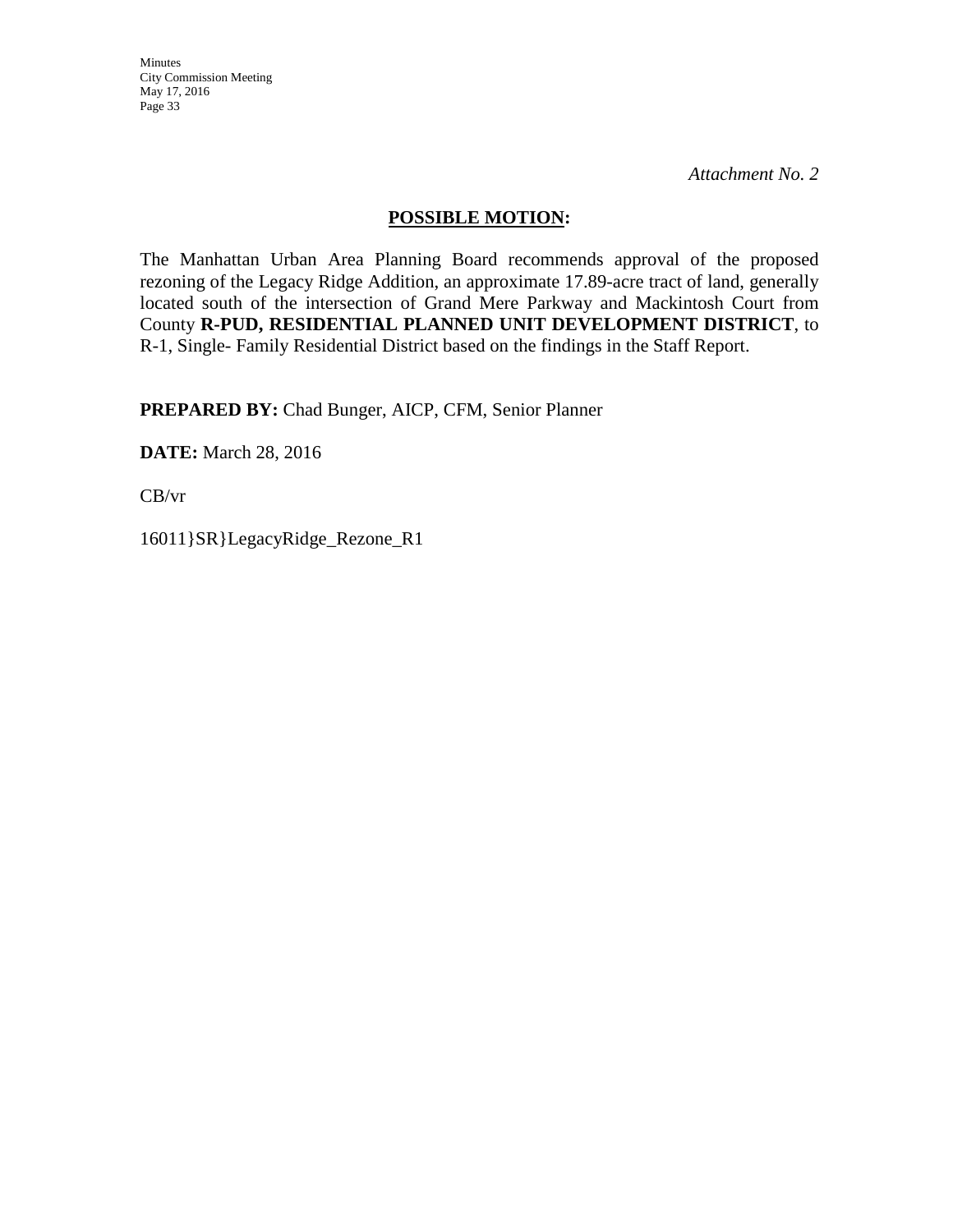

**INTER-OFFICE MEMORANDUM**

**DATE: May 2, 2016** 

**TO: Manhattan Urban Area Planning Board**

**MEETING DATE: March 21, 2016**

**FROM: Amelia Lewis, Planning Intern**

**RE: Amend Article XVI, Construction AND Definitions, Part 2, Definitions, Section 16 201 to define Day Care Home, Group Day Care Centers (Nursery School), and Nursery School; and Article V, Accessory Uses, Temporary Uses, Home Occupations, Part 3, Home Occupations, Section 5-303, Use Limitations.**

#### **BACKGROUND**

The proposed amendments would change the definition of Day Care Home, Group Day Care Center, and the Use Limitation regarding employees for a Home Occupation.

Manhattan Zoning Regulations prohibit home occupations, a business operated entirely within a residential building or structure, from having employees that do not reside in the dwelling unit, manufactured home or mobile home.

The Zoning Regulations currently permit Day Care Homes with six (6) children or less to occur as an accessory home occupation. Home occupations are allowed in all residential zoning districts and only require authorization if located in a Planned Unit Development. Day Care Centers with seven (7) or more kids require a Conditional Use to be approved.

Day Care Centers are conditional uses in the following districts; RS, R, R-1, R-2, R-M, R-3, R-4, C-1, C-3, C-4, I-1, I-2 and PUD. Conditional uses require a public hearing and determination by the Board of Zoning Appeals. In R-5 and I-5 they are permitted uses, requiring no application with the City.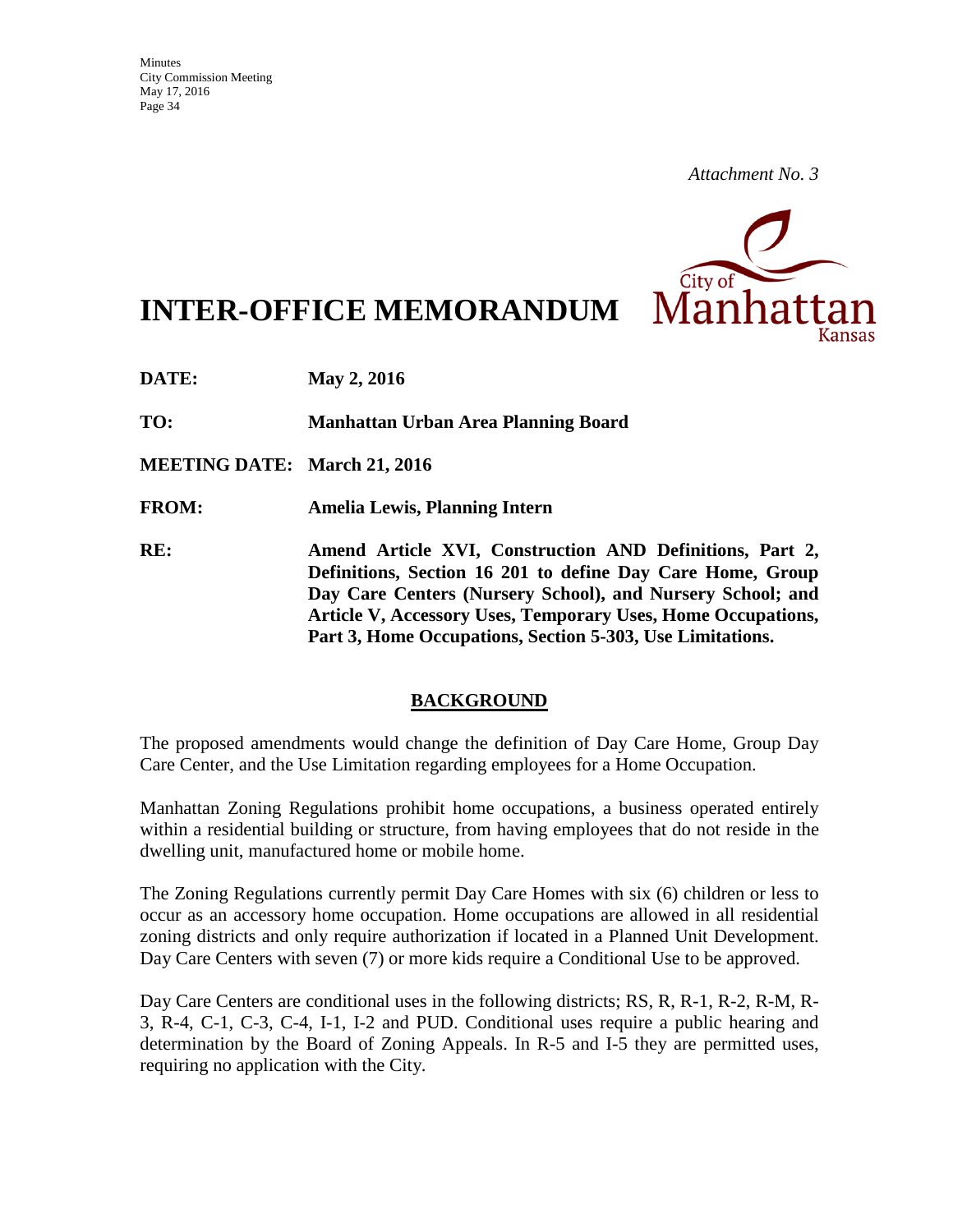The regulation of these child care uses were generally was in line with the State's requirements for many years.

In 2012, the State of Kansas changed their licensing requirements to make all in home day cares to be licensed. There are 2 different types of licenses for day cares in homes: Day Care Homes and Group Day Care Homes. The most significant differences are the number of kids in attendance and employees that are required. A Day Care Home requires one (1) child supervisor and have no more than the (10) kids under 16 years of age. The Group Day Care Home is required to have a minimum of two (2) child supervisors and have no more than twelve (12) kids. The purpose of the amendments is to align City Regulations with State Regulations regarding Day Care and Group Day Care Homes.

Today, there are approximately eighty-four (84) in home day care facilities located in Manhattan according to information from the Kansas Department of Health and Environment (KDHE). City staff conducted research to understand how six other Kansas cities regulate in home day care operations and if their regulations align with the State's. Olathe and Hutchinson both followed the same limitations on the number of kids, with all six cities allowing no more than twelve (12) children. Facilities in Hutchinson, Olathe and Topeka were allowed to operate as home occupations.

## **AMENDMENTS TO THE TEXT OF THE ZONING REGULATIONS**

The intent of the amendments is to align City Regulations with State Regulations regarding Day Care and Group Day Care Homes. The following amendments would include the changes:

Article XVI, Construction and Definitions, Part 2, Definitions, Section 16-201 to define Day Care Home, Group Day Care Centers (Nursery School), and Nursery School;

DAY CARE HOME: A home occupation in which care is given to  $s$ ix (6) **twelve (12)** or fewer children, not related to the operator by blood, marriage, or legal adoption.

GROUP DAY CARE CENTERS (NURSERY SCHOOL): A facility which is primarily designed, intended, or used for the providing of care for seven  $(7)$ **thirteen (13)** or more children, for part or all of a day, away from the home of the parent or legal guardian.

## **NURSERY SCHOOL: SEE GROUP DAY CARE CENTER**

Article V, Accessory Uses, Temporary Uses, Home Occupations, Part 3, Home Occupations, Section 5-303, Use Limitations.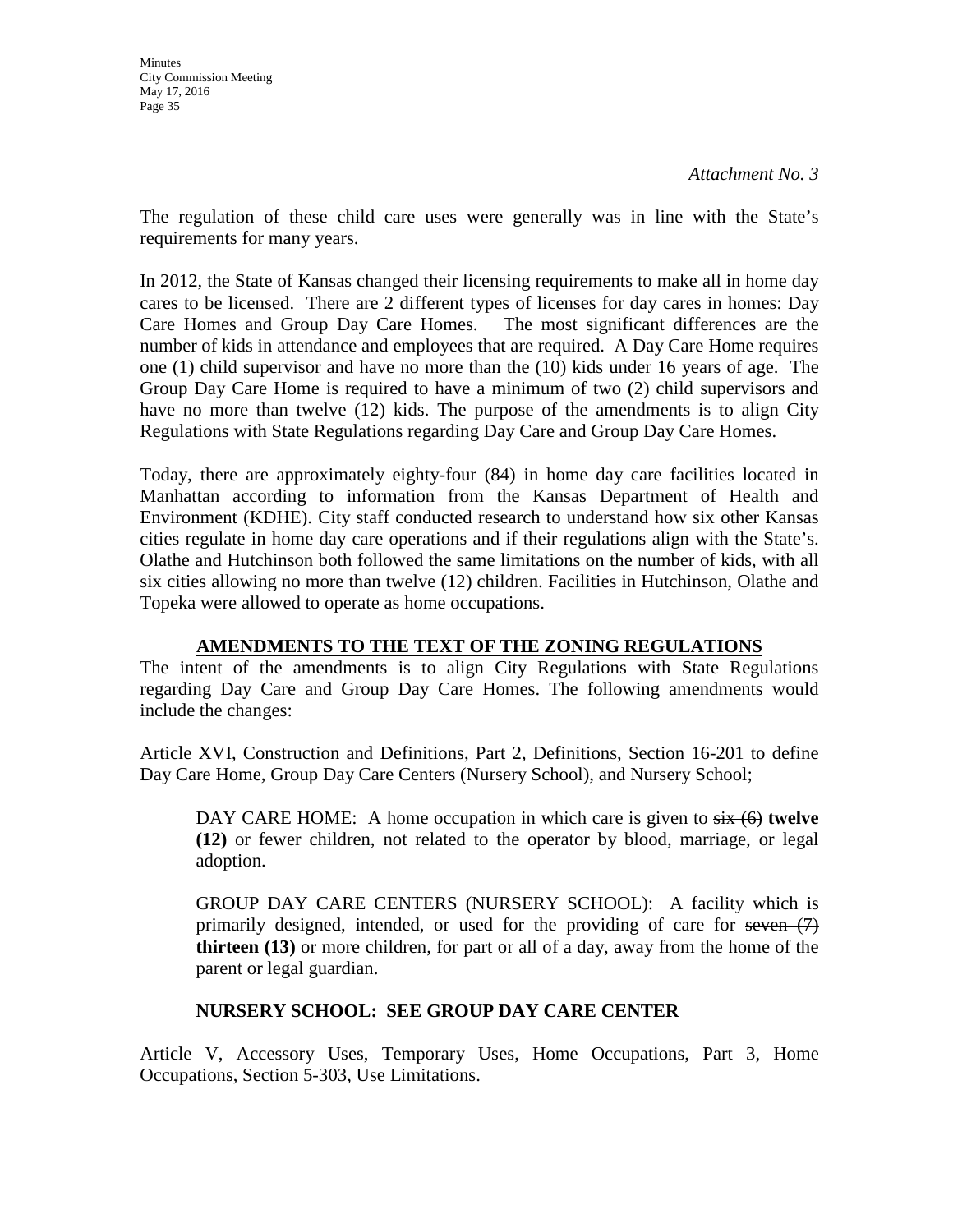Section 5-303(e): No person shall be employed by the home occupation, unless they reside in the dwelling unit, manufactured home or mobile home, **with the exception of one (1) additional employee for a Day Care Home who does not reside in the dwelling unit, manufactured home or mobile home.**

Current zoning regulations do not allow for an additional employee associated with home occupations. This change accommodates the state requirement for two (2) supervisors in Group Day Care Home.

## **WHETHER SUCH CHANGE IS CONSISTENT WITH THE INTENT AND PURPOSE OF THE ZONING REGULATIONS**

The intent of the Manhattan Zoning Regulations is to protect the public health, safety and general welfare and to protect property values. All in home day care facilities are required to be licensed by the Kansas Department of Health and Environment (KDHE) to ensure the property is up to code. The change in the zoning regulations further advances the State's commitment to protecting the health, safety and welfare of day care establishments while reducing the amount of City staff time that would need to be spent reviewing each property. The eighty-four (84) existing day care homes are and have been operating in Manhattan without any known issues.

## **AREAS WHICH ARE MOST LIKELY TO BE DIRECTLY AFFECTED BY SUCH CHANGE AND IN WHAT WAY THEY WILL BE AFFECTED**

The amendment removes the conditional use process from in home day care operations as it currently exists in Manhattan Zoning Regulations. The new licensing requirements by the State require a site visit by a member of KDHE and that the home be up to City code standards, ensuring the health and safety of the children. The proposed changes would apply to all residential areas throughout the city including the eighty-four (84) existing in home day cares located in Manhattan.

## **WHETHER THE PROPOSED AMENDMENT IS MADE NECESSARY BECAUSE OF CHANGED OR CHANGING CONDITIONS IN THE AREAS AND ZONING DISTRICTS AFFECTED, OR IN THE CITY PLANNING AREA, GENERALLY, AND IF SO, THE NATURE OF SUCH CHANGED OR CHANGING CONDITIONS**

The proposed amendment is made necessary because of changed conditions in the licensing requirements made by the State of Kansas. These changes were made to further advance and protect the health and safety of residents, especially those in home day care facilities.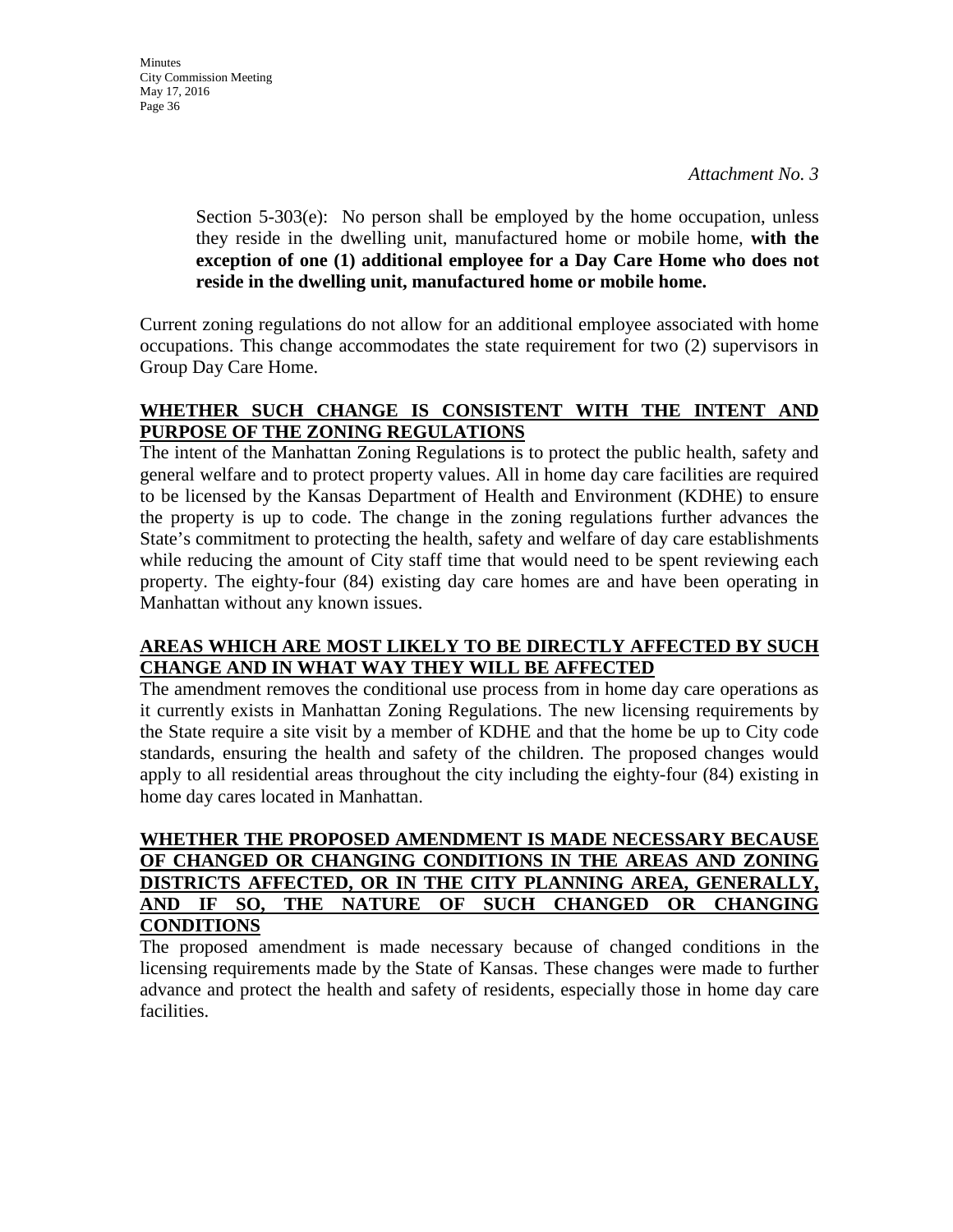# **WHETHER SUCH CHANGE IS CONSISTENT WITH THE INTENT AND PURPOSE OF THE POLICY AND GOALS AS OUTLINED IN THE ADOPTED COMPREHENSIVE PLAN OF THE CITY**

The Zoning Regulations implement the Comprehensive Plan, its goals, objectives, and policies. The Comprehensive Plan is more general in nature and does not specify Zoning Regulations that should be changed in regard to these issues. However, the proposed amendments ensure that the City is acting to provide and protect for the residents of Manhattan.

### **ALTERNATIVES**

It appears the MUAPB has the following alternatives concerning the issue at hand. The Board may:

- 1. Recommend approval of the proposed amendment to the City Commission.
- 2. Recommend denial of the proposed amendment to the City Commission.
- 3. Modify the proposed amendment and forward the modifications, along with an explanation, to the City Commission.
- 4. Table the public hearing to a specific date, and provide further direction to City Administration.

#### **RECOMMENDATION**

City Administration recommends approval of the amendment to the Manhattan Zoning Regulations to amend Article XVI, Construction and Definitions, Part 2, Definitions, Section 16-201 to define Day Care Home, Group Day Care Centers, and Nursery School; and to amend Article V, Accessory Uses, Temporary Uses, Home Occupations, Part 3, Home Occupations, Section 5-303, Use Limitations.

#### **POSSIBLE MOTION**

The Manhattan Urban Area Planning Board recommends approval of the amendment to the Manhattan Zoning Regulations to amend Article XVI, Construction and Definitions, Part 2, Definitions, Section 16-201 to define Day Care Home, Group Day Care Centers, and Nursery School; and to amend Article V, Accessory Uses, Temporary Uses, Home Occupations, Part 3, Home Occupations, Section 5-303, Use Limitations based on the findings in the Staff Memorandum.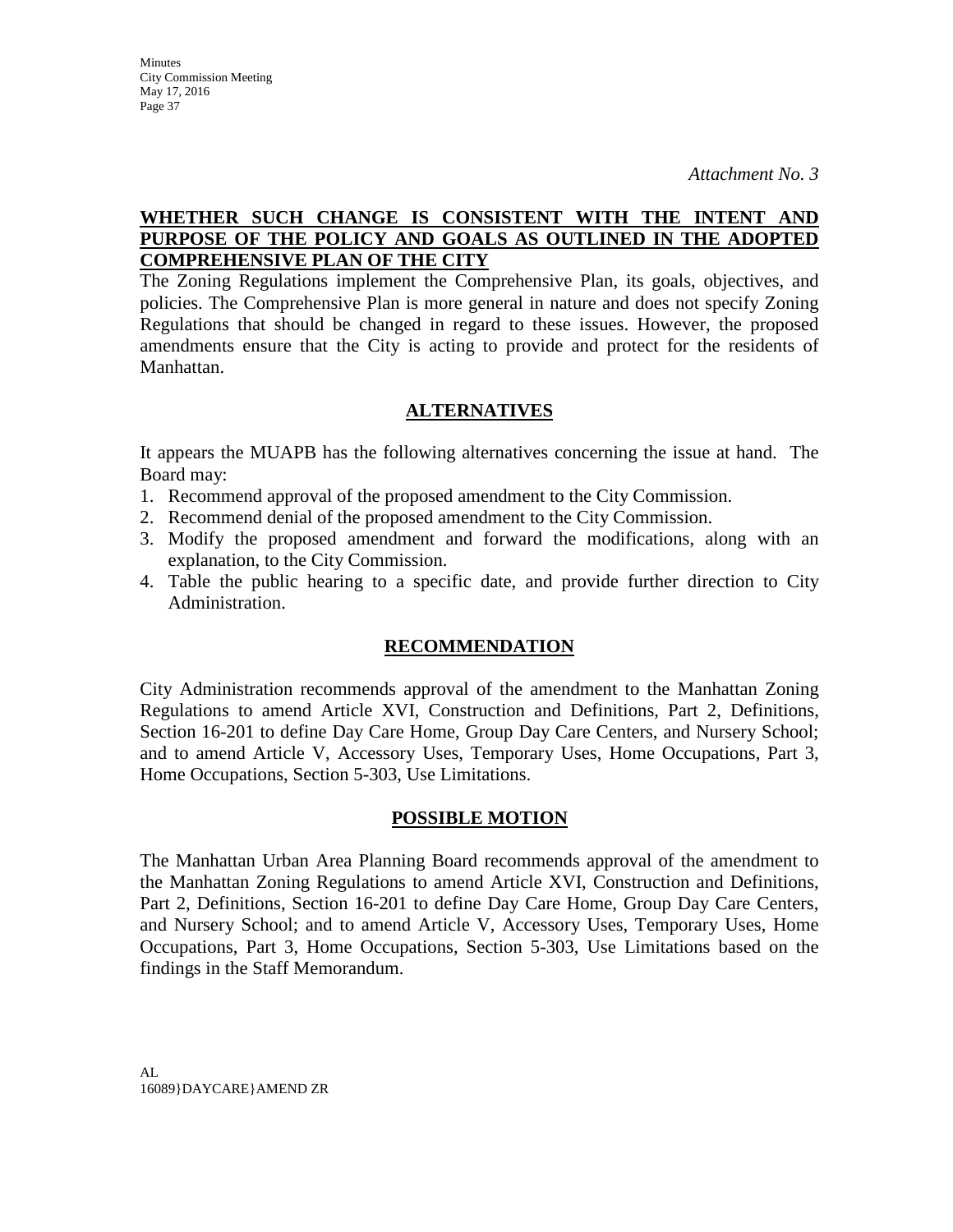

**INTER-OFFICE MEMORANDUM**

**DATE: April 12, 2016** 

**TO: Manhattan Urban Area Planning Board** 

**MEETING: May 2, 2016**

**FROM: Eric Cattell, AICP, Assistant Director For Planning**

**RE: Amend Manhattan Zoning Regulations, Article VI – Signs: Follow-Up Revisions Involving Corrections, Clarification, and Modifications**

### **BACKGROUND**

Article VI of the Manhattan Zoning Regulations addresses all types of signs and commercial speech on private property within the city. The sign regulations were extensively rewritten through a two-year community wide process consisting of multiple internal meetings, two separate rounds of community stakeholder meetings, and work sessions conducted by the Manhattan Urban Area Planning Board and City Commission. On December 2, 2014, the City Commission adopted Ordinance No. 7114 amending Article VI and establishing extensively revised definitions and signage provisions designed to modernize the Sign Regulations to address freedom of speech and content neutral issues, incorporating digital technology, streamlining the sign application and permitting process, as well as improving the enforcement process.

Follow-up Revisions. City Administration was aware that follow-up revisions would be necessary to address any oversights, unintended consequences, corrections and/or need for clarification, following adoption of new sign regulations that so extensively revised the previous provisions. Now that the new regulations have been in effect for about 16 months, several "clean-up" items have been identified. There are six (6) proposed amendments as to the Zoning Regulations outlined below to address the identified issues. The first involves revision of the "Nonconforming Signs" section and is a major revision, based on the City Commissions direction following a work session held a year ago. The other revisions are more minor clean-up items. The proposed revisions to Article VI are attached with the proposed language bold underlined, and language that is being eliminated shown as bold struck-through.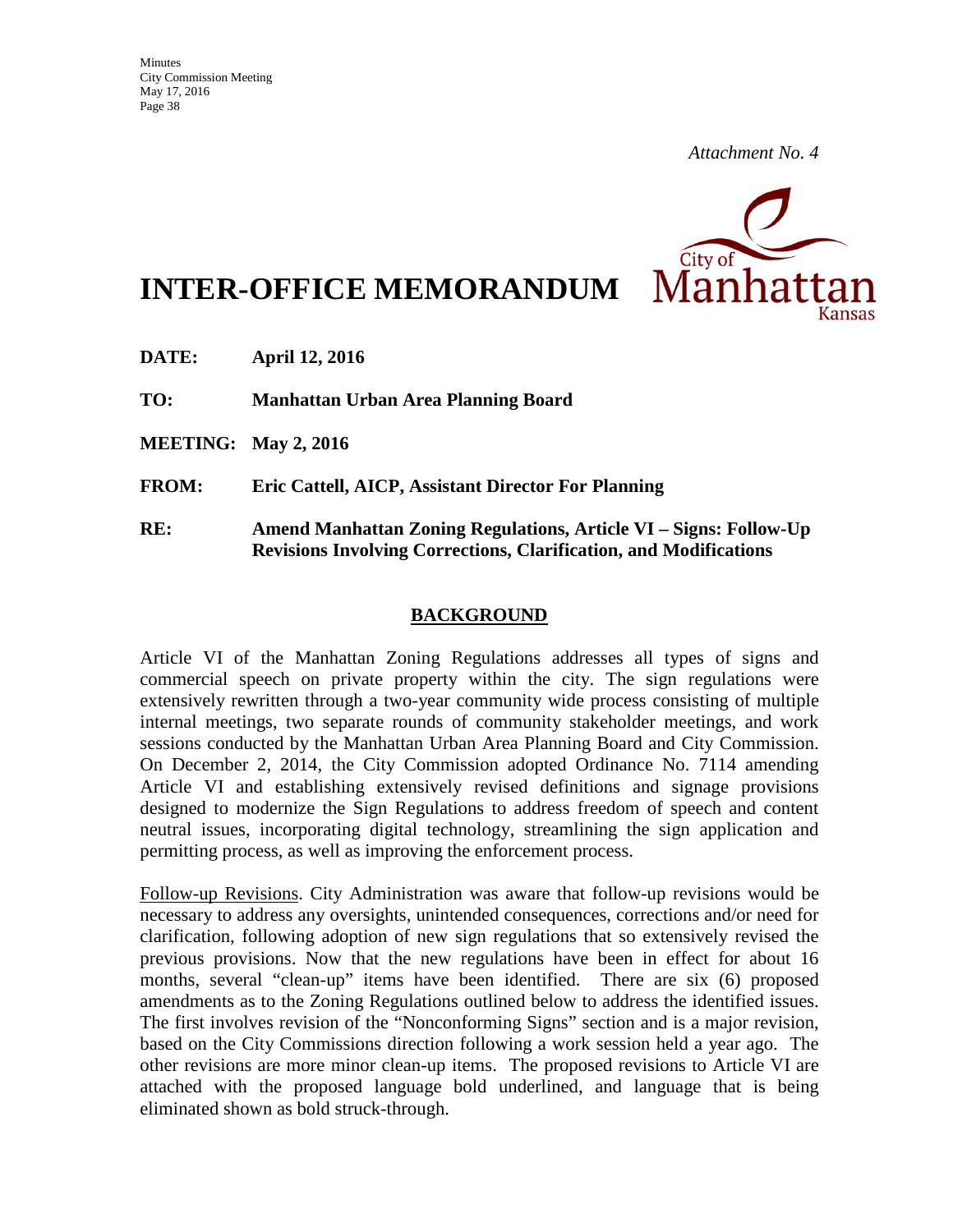**Minutes** City Commission Meeting May 17, 2016 Page 39

Amortization of Nonconforming Signs. In developing the new Sign Regulations in 2013 - 2014, City Administration's intent was to try to minimize the number of nonconforming signs resulting from the new provisions. The majority of permitted sign types, sizes, heights and locations were unchanged or were increased in commercial and industrial districts. As a result, the new regulations also established a five (5) year amortization period for nonconforming signs to be brought into compliance (i.e. Section 6-107 Nonconforming Signs). This amortization provision applies to existing permanent signs that do not conform to the new regulations; signs located on property that was annexed into the city and do not conform; and signs located on property that is rezoned and become nonconforming as a result of the rezoning.

The previous sign regulations were somewhat silent on nonconforming signs, which meant they generally fell under the "nonconforming use" provisions of the Zoning Regulations. If a sign was legally installed under previously applicable rules, it was considered legally nonconforming or "grandfathered" and was allowed to remain as long as the sign was not significantly changed in size, location or other characteristics, or significantly damaged. This is similar to how most legally nonconforming land uses throughout the city are permitted to remain under a "grandfather status" and be maintained indefinitely, as long as they are not expanded or substantially altered or destroyed. Under this "grandfathered" approach, nonconforming signs are eventually removed voluntarily when a new business moves in, the site is redeveloped, or through some other form of attrition.

Following adoption of the new Sign Regulations in December 2014, concerns were expressed by a number of business and property owners specifically about the five (5) year amortization provision. On March 3, 2015, the City Commission held a work session and received extensive community input and discussion about the amortization provision. Based on community input, the majority of the City Commission determined that it would be better to allow nonconforming signs to remain, as was permitted in the previous regulations, and directed City Administration to eliminate the five (5) year amortization period for nonconforming signs when the other follow-up revisions are made.

## **PROPOSED AMENDMENTS**

1. **Section 6-107 Nonconforming Signs:** The proposed revision of Section 6-107 Nonconforming Signs was drafted by the Legal Department and Community Development Department based on the City Commission's direction from the work session *(see pages 11 and 12 of attached revisions).* Under the revised provisions, a legally nonconforming sign may remain indefinitely and can be repaired and maintained in good condition, provided it does not change the sign's dimensions, structure, type of illumination or operational characteristics, or otherwise increase its area. If a legally nonconforming sign is destroyed by an act of God or action not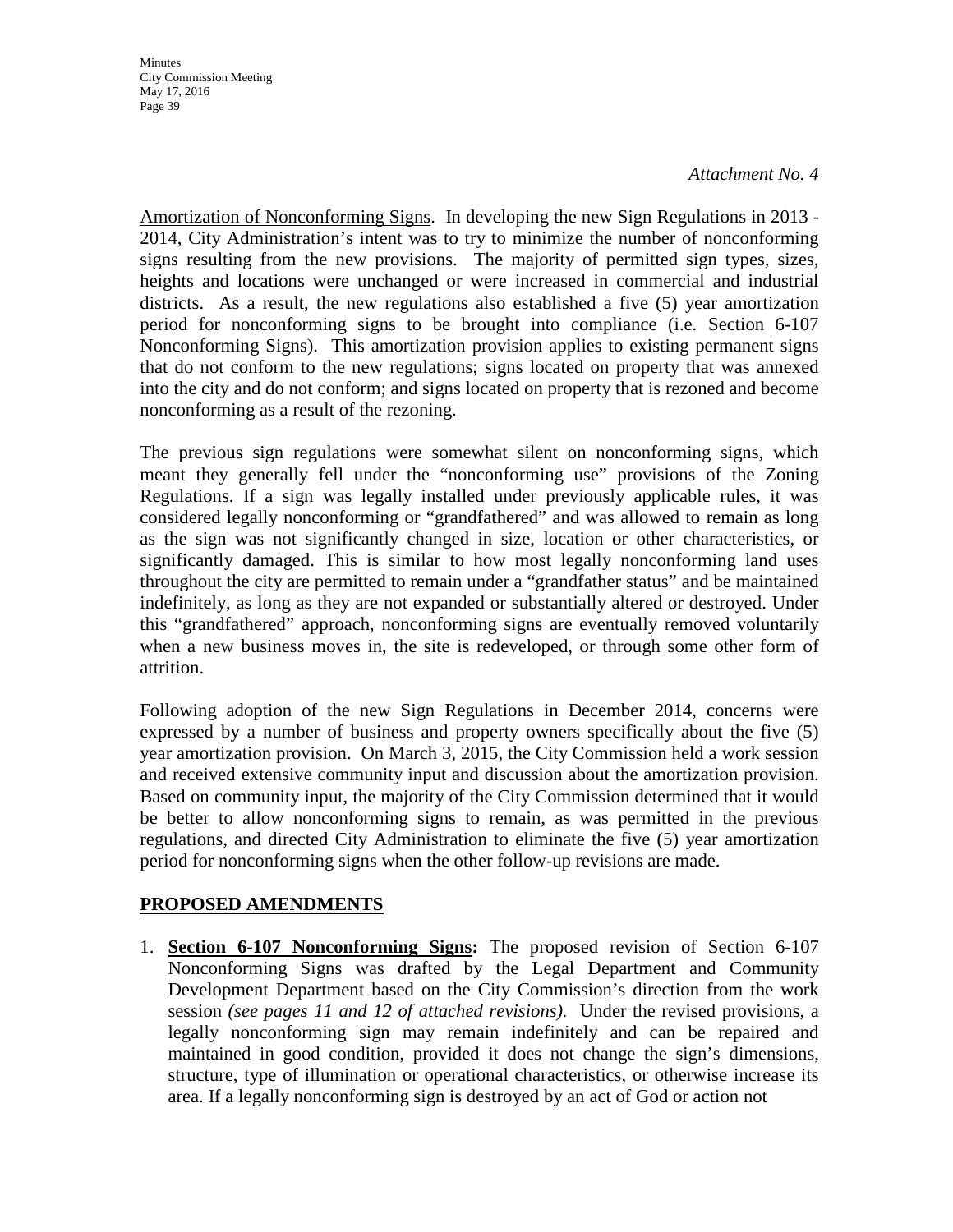attributed to the owner, it can be replaced provided the new sign does not change in dimension, structure, type of illumination or operational characteristics, or otherwise increase in area.

Other Revisions: The other proposed revisions are more minor and consist of the following:

2. **Section 6-103 Definitions**: Added definitions for "**Halo Lit and Reverse Channel Lit Signs"** and for **"Institutional Uses Located in Residential Districts"** to address the issue of internally illuminated wall signs for institutional uses (i.e. schools, government, and religious institutions) and Greek Houses and Scholarship Halls associated with Kansas State University and Manhattan Christian College, which are located in residential districts *(see pages 4 and 5 of attached revisions)*.

**Halo Lit Signs and Reverse Channel Lit Signs. Signs with a hidden internal illumination source located behind individually mounted letters and/or logos having opaque front faces and sides, and clear or no back faces, whereby the illumination is projected onto the mounting surface resulting in a halo effect.**

**Institutional Uses Located in Residential Districts. A use or uses related to government, schools, and/or religion that are a permitted or conditional use customarily found in residential districts, including Fraternities, Sororities and Scholarship Halls associated with Kansas State University or Manhattan Christian College.**

A related revision is also necessary in Section 6-203 (G) *(see page 27 of attached revisions)* under residential districts to allow for these types of internally lit wall signs for institutional uses. Over the years many of the local schools, churches and Greek Houses have been granted exceptions by the Board of Zoning Appeals to allow internally illuminated monument and in some cases wall signs. Halo Lit and Reverse Channel Lit signs are a type of internally illuminated sign that, due to their design are less intrusive in a residential setting. With these signs the light is reflected out of the back of the sign off the wall on which the sign is mounted, instead of illuminating a translucent front face of the sign.

**Section 6-110 Specific Standards for Specific Types of Signs**: Added back in a provision addressing **Subdivision Identification Signs located on private property** at entrances to developments *(see page 20 of attached revisions)*. Larger developments may have identification signs located at their entrance, and due to the street configuration the sign cannot be located within the street right-of-way, such as in an entrance island. This was inadvertently left out of the revised Sign Regulations when the City Code of Ordinances was revised concurrently with the Sign Regulations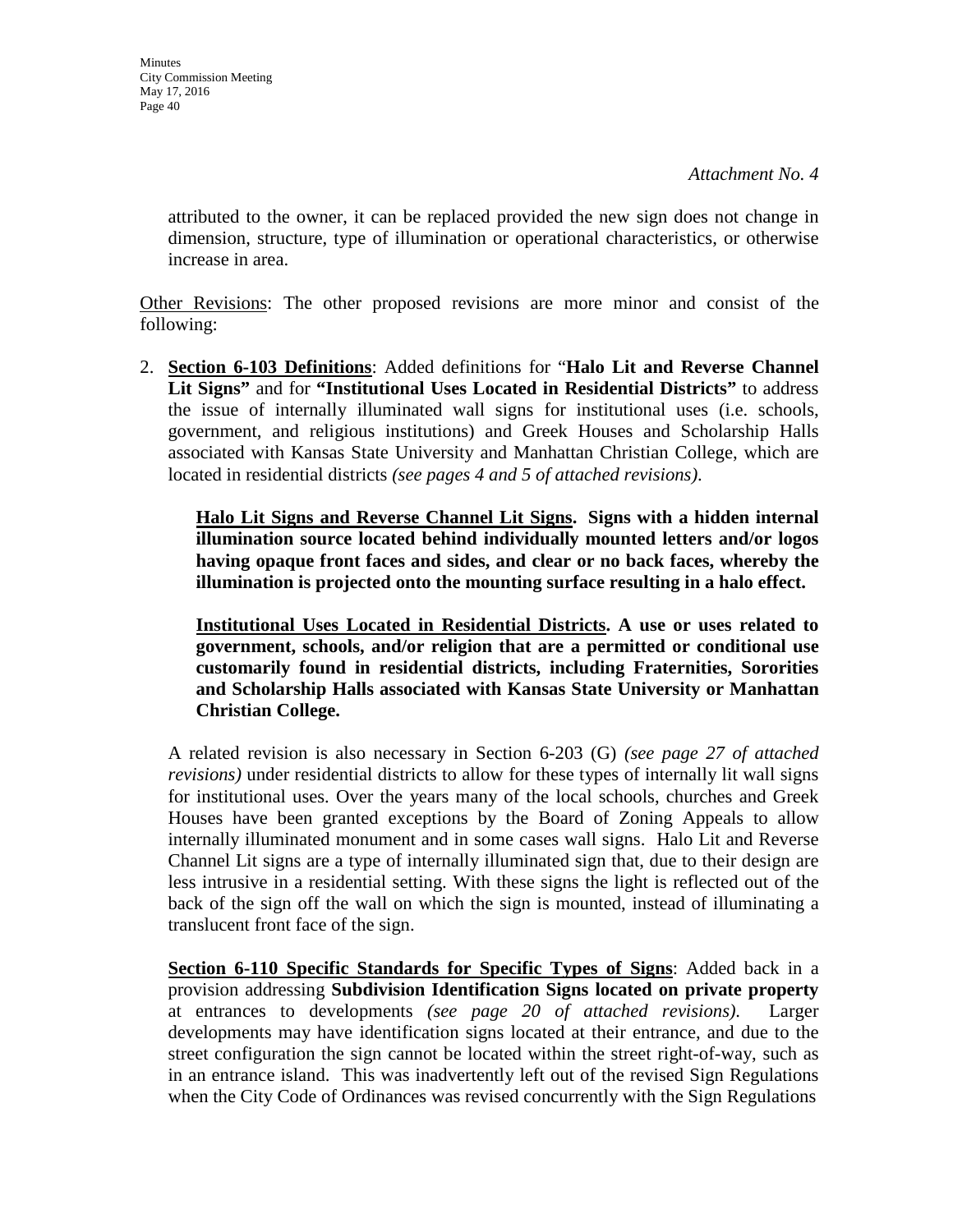in 2014 regarding the process for review and approval of subdivision entrance signs located in the public right-of-way, which are reviewed and approved by the City Engineer.

- 3. **Section 6-111 Prohibited Signs**: Added some language clarifying that moving signs are not permitted, except for the specific sign types that are listed in the exemptions, based on the recent issue involving Tri-Vision Signs and comments that this section needed clarification *(see page 20 of attached revisions)*.
- 4. **Section 6-212 LM-SC, Light Manufacturing – Service Commercial District**: Clarified that the setback for wall signs in the LM-SC District would follow the setback of the buildings on which they are located *(see page 43 of attached revisions).*  The LM-SC District is located along portions of Fort Riley Boulevard between the downtown and approximately  $16<sup>th</sup>$  Street.
- 5. **Article V, Section 5-303 Home Occupations**: A correction to the cross reference for signage in Article V for Home Occupations is also necessary as follows, because Nameplate Signs are no longer a defined sign type within the new regulations:
	- **(G) Signage for home occupations shall follow the regulations for Single-Family and Two-Family Dwellings described in Article VI. No sign shall be permitted other than a nameplate sign, as permitted by the applicable regulations in article VI**.

City Code of Ordinances, Section 30-112 - Temporary Use Permit for Sidewalk Signs: The regulations for sidewalk signs located on public sidewalks in the downtown and Aggieville are in the City Code of Ordinances, not the Zoning Regulations. While modifications to the Code of Ordinances do not fall within the same public hearing process as amendments to the Zoning Regulations, City Administration is also proposing to simplify the sidewalk sign provision to replace the current 28 inch wide by 48 inch tall limitation on the overall dimensions of a sidewalk sign, with a maximum 9 square foot surface area, to provide more flexibility in the dimensions/proportions, while keeping the sign face to a maximum of nine (9) square feet. The signs must still be sized and located to not interfere with ADA (Americans with Disabilities) requirements for access along the sidewalk and ingress and egress from buildings.

The draft amendments were developed over the past 16 months following adoption and implementation of the new regulations and keeping track of issues that arose, and based on the direction provided by the City Commission following its work session regarding the 5-year amortization provision. City Administration has also discussed revision of the sidewalk sign provision in the Code of Ordinances with business representatives. The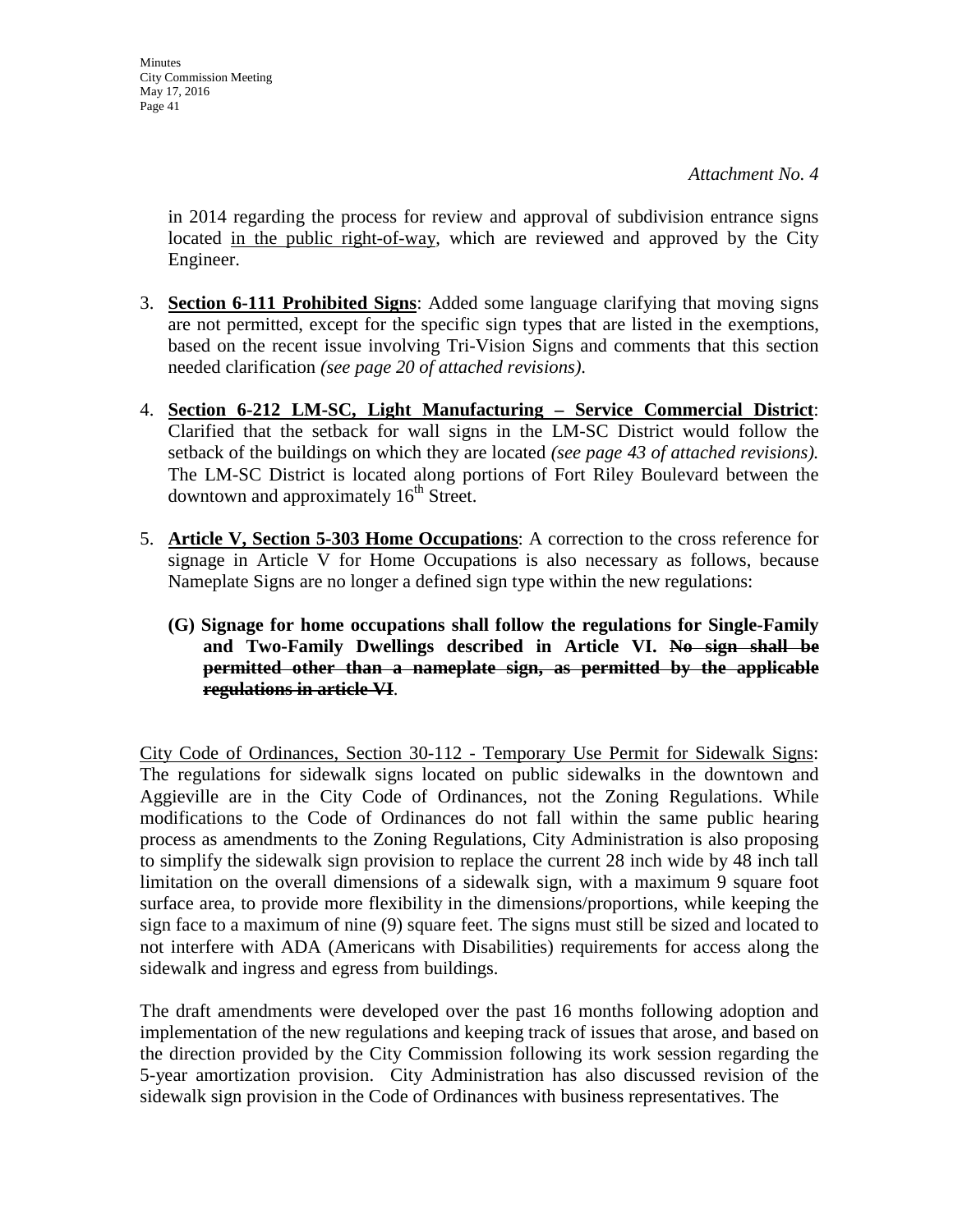proposed revisions were also sent to sign contractors, the Aggieville and Downtown Business Associations, and the Manhattan Area Chamber of Commerce.

## **AMENDMENTS TO THE TEXT OF THE ZONING REGULATIONS**

When a proposed amendment results in a change to the text of the Zoning Regulations, the report from the Planning Staff shall contain a statement as to the nature and effect of the proposed amendment, and determinations as to the following issues.

## **WHETHER SUCH CHANGE IS CONSISTENT WITH THE INTENT AND PURPOSE OF THE ZONING REGULATIONS**

The intent of the Manhattan Zoning Regulations is to protect the public health, safety and general welfare and to protect property values. Article VI is designed to provide for protected free speech and to regulate the time, place and manner of commercial speech, (i.e. the location, size, placement and certain features and characteristics of signs), to ensure that the public can identify businesses and services, avoid traffic hazards, reduce visual clutter and confusion along roadways, prevent hazards to life and property, protect property values, and to ensure continued attractiveness of Manhattan.

The proposed amendments are consistent with the intent and purpose of the Manhattan Zoning Regulations and are to address specifically identified issues, as explained above, following adoption of the new regulations in December 2014, and to modify the Nonconforming Sign section to remove the 5-year amortization provision, as directed by the City Commission.

## **AREAS WHICH ARE MOST LIKELY TO BE DIRECTLY AFFECTED BY SUCH CHANGE AND IN WHAT WAY THEY WILL BE AFFECTED**

The proposed amendments generally apply throughout the city to residential, commercial, and industrial districts, Planned Unit Developments, and University Districts, with the exception of Kansas State University due to the annexation agreement.

As noted above, the amendments are clean-up provisions to address specific issues that were identified following approximately 16 months of implementing the new sign regulations. The amendments address oversights, provide clarification and corrections, and modify nonconforming signs as directed by the City Commission.

## **WHETHER THE PROPOSED AMENDMENT IS MADE NECESSARY BECAUSE OF CHANGED OR CHANGING CONDITIONS IN THE AREAS AND ZONING DISTRICTS AFFECTED, OR IN THE CITY PLANNING AREA, GENERALLY, AND IF SO, THE NATURE OF SUCH CHANGED OR CHANGING CONDITIONS**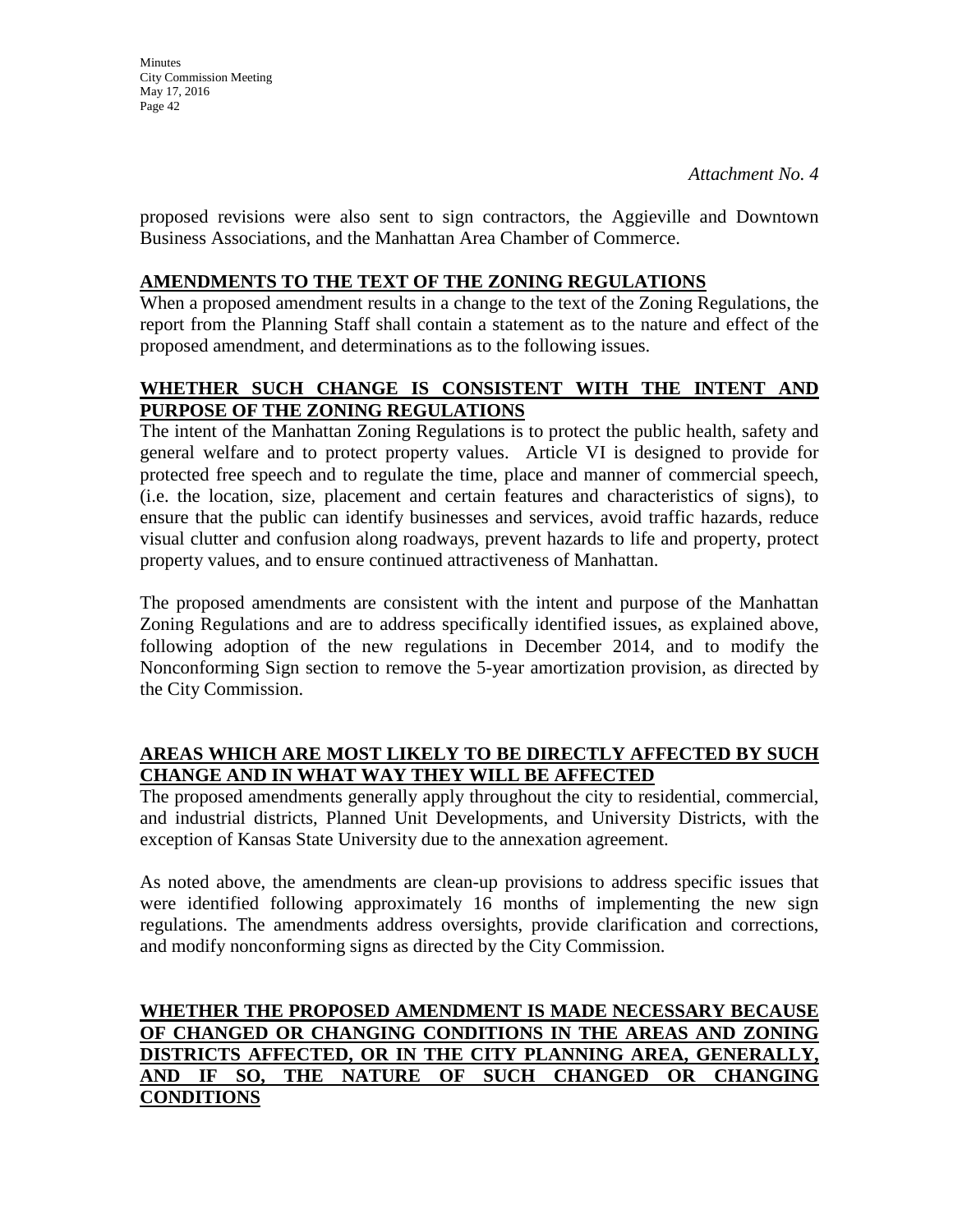**Minutes** City Commission Meeting May 17, 2016 Page 43

*Attachment No. 4*

The proposed amendments were drafted to address the identified issues following the adoption of new regulations in 2014 that were a complete revision of Article VI – Signs. It was recognized at the time of their adoption that there would likely be a need for some follow-up revisions to address any oversights, unintended consequences and need for corrections and/or clarification. In addition the amendment to the Nonconforming Sign section is in response to direction from the City Commission regarding elimination of the 5-year amortization provision for nonconforming signs following its work session in 2015.

## **WHETHER SUCH CHANGE IS CONSISTENT WITH THE INTENT AND PURPOSE OF THE POLICY AND GOALS AS OUTLINED IN THE ADOPTED COMPREHENSIVE PLAN OF THE CITY**

The Zoning Regulations implement the Comprehensive Plan, its goals, objectives, and policies. The Comprehensive Plan is more general in nature and does not specify administrative site planning and construction details such as those addressed by the proposed amendments. However, the proposed amendments help ensure that the general policies in the Comprehensive Plan are implemented consistent with legal requirements.

## **ALTERNATIVES**

It appears the MUAPB has the following alternatives concerning the issue at hand. The Board may:

- 1. Recommend approval of the proposed amendments to the City Commission based on the findings in the Staff Memorandum.
- 2. Recommend denial of the proposed amendments to the City Commission, based on specific reasons.
- 3. Modify the proposed amendments and forward the modifications, along with an explanation, to the City Commission.
- 4. Table the public hearing to a specific date, and provide further direction to City Administration.

## **RECOMMENDATION**

City Administration recommends approval of the proposed amendments to Article VI Signs, and the correction to Article V Home Occupations, of the Manhattan Zoning Regulations, to address the identified follow-up items, based on the findings in the Staff Memorandum**.**